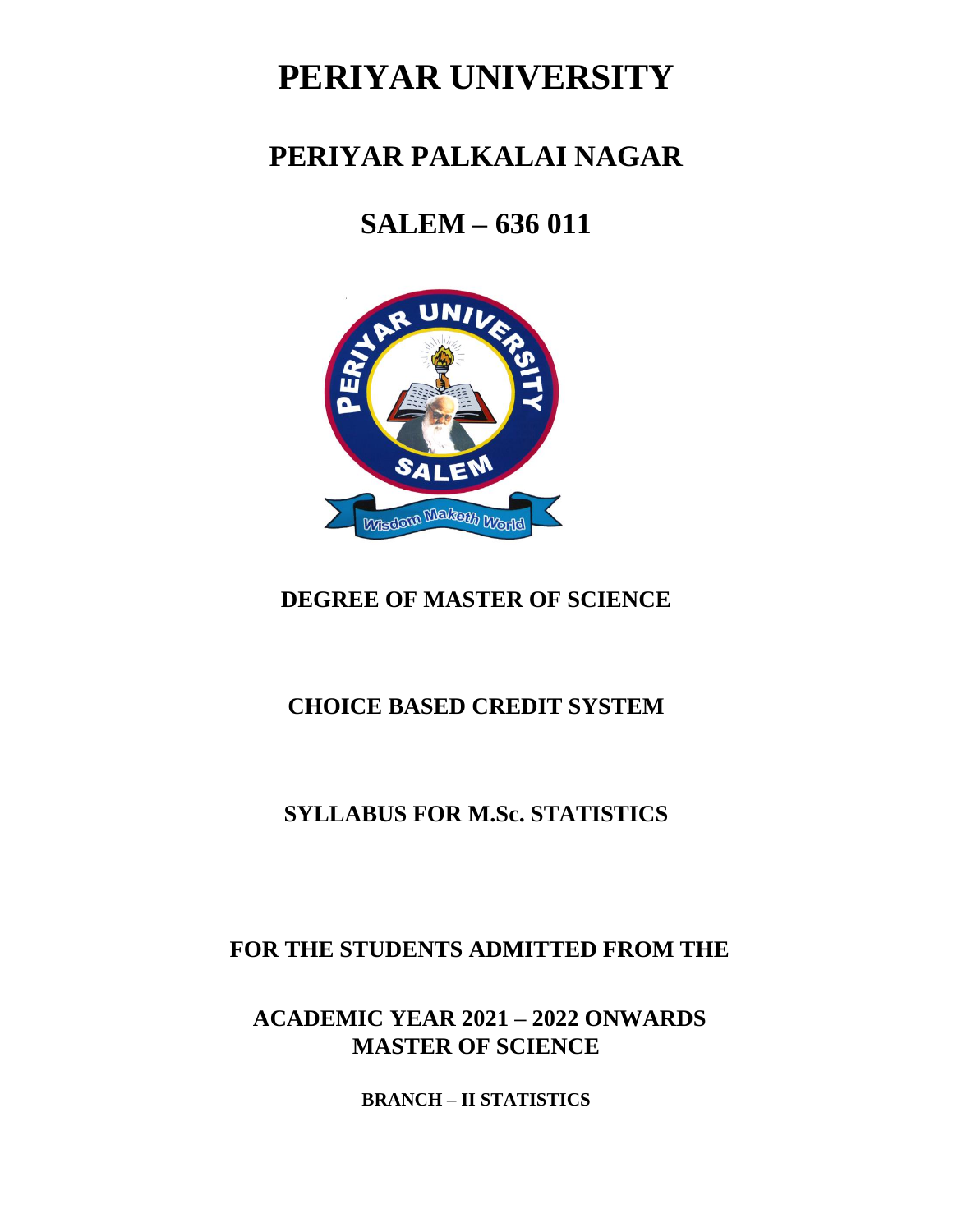#### **(SEMESTER SYSTEM UNDER CBCS)**

#### **REGULATIONS**

#### **1. OBJECTIVES OF THE COURSE**

To transform graduates with sufficient strength in statistics so as to be employed in the Industry, Research and Development unit and Academic Institutions. The course is designed to impact professional knowledge and practical skills to the students.

#### **2. CONDITION FOR ADMISSION**

A candidate who have passed B.Sc Statistics / B.Sc Mathematics degree of Periyar University or any of the above degree of any other university accepted as per the norms set by the Government of Tamil Nadu as equivalent thereto, subject to such condition as may be prescribed thereto are permitted to appear and qualify for the M.Sc. Statistics degree examination of this university after a course of study of two academic years, under CBCS.

#### **3. DURATION OF THE COURSE**

The course for the degree of Master of Science in Statistics shall consist of two academic years divided into four semesters. Each semester consist of 90 working days.

#### **4. COURSE OF STUDY**

The course of study shall comprise instruction in the following subjects according to the syllabus and books prescribed from time to time.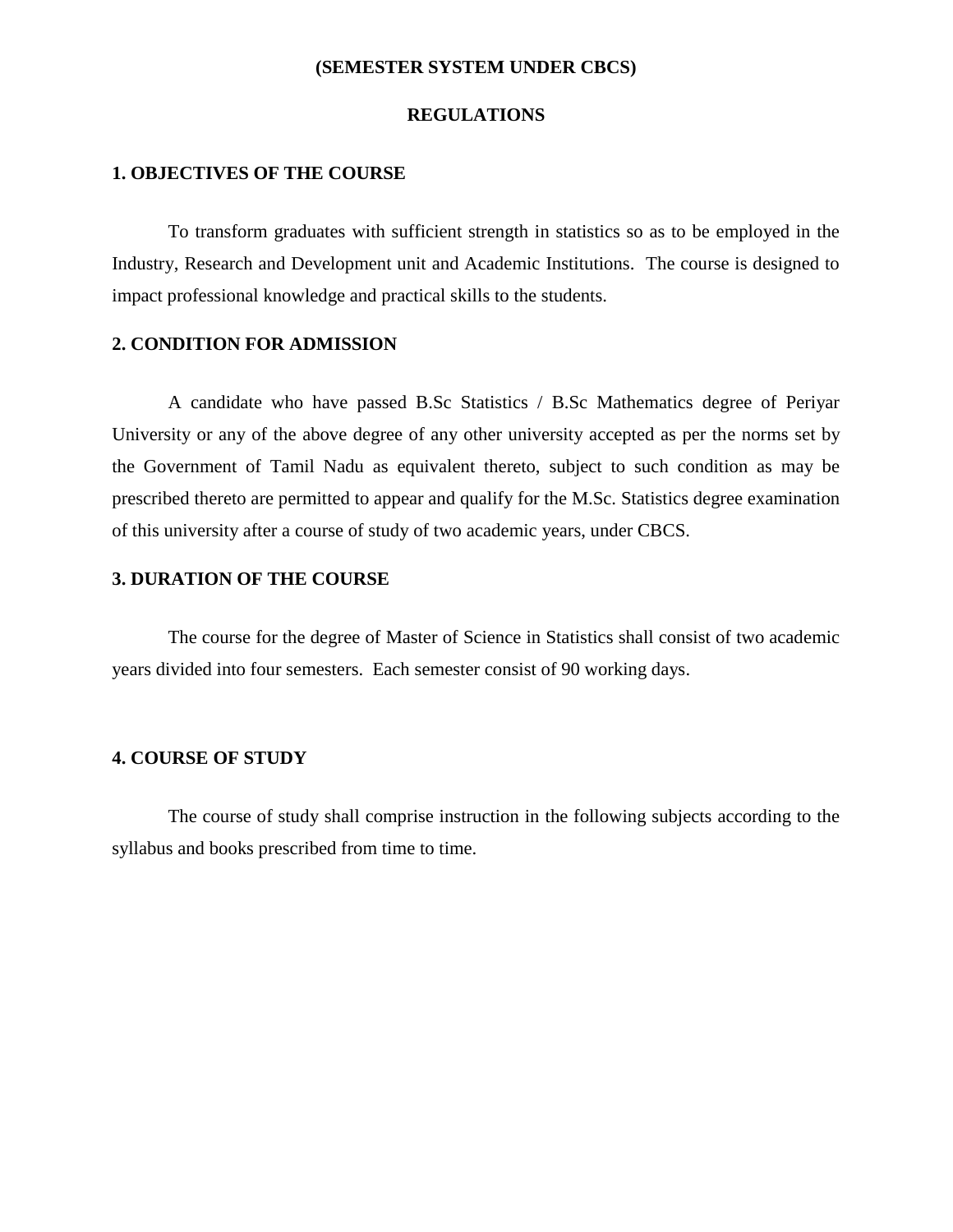## **COURSE OF STUDY AND SCHEME OF EXAMINATION**

|        |                                                                                                                                         |                                                       | <b>Hours</b>   |                | University<br><b>Examinations</b> |                   |       |
|--------|-----------------------------------------------------------------------------------------------------------------------------------------|-------------------------------------------------------|----------------|----------------|-----------------------------------|-------------------|-------|
| S. No. | <b>Paper Code</b>                                                                                                                       | <b>Subject Title</b>                                  | Credits        | Hours          | Internal<br>(25%)                 | Externa<br>1(75%) | Total |
|        |                                                                                                                                         | <b>I SEMESTER</b>                                     |                |                |                                   |                   |       |
|        | Core I                                                                                                                                  | Real Analysis and Linear Algebra                      | $\overline{4}$ | 5              | 25                                | 75                | 100   |
|        | Core II                                                                                                                                 | <b>Measure Theory</b>                                 | $\overline{4}$ | 5              | 25                                | 75                | 100   |
|        | Core III                                                                                                                                | Distribution Theory                                   | $\overline{4}$ | 5              | 25                                | 75                | 100   |
|        | Core IV                                                                                                                                 | <b>Sampling Theory</b>                                | $\overline{4}$ | 5              | 25                                | 75                | 100   |
|        | $Electric - I$                                                                                                                          | Demography                                            | $\overline{4}$ | 5              | 25                                | 75                | 100   |
|        | Core<br>Practical I                                                                                                                     | Practical – I (Calculator Based)                      |                | 3              |                                   |                   |       |
|        | Core<br>$Practical - II - Statistical software$<br>Practical II<br>Practical – (Using R)                                                |                                                       |                | $\overline{2}$ |                                   |                   |       |
|        |                                                                                                                                         | <b>Total</b>                                          | 20             | 30             | 125                               | 375               | 500   |
|        |                                                                                                                                         | <b>II SEMESTER</b>                                    |                |                |                                   |                   |       |
|        | Core $\overline{V}$                                                                                                                     | Probability Theory                                    | $\overline{4}$ | 6              | 25                                | 75                | 100   |
|        | Core VI                                                                                                                                 | <b>Statistical Estimation Theory</b>                  | $\overline{4}$ | 6              | 25                                | 75                | 100   |
|        | Core VII                                                                                                                                | <b>Statistical Quality Control and</b><br>Reliability | $\overline{4}$ | 6              | 25                                | 75                | 100   |
|        | Core<br>Practical – I (Calculator based)<br>Practical I                                                                                 |                                                       | $\overline{4}$ | 3              | 40                                | 60                | 100   |
|        | $Practical - II - Statistical software$<br>Core<br>Practical II<br>Practical – (Using R)<br><b>Business Communication</b><br><b>EDC</b> |                                                       | $\overline{4}$ | 3              | 40                                | 60                | 100   |
|        |                                                                                                                                         |                                                       | $\overline{4}$ | 3              | 25                                | 75                | 100   |
|        | Common<br>Paper                                                                                                                         | Human Rights                                          | $\overline{2}$ | $\overline{2}$ | 25                                | 75                | 100   |
|        | Internship<br>Compulsory Internship programme<br>(15 days) Related to Curriculum-<br>report to be submitted                             |                                                       |                |                |                                   |                   |       |
|        |                                                                                                                                         | <b>Total</b>                                          | 26             | 30             | 205                               | 495               | 700   |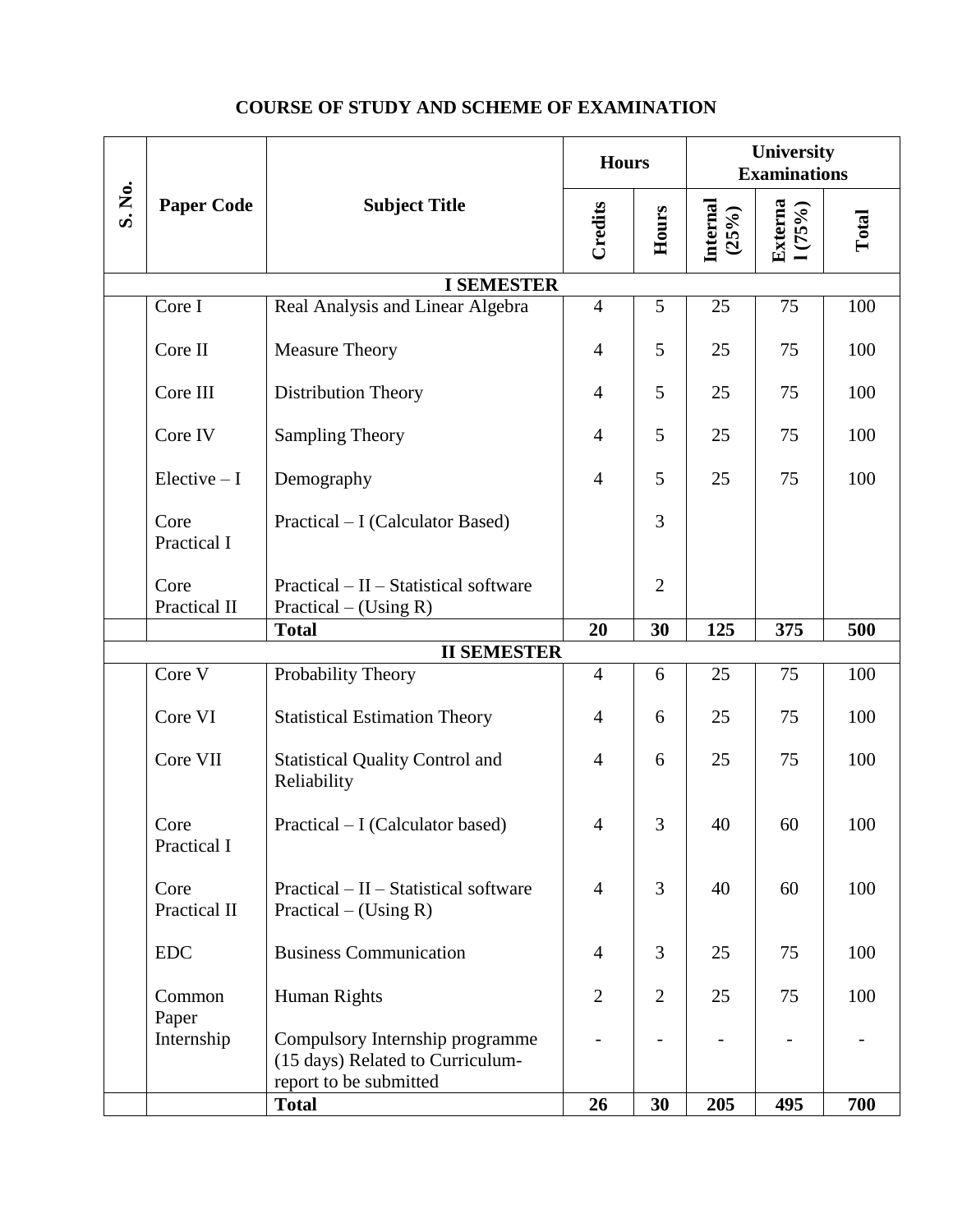|        |                                                       |                                                                   | <b>Hours</b>   |                | University<br><b>Examinations</b> |                          |       |
|--------|-------------------------------------------------------|-------------------------------------------------------------------|----------------|----------------|-----------------------------------|--------------------------|-------|
| S. No. | <b>Paper Code</b>                                     | <b>Subject Title</b>                                              | Credits        | Hours          | <b>Internal</b><br>(25%)          | Externa<br>1(75%)        | Total |
|        |                                                       | <b>III SEMESTER</b>                                               |                |                |                                   |                          |       |
|        | Core VIII                                             | <b>Testing Statistical Hypothesis</b>                             | $\overline{5}$ | 6              | 25                                | 75                       | 100   |
|        | Core IX                                               | Multivariate Analysis                                             | 5              | 6              | 25                                | 75                       | 100   |
|        | Core X                                                | <b>Stochastic Processes</b>                                       | 5              | 6              | 25                                | 75                       | 100   |
|        | Elective - II                                         | Statistical Computing C++                                         | $\overline{4}$ | 6              | 25                                | 75                       | 100   |
|        | Core<br><b>Practical III</b>                          | Practical – III (Calculator based)                                |                | 3              |                                   | $\overline{\phantom{0}}$ |       |
|        | Core<br>Practical IV                                  | Practical – IV Statistical software<br>Practical – II(Using SPSS) |                | 3              |                                   |                          |       |
|        |                                                       | <b>Total</b>                                                      | 19             | 30             | 100                               | 300                      | 400   |
|        | <b>IV SEMESTER</b>                                    |                                                                   |                |                |                                   |                          |       |
|        | Core XI                                               | Design and Analysis of Experiments                                | $\overline{5}$ | 6              | 25                                | 75                       | 100   |
|        | Elective - III                                        | <b>Advanced Operations Research</b>                               | 5              | 6              | 25                                | 75                       | 100   |
|        | $Electric - IV$<br><b>Applied Regression Analysis</b> |                                                                   | 5              | 6              | 25                                | 75                       | 100   |
|        | Core<br>Practical III                                 | Practical – III (Calculator based)                                | $\overline{4}$ | $\overline{4}$ | 40                                | 60                       | 100   |
|        | Core<br>Practical IV                                  | Practical – IV Statistical Software<br>Practical – (Using SPSS)   | $\overline{4}$ | $\overline{4}$ | 40                                | 60                       | 100   |
|        | Core Project                                          | Project & Viva-Voce                                               | 4              | 4              | 25                                | 75                       | 100   |
|        |                                                       | <b>Total</b>                                                      | 27             | 30             | 180                               | 420                      | 600   |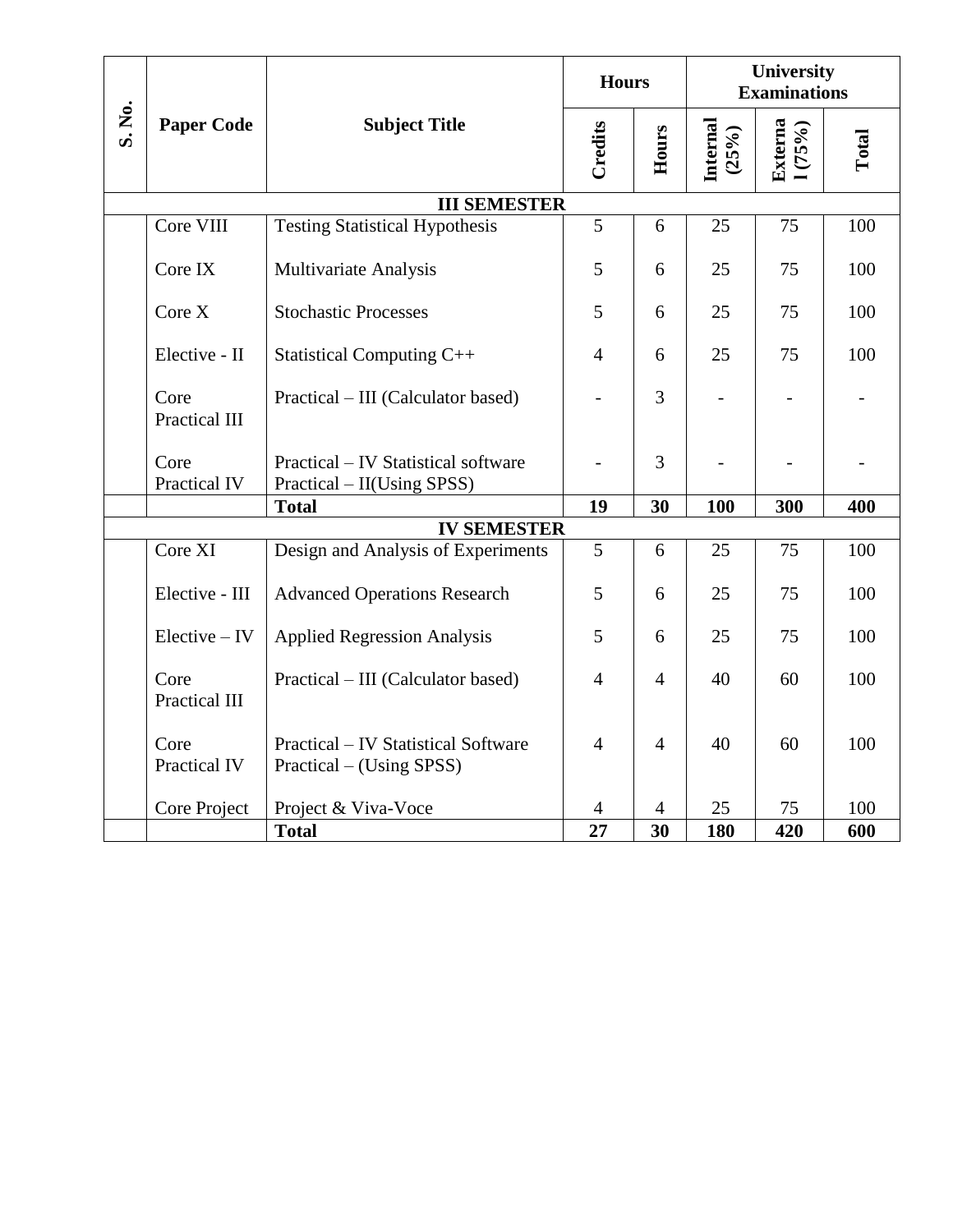#### **List of Core Subjects to be offered**

#### **CORE THEORY SUBJECTS**

- 1. Real Analysis and Linear Algebra
- 2. Measure Theory
- 3. Distribution Theory
- 4. Sampling Theory
- 5. Probability Theory
- 6. Statistical Estimation Theory
- 7. Statistical Quality Control and Reliability
- 8. Testing Statistical Hypothesis
- 9. Multivariate Analysis
- 10. Stochastic Processes
- 11. Design and Analysis of Experiments
- 12. Project & VIVA-VOCE

#### **CORE PRACTICALS**

- 1. Practical I (Calculator based)
- 2. Statistical Software Practical-II (Using R)
- 3. Practical III (Calculator based)
- 4. Statistical Software Practical-IV (Using SPSS)

#### **ELECTIVE Subjects (Only four)**

- 1. Demography and Actuarial Statistics
- 2. Advanced Operation Research
- 3. Applied Regression Analysis.
- 4. Statistical Computing C++
- 6. Econometrics.

#### **Extra Disciplinary Course:**

- 1. Elements of Operations Research
- 2. Statistical Methods
- 3. Advanced Business Statistics

 **Human Rights**. Common to all courses. Syllabus will be provided by the University.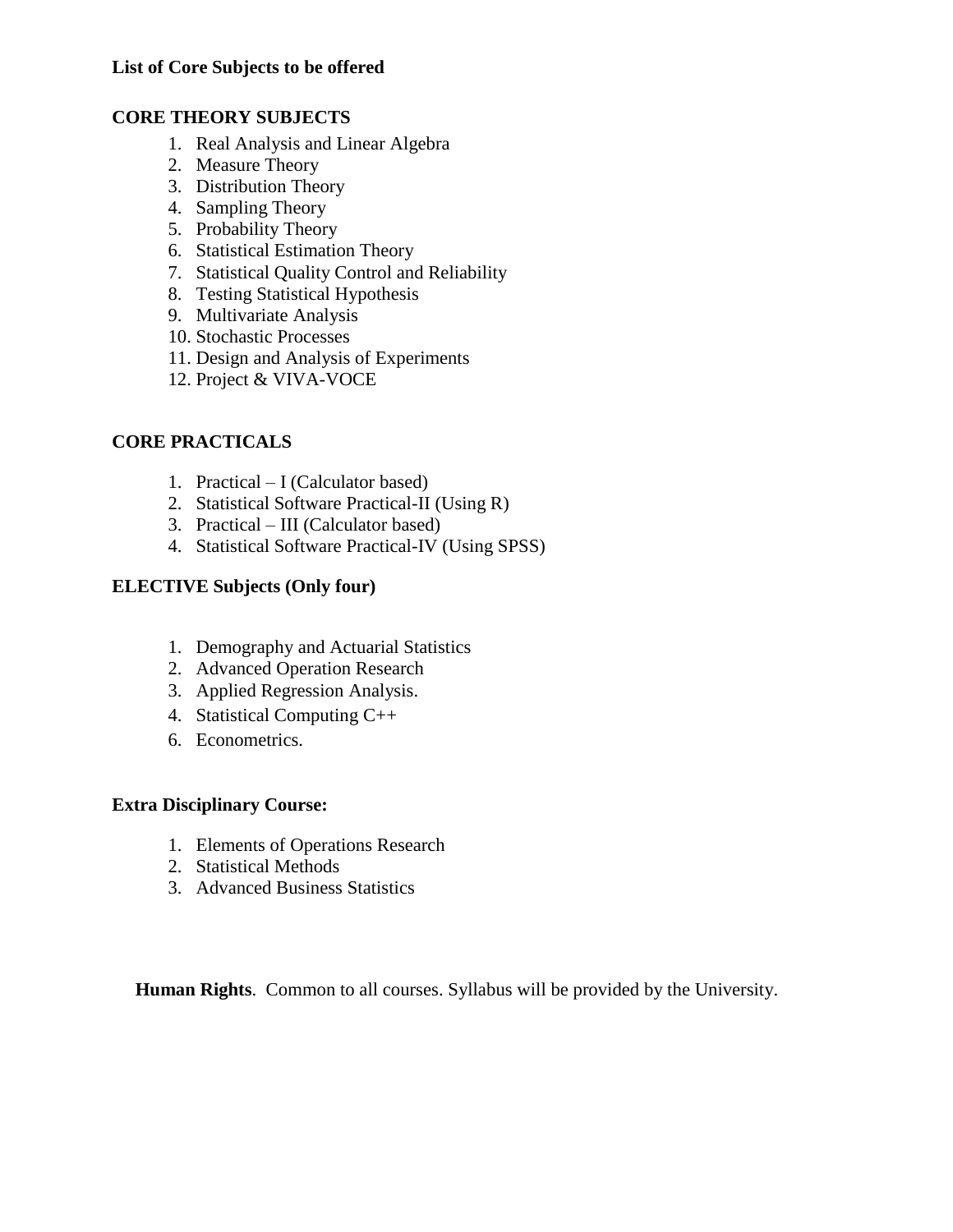#### **Examination:**

The examination shall be of three hours duration to each theory paper at the end of each semester. The candidate failing in any paper will be permitted to appear in the subsequent semester.

#### **Practical examinations should be conducted at the end of even semester:**

At the end of fourth semester, viva-voce will be conducted on the basis of Project/Dissertation submitted by the student .The viva-voce should be conducted jointly by the guide and the external examiner.

#### **Theory Papers:**

Total marks for each course (core / elective) is 100. 25 marks for Internal and 75 marks for University Examination. The components of Internal Assessment are:

| 1. Test       | $\equiv$ | 10 Marks |
|---------------|----------|----------|
| 2. Attendance | $=$      | 5 Marks  |
| 3. Seminar    | $=$      | 5 Marks  |
| 4. Assignment | $=$      | 5 Marks  |
| <b>Total</b>  | $=$      | 25 Marks |
| י ה           |          |          |

### **Practical:**

Total marks for each practical course is 100. 40 marks for internal and 60 marks for Written Examination. The components of Internal Assessment are:

| 1. Record work | $=$ | 25 Marks        |
|----------------|-----|-----------------|
| 2. Test        | $=$ | 10 Marks        |
| 3. Attendance  | $=$ | 5 Marks         |
| Total          | $=$ | <b>40 Marks</b> |

#### **Project work:**

The Marks for the Project work is 100 and the components are:

| <b>Internal Assessment:</b>   | : 40 Marks |
|-------------------------------|------------|
| (For two reviews $20+20=40$ ) |            |

## **Evaluation:**

| Total                                    | : 100 Marks           |
|------------------------------------------|-----------------------|
| Examiner & Guide                         | $\therefore$ 20 Marks |
| Viva-Voce conducted by External          |                       |
| <b>Examiner and Guide</b>                | : 40 Marks            |
| Evaluation of Project report by External |                       |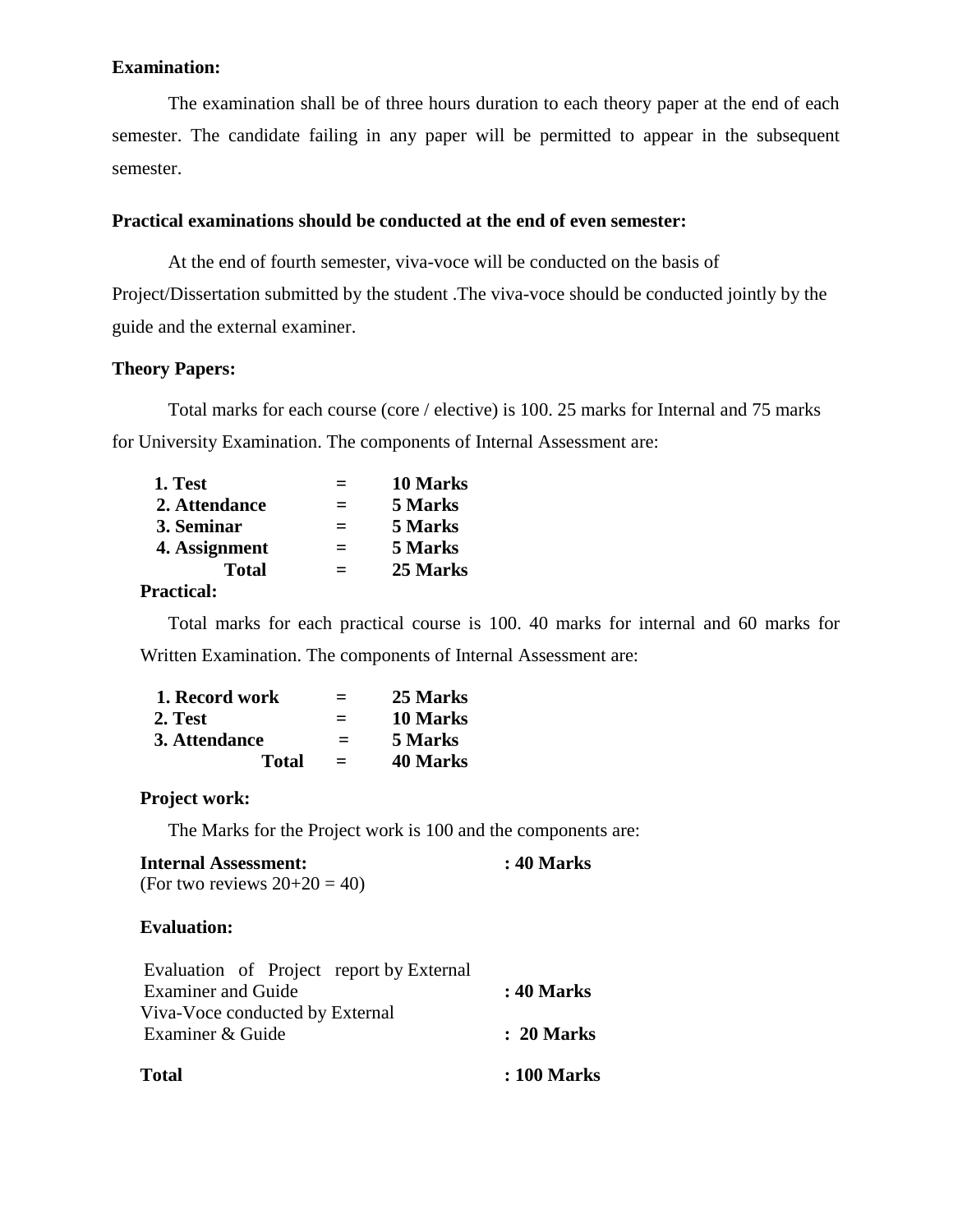#### **QUESTION PAPER PATTERN**

#### **(a) For Theory**

- Total marks for each theory course (University examination) is **75**.
- The Question paper is divided into three parts.
- **PART-A** consists of 15 questions, three from each unit with multiple choice. Each question carries 1 mark. All questions should be answered. Total marks for PART-A is **15**.
- **PART-B** consists of 5 questions, one from each unit. Each question carries 5 marks. Any two questions should be answered. Total marks for PART-B is **10**.
- **PART-C** consists of 5 questions, either (or) type one from each unit. Each question carries 10 marks. All the questions should be answered. Total marks for PART-C is **50**.

#### **(b) For Practical**

- Total marks for each practical (university examination) is **60**.
- The candidate should attend 3 questions out of 5 questions each carrying 20 marks.

#### **Classification of Results:**

#### **(i) Passing Minimum:**

A candidate shall be declare to have passed the examination if the candidate secures not less than 50% of the marks in the Semester Examination and in IA in each course (or) practical. The candidate should get a minimum of 50% marks in semester examination (SE) as well as a minimum of 50% marks in Internal Assessment (IA), i.e., a minimum of 38 marks out of 75 in SE and minimum of 12 marks out of 25 in IA in the theory courses.

For practical courses, the distribution of marks will be 40 for IA  $\&$  60 for practical examination. The candidate should get a minimum of 20 marks out of 40 in IA and a minimum of 30 out of 60 in practical examination. The submission of record note book is a must in the practical examinations.

For the project work and viva-voce a candidate should secure 50% of the marks for pass. The candidate should compulsorily attend viva-voce examination to secure pass in the paper (Project).

Candidates who do not obtain the required minimum marks for a pass in a course or practical or project report shall be required to appear and pass the same at a subsequent appearance.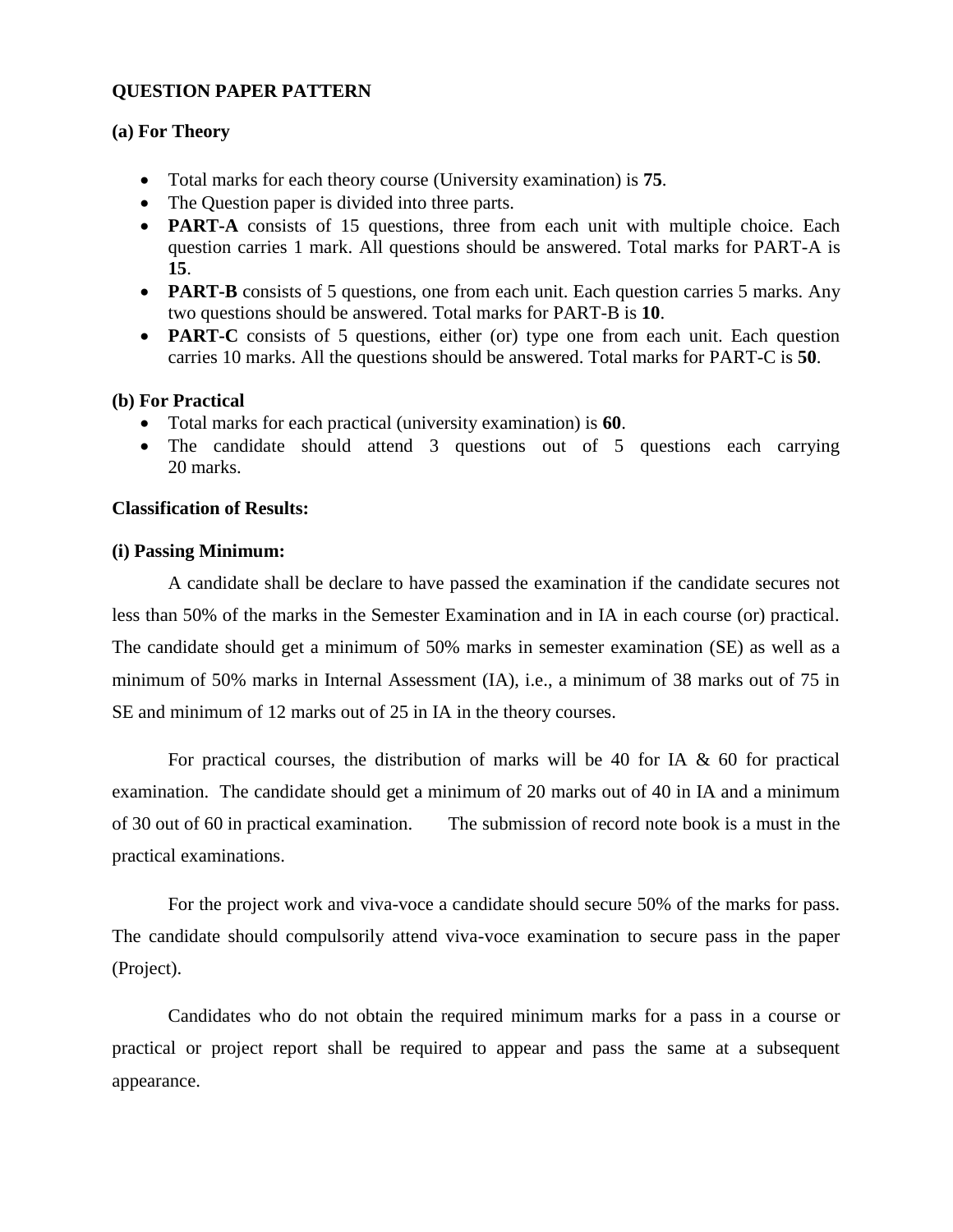## **(ii) Minimum Credits to be earned: 90 credits** For Human Rights : 2 credits  **Total : 92 credits**

#### **(iii) Marks and Grades:**

The following table gives the marks, grade points, letter grades and classification to indicate the performance of the candidate.

Conversion of Marks to Grade Points and Letter Grade (Performance in a paper / course)

| <b>RANGE OF</b><br><b>MARKS</b> | <b>GRADE</b><br><b>POINTS</b> | <b>LETTER</b><br><b>GRADE</b> | <b>DESCRIPTION</b> |
|---------------------------------|-------------------------------|-------------------------------|--------------------|
| 90-100                          | $9.0 - 10.0$                  |                               | Outstanding        |
| 80-89                           | 8.0-8.9                       | $D+$                          | Excellent          |
| 75-79                           | $7.5 - 7.9$                   | D                             | Distinction        |
| 70-74                           | $7.0 - 7.4$                   | $A+$                          | Very Good          |
| 60-69                           | $6.0 - 6.9$                   | A                             | Good               |
| 50-59                           | $5.0 - 5.9$                   | B                             | Average            |
| $00-49$                         | $0.0 - 4.9$                   | Ħ                             | Re-appear          |
| <b>ABSENT</b>                   | 0.0                           | AAA                           | <b>ABSENT</b>      |

 $C_i$  = Credits earned for course *i* in any semester.

 $G_i$  = Grade point obtained for course *i* in any semester

 $n =$ Refers to the semester in which such courses were credited.

#### **a) Semester:**

### GRADE POINT AVERAGE (GPA) =

Sum of the multiplication of grade points by the credits of the courses

GPA = ------------------------------------------------------------------------------------- Sum of the credits of the courses in a semester

#### **b) The Entire Programme:**

#### CUMULATIVE GRADE POINT AVERAGE (CGPA) =

Sum of the multiplication of grade points by the credits of the entire programme

CGPA = ------------------------------------------------------------------------------------------------

Sum of the credits of the courses of the entire programme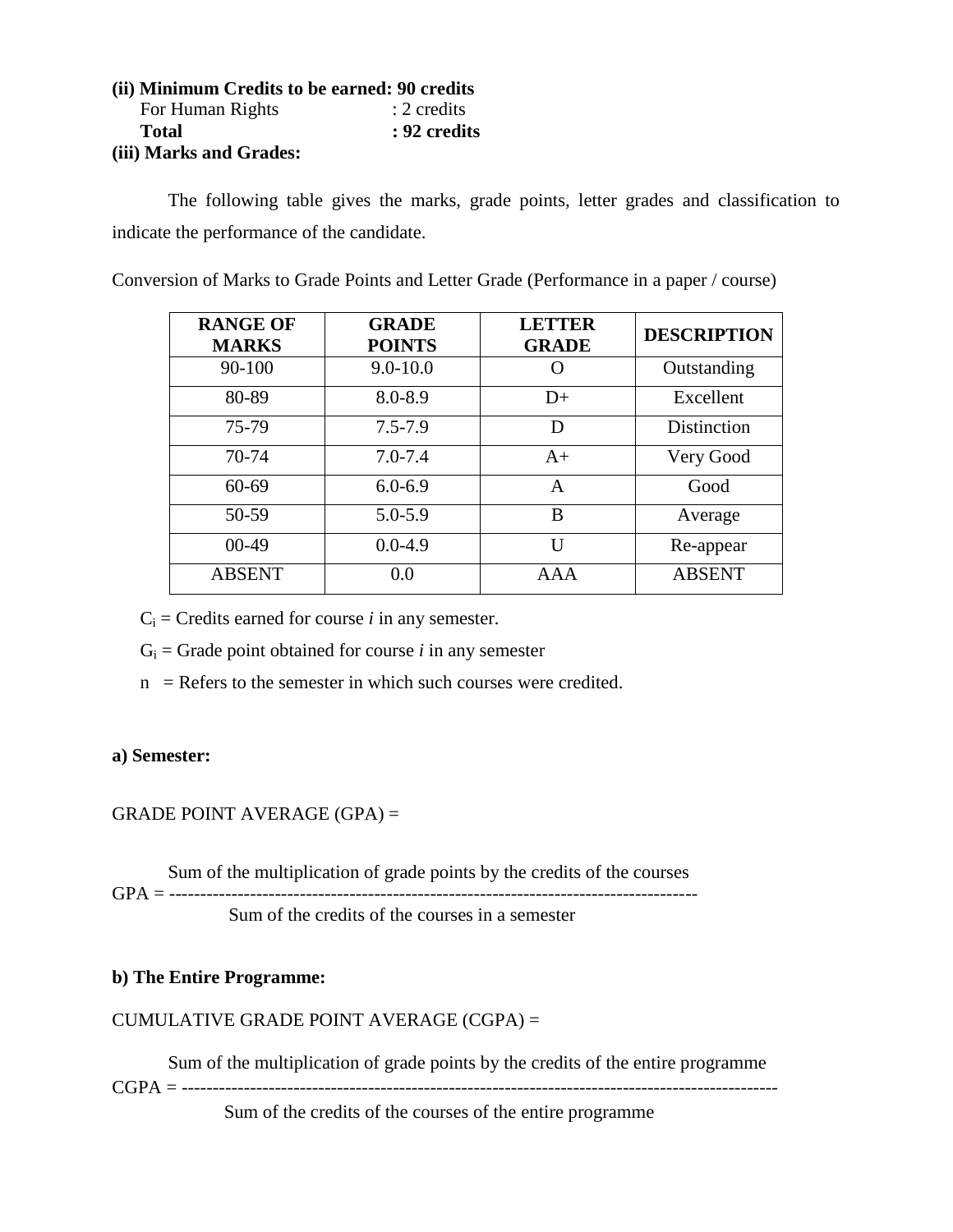| <b>CGPA</b>                 | <b>GRADE</b> | <b>CLASSIFICATION OF</b><br><b>FINAL RESULT</b> |  |
|-----------------------------|--------------|-------------------------------------------------|--|
| $9.5 - 10.0$                | $O+$         | First class with Exemplary*                     |  |
| 9 and above but below 9.5   | $\Omega$     |                                                 |  |
| 8.5 and above but below 9.0 | $D++$        |                                                 |  |
| 8.0 and above but below 8.5 | $D+$         | First class with Distinction*                   |  |
| 7.5 and above but below 8.0 | D            |                                                 |  |
| 7.0 and above but below 7.5 | $A++$        |                                                 |  |
| 6.5 and above but below 7.0 | $A+$         | <b>First Class</b>                              |  |
| 6.0 and above but below 6.5 | A            |                                                 |  |
| 5.5 and above but below 6.0 | $B+$         | Second class                                    |  |
| 5.0 and above but below 5.5 | B            |                                                 |  |
| 0.0 and above but below 5.0 | U            | Re-appear                                       |  |

\* The candidates who have passed in the first appearance and within the prescribed semester of the PG Programme (Core, Elective, Non-major Electives and Extra-Disciplinary courses alone) are eligible.

#### **Dissertation:**

The topic of the dissertation shall be assigned to the candidate before the end of second semester. The student should prepare the plan of work for the dissertation at the end of second semester. In case the student wants to avail the facility from other organisations / university / laboratory, they will undertake the work with the permission of the guide and acknowledge the alien facilities utilized by them. The students should prepare three copies of dissertation and submit the same for the evaluation by Examiners.

#### **Format to be followed:**

The format / certificate for dissertation to be submitted by the students are given below.

#### **Format of the preparation of project work**

- (a) Title page
- (b) Bonafide Certificate
- (c) Acknowledgement
- (d) Table of Contents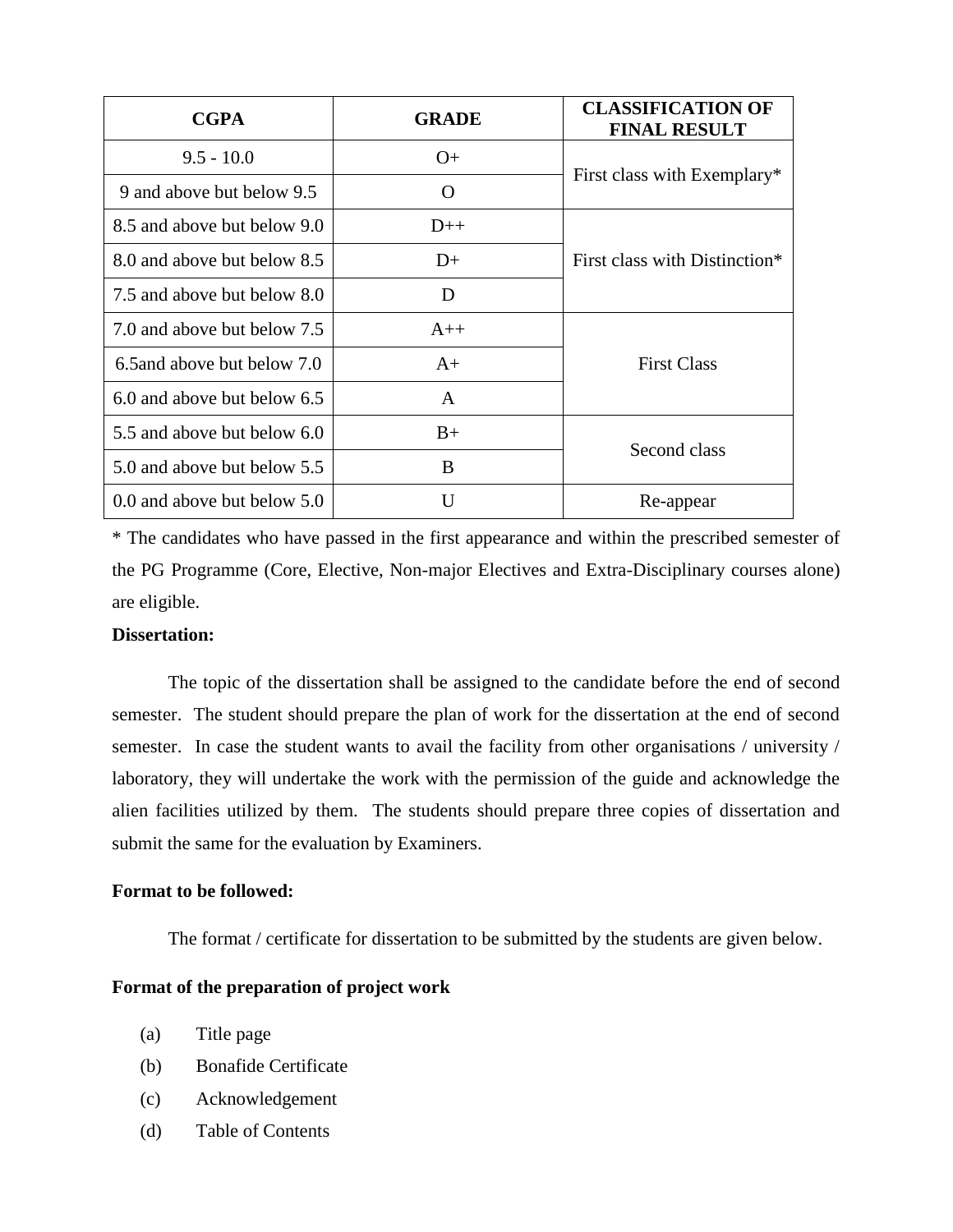## **CONTENTS**

| <b>Chapter No.</b> | <b>Title</b>                  | Page No. |
|--------------------|-------------------------------|----------|
| 1.                 | Introduction                  |          |
| 2.                 | <b>Review of Literature</b>   |          |
| 3.                 | Methodology                   |          |
| 4.                 | Analysis                      |          |
| 5.                 | <b>Summary of Conclusions</b> |          |
| 6.                 | References                    |          |
| 7.                 | <b>Tables</b>                 |          |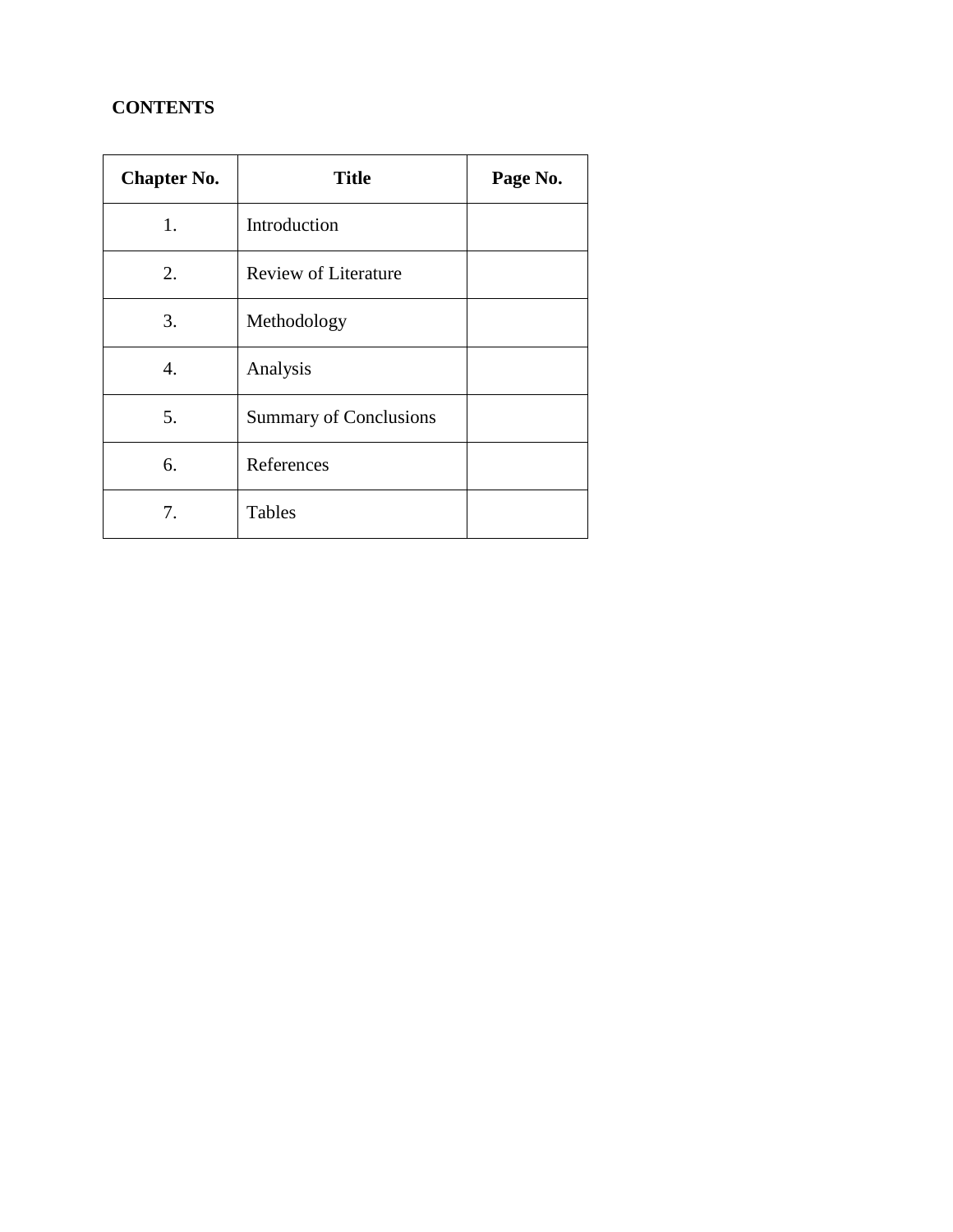**Format of the Title Page:**

#### **TITLE OF THE DISSERTATION**

Dissertation submitted to the Periyar University

in partial fulfillment of the requirement for the Degree of

**Master of Science** 

**in** 

**STATISTICS**

**By**

## **NAME OF THE STUDENTS**

**REG. NO**

 (College  $\overline{\phantom{0}}$ 

## **COLLEGE NAME**

## **(AFFLIATED TO PERIYAR UNIVERSITY)**

**Place with Pin Code**

MONTH & YEAR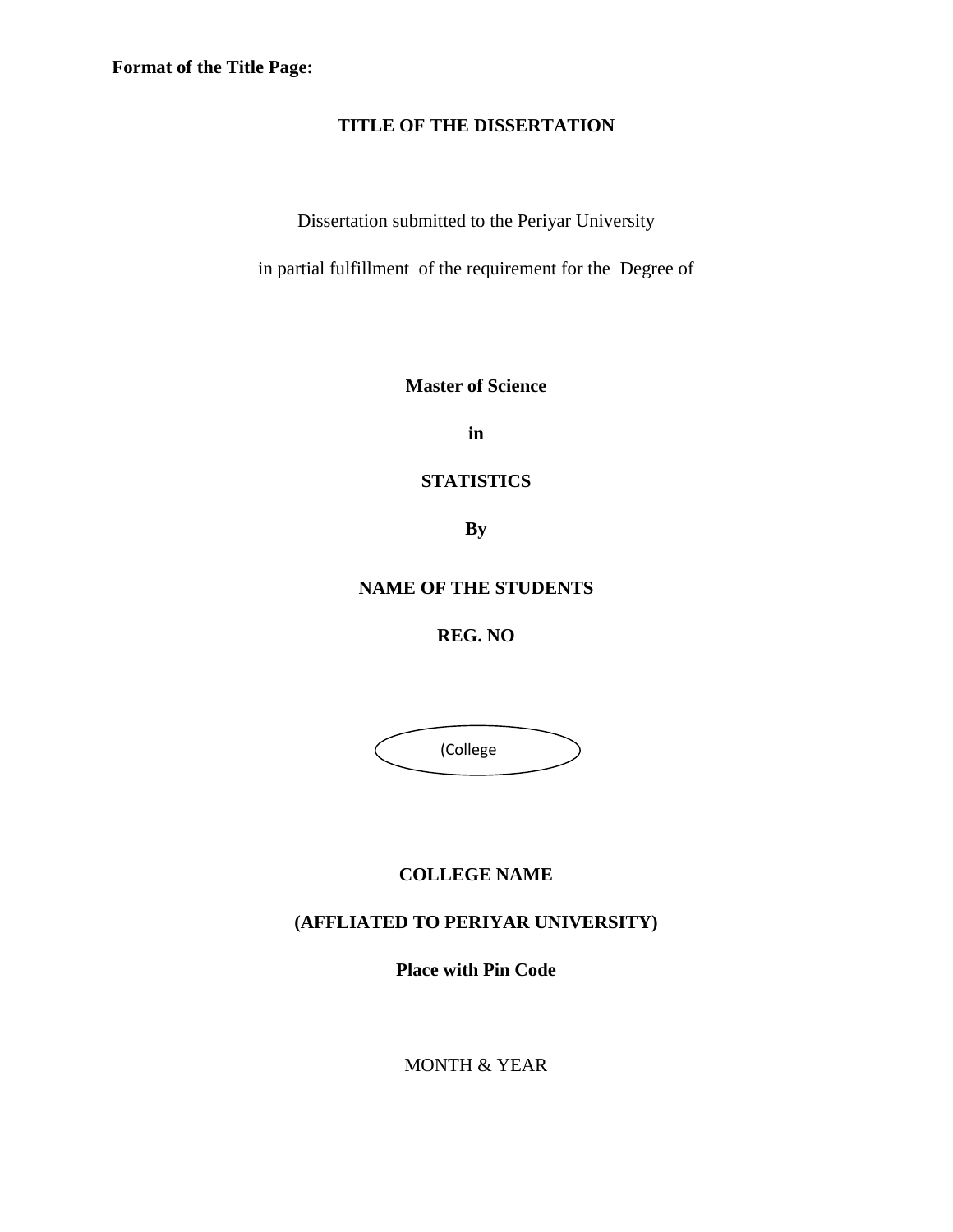#### **M.SC. STATISTIC**

#### **SEMESTER – I**

#### **CORE I - REAL ANALYSIS AND LINEAR ALGEBRA**

#### **UNIT I**

Introduction to n-dimensional Euclidean space and metric space – Countability, supremum and infimum of sets of real numbers – Bolzano-Weirstrass theorem. Convergence of sequences and series of real numbers – absolute and conditional convergence – Point-wise and uniform convergence – Tests for absolute, conditional and uniform convergence – Properties of uniform convergence.

#### **UNIT II**

Real valued functions - Limits and continuity and uniform continuity – Differentiability – Maxima and Minima of functions – mean value theorem, Taylor's theorem – functions of several variables.

#### **UNIT III**

Riemann-Stieltjes sums – Riemann-Stieltjes integral – Properties and Evaluation – Fundamental theorem – Differentiation under integral sign – Leibnitz's rule - Improper integrals - Multiple integrals and their evaluation by repeated integration.

#### **UNIT IV**

Vector Space - sub-space, basis of vector space –Gram-Schmidt orthogonalization. Linear transformation (LT) and its properties – matrix of linear transformation –matrix of inverse transformation – change of basis, orthogonal transformation, dual space.

#### **UNIT V**

Linear equations – Generalized inverse of a matrix. Eigenvalues and eigenvectors of a LT –Diagonalizable LT, Cayley-Hamilton theorem and minimum polynomial for a LT – Eigenvalues of matrix polynomials. Quadratic forms and their classifications- Sylvester"s law of inertia –reduction involving the eigen-values of the matrix.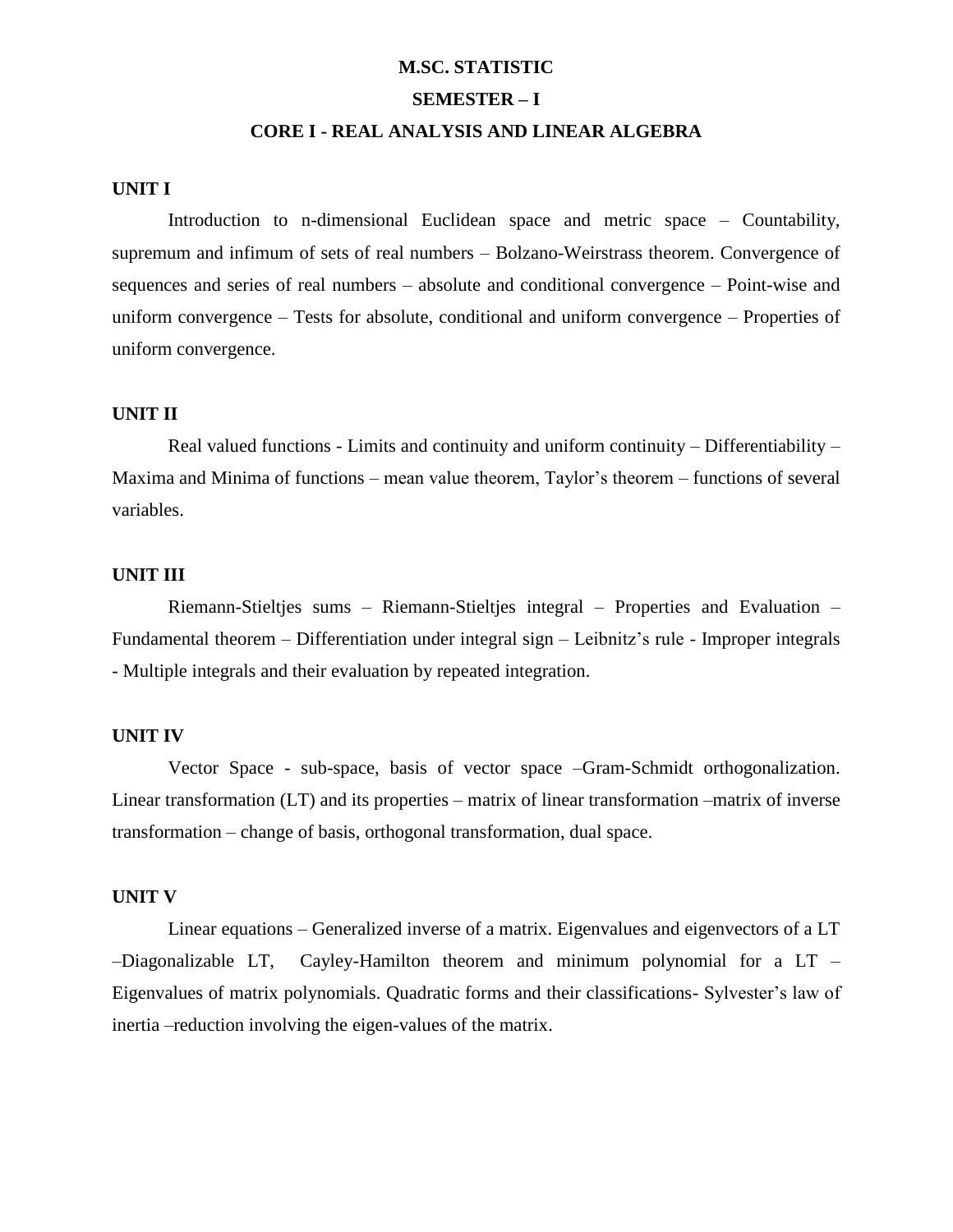## **Books for Study and Reference:**

| 1. | Goldberg, R.R. (1970)                              | Methods of Real Analysis, Oxford & IBH, New Delhi.                                                  |
|----|----------------------------------------------------|-----------------------------------------------------------------------------------------------------|
| 2. | Apostol, T.M. (1997)                               | Mathematical Analysis, Narosa, New Delhi.                                                           |
| 3. | Somasundaram, D. (2002)                            | Mathematical Analysis, Narosa, New Delhi.                                                           |
| 4. | Datta, K.E. (1991)                                 | Matrix and Linear Algebra, Prentice-Hall, New Delhi.                                                |
| 5. | Rao, C.R. (1973)                                   | Linear Statistical Inference and its Applications, Wiley<br>Eastern, New Delhi.                     |
| 6. | Searle, S.R. (1973)                                | Linear Models, Wiley, New York.                                                                     |
| 7. | Ramachandra Rao, A. and<br>Bhimasankaran, P.(1992) | Linear Algebra, Tata McGraw Hill, New Delhi.                                                        |
| 8. | Arora, S. (1988)                                   | Real Analysis, Satya Prakashan Mandir, New Delhi.                                                   |
| 9. | Ajit Kumar and<br>Kumaresan, S, $(2014)$           | A Basic Course in Real Analysis, Chapman and<br>Hall/CRC Press.                                     |
|    | 10. Goldberg, R. R, (1976),                        | Methods of Real Analysis, Oxford & IBH Publishing<br>Company, New Delhi.                            |
|    | 11. Malik, S.C., and Arora, S.<br>(2009),          | <b>Mathematical</b><br>Analysis,<br>Edition,<br>Second<br>New Age International, New Delhi.         |
|    | 12. Rudin, W. (2016),                              | of Mathematical<br>Analysis,<br><b>Principles</b><br>Fourteenth<br>reprints McGraw-Hill, New Delhi. |

QP Pattern: Unit wise internal choice with maximum 75 marks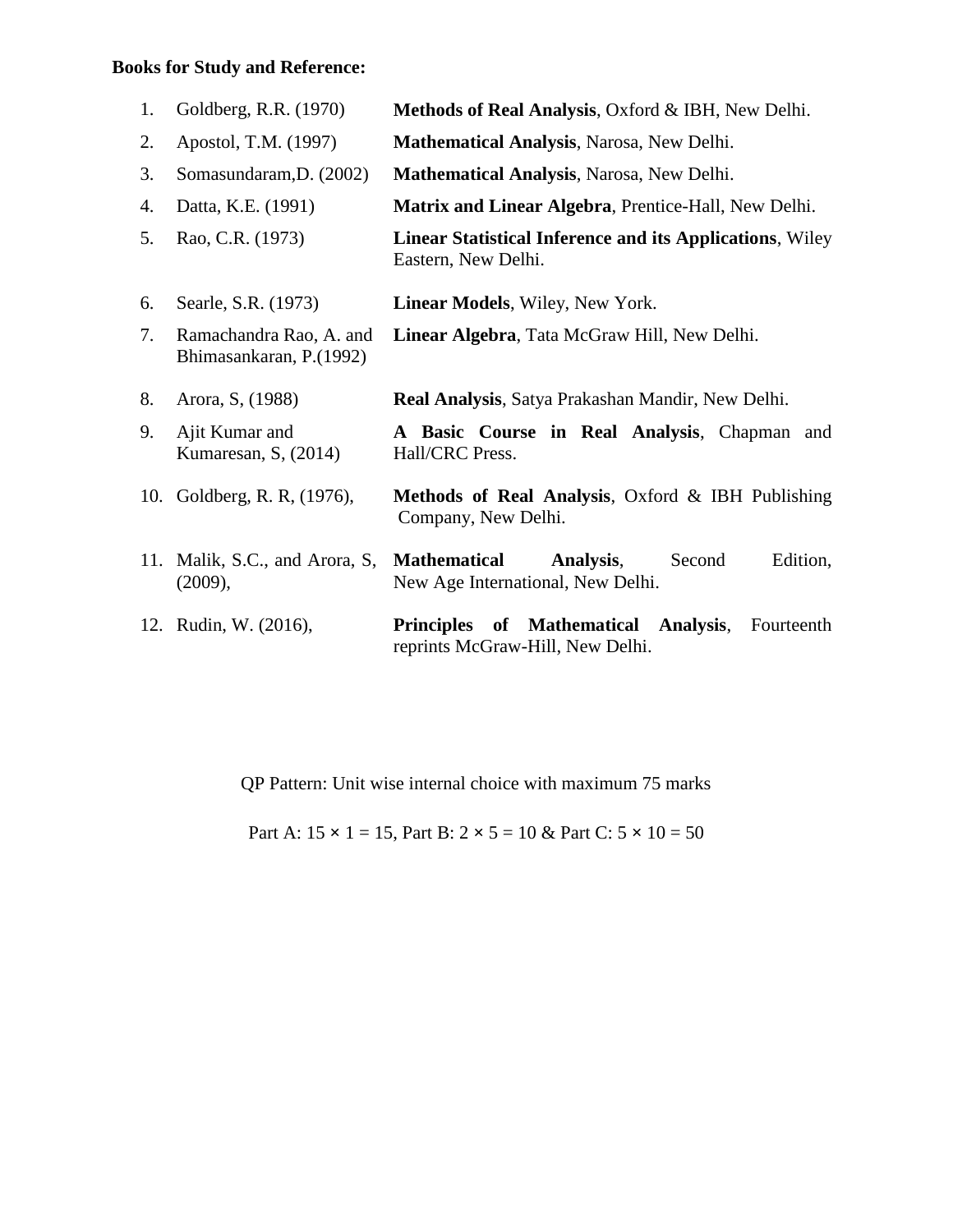#### **CORE II - MEASURE THEORY**

#### **Unit I**

 Algebra of sets-Countable sets – field –monotonic field-monotonic class-field generated by a class of subsets-Borel sets- Borel field.

#### **Unit II**

 Set functions – countably additive set functions – finitely additive set functions. Measure functions. Properties of measure functions – Outer measure functions – Extension measure – completion of a measure function (concepts only).

#### **Unit III**

Lebesque measure and its properties.Lebesque-Stieltjes measure-examples. Measurable functions- Borel measurable functions –Approximation theorem

#### **Unit IV**

 Measure integration – Properties of integrals – sequence of Measurable functions – mode of convergence of measurable functions – monotone and dominated convergence theorems.

#### **Unit V**

 Product measure – product measure functions-properties – Product measure theorem – Fubini"s theorem (concept) and its applications in probability. Radon- Nikodym theorem (concept) and its applications.

#### **Books for Study and Reference:**

| 1. | De Barra, G. (1991)                   | Measure theory and Integration, Wiley Eastern Ltd.,                                             |
|----|---------------------------------------|-------------------------------------------------------------------------------------------------|
| 2. | Basu, A.K. (1999)                     | <b>Measure theory and Probability, PHI.</b>                                                     |
| 3. | Ash, R.B. (2000)                      | <b>Probability &amp; Measure Theory, 2<sup>nd</sup> Edition, Academic</b><br>Press.             |
| 4. | Royden, H.L. (1968)                   | Real Analysis, 2 <sup>nd</sup> Edition, Macmillan.                                              |
| 5. | Burrill.W. (1972)                     | <b>Measure Integration and Probability, Academic Press</b>                                      |
| 6. | Gupta, R.P. et al (1999)              | Measure theory, Real Analysis - III, Pragati Prakashan,<br>Meerat.                              |
| 7. | Rohatgi, V.K. and<br>Saleh, A.K.Md.E. | An Introduction to Probability and Statistics (Second<br>Edition). John Wiley & Sons, New York. |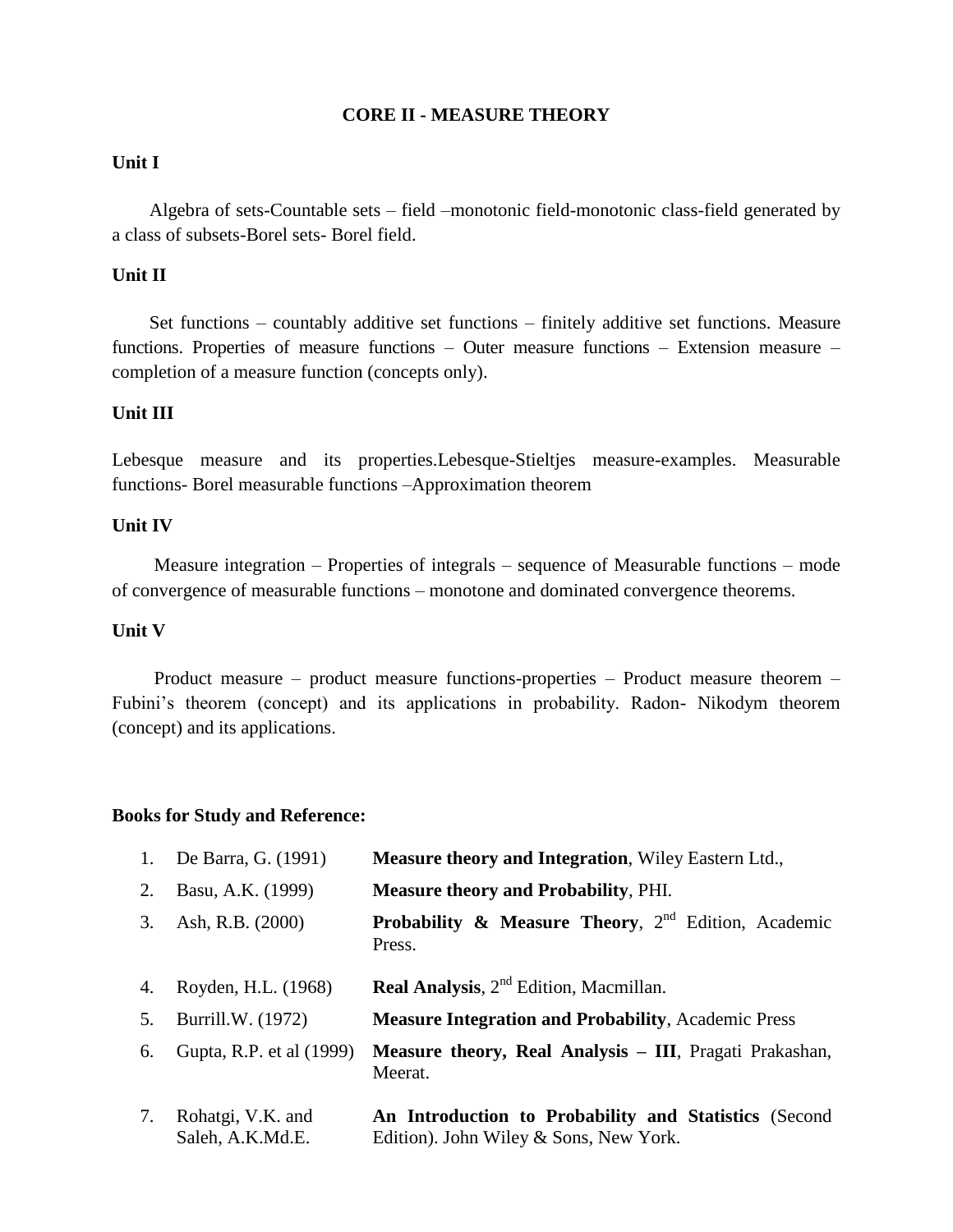| 8. | (2011)<br>Ross, S.M (2010)  | A First Course in Probability, Pearson Prentice Hall.                                                                   |
|----|-----------------------------|-------------------------------------------------------------------------------------------------------------------------|
| 9. | Bhat B. R, (2014)           | <b>Modern Probability Theory</b> (Fourth Edition), New Age<br>International, New Delhi (Reprint 2015).                  |
|    | 10. Ash, B.R, (1972),       | Real Analysis and Probability, Academic Press, New<br>York.                                                             |
|    | 11. Billingsley P, $(2012)$ | <b>Probability and Measure</b> (Third Edition), John Wiley $\&$<br>Sons, New York.                                      |
|    | 12. Feller, W. (1972),      | An Introduction to Probability Theory and Its Applications,<br>Volume II, John Wiley & Sons, New York. (Reprint, 2008). |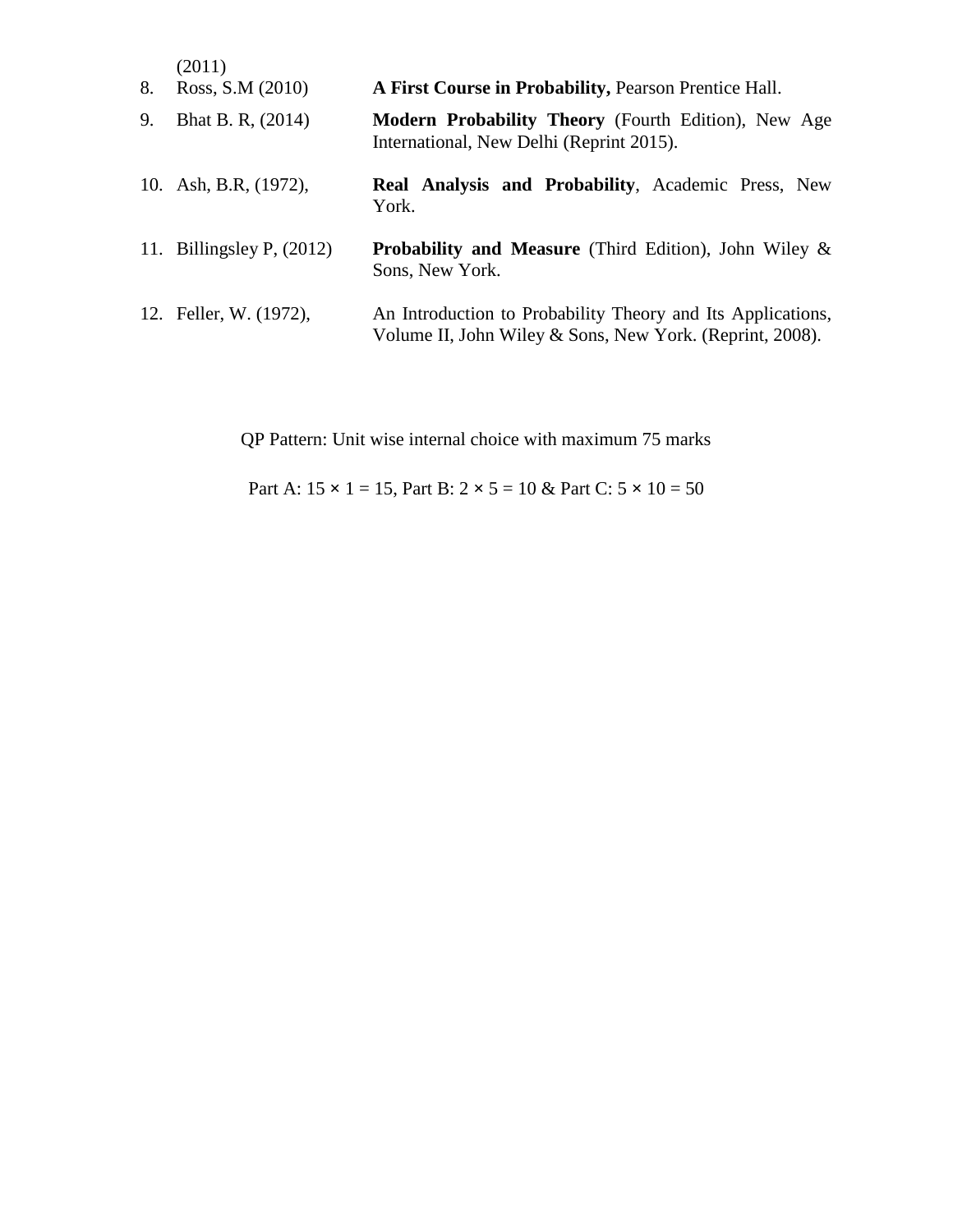#### **CORE III - DISTRIBUTION THEORY**

#### **Unit I**

 Quick review of the following distributions – Discrete Distribution: Binomial, Poisson, Geometric, Hyper geometric, Multinomial, Negative binomial, Gamma and Beta distributions. Continuous Distribution: Normal, Bernoulli, Exponential, Lognormal and Cauchy (Derivation, application and Properties).Concept of truncated distribution and compound distribution (Binomial & Poisson).

#### **Unit II**

Bivariate and multivariate distributions; Concepts of joint, marginal and conditional distributions. Detailed study of Bivariate Binomial and Bivariate normal distribution. Functions of random variables and their distribution: sum and difference, products and quotients of random variables.

#### **Unit III**

 Multivariate normal distribution and its properties: Marginal and conditional distribution; characteristic function and its uses. Distribution of linear functions of normal variables.

#### **Unit IV**

 Sampling distribution of statistics from normal samples leading to Normal, t, chi-square, and F (non-central) - properties of these distribution. Distribution of quadratic form.

#### **Unit V**

Order statistics and their distribution; single  $\&$  two order statistics.  $r<sup>th</sup>$  order statistics Distribution of median, range. Asymptotic distribution of extreme order statistics.

#### **Books for Study and Reference:**

| 1. | Hogg, R.V and Craig, A.T.<br>(1972) | <b>Introduction</b><br><b>Mathematical</b><br>Statistics.<br>to<br>An<br>3 <sup>rd</sup> Edition, Amerind. |
|----|-------------------------------------|------------------------------------------------------------------------------------------------------------|
| 2. | Anderson.T.W. (1983)                | An Introduction to Multivariate Statistical Analysis,<br>$2nd$ Edition, John Wiley.                        |
| 3. | Johnson and Kotz. (1970)            | Distributions in Statistics, Vol I, II<br>and III.<br>John Wiley & Sons, New York.                         |
| 4. | Mood, Graybill and Boes.<br>(1974)  | <b>Introduction to the theory of statistics,</b> $3^{rd}$ Edition.<br>McGraw Hill.                         |
| 5. | Parimal Mukhopadhyey.<br>(2006)     | <b>Mathematical Statistics, 3<sup>rd</sup> edition, New Central Book</b><br>Agency.                        |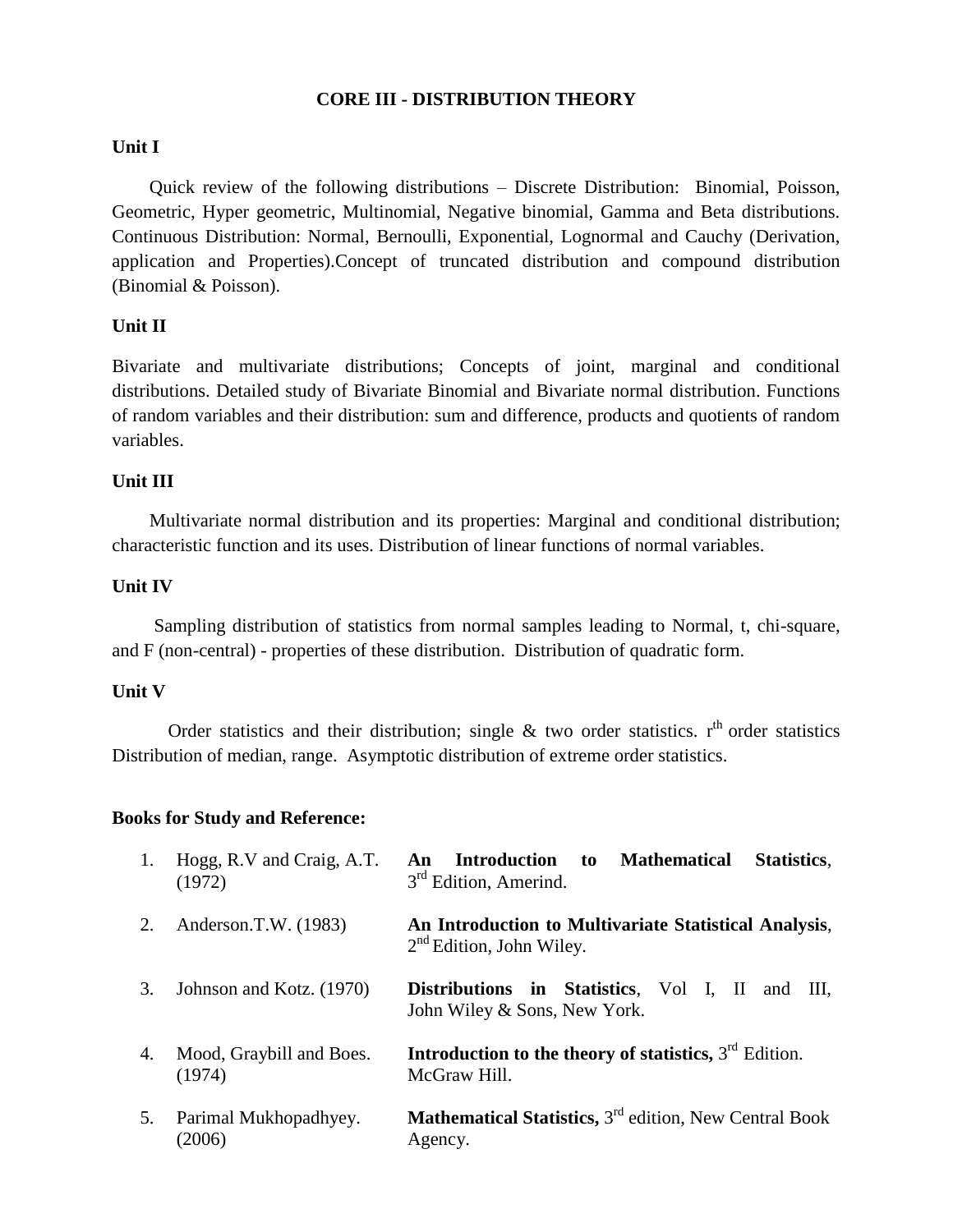| 6. | Johnson, N.L. Kotz, S. and<br>Balakrishnan, N. (2014)    | Continuous Univariate Distributions, Vol. II, Wiley,<br>Singapore.                                   |
|----|----------------------------------------------------------|------------------------------------------------------------------------------------------------------|
| 7. | Rohatgi, V.K. and Saleh,<br>A.K.MD.E. (2011)             | An Introduction to Probability and Statistics, Wiley,<br>New Delhi.                                  |
| 8. | Johnson, N. L., Kotz, S.,<br>and Balakrishnan, N. (2004) | <b>Continuous Univariate Distributions, Vol.I, John</b><br>Wiley and Sons (Asia), Singapore.         |
| 9. | Rao, C. R. (2009).                                       | Linear Statistical Inference and Its Applications,<br>Second Edition, John Wiley and Sons, New York. |
|    | 10. Mood, A.M., Graybill, F.A.,<br>and Boes, D.C. (1974) | Introduction to the Theory of Statistics, Third<br>Edition, McGraw-Hill International Edition.       |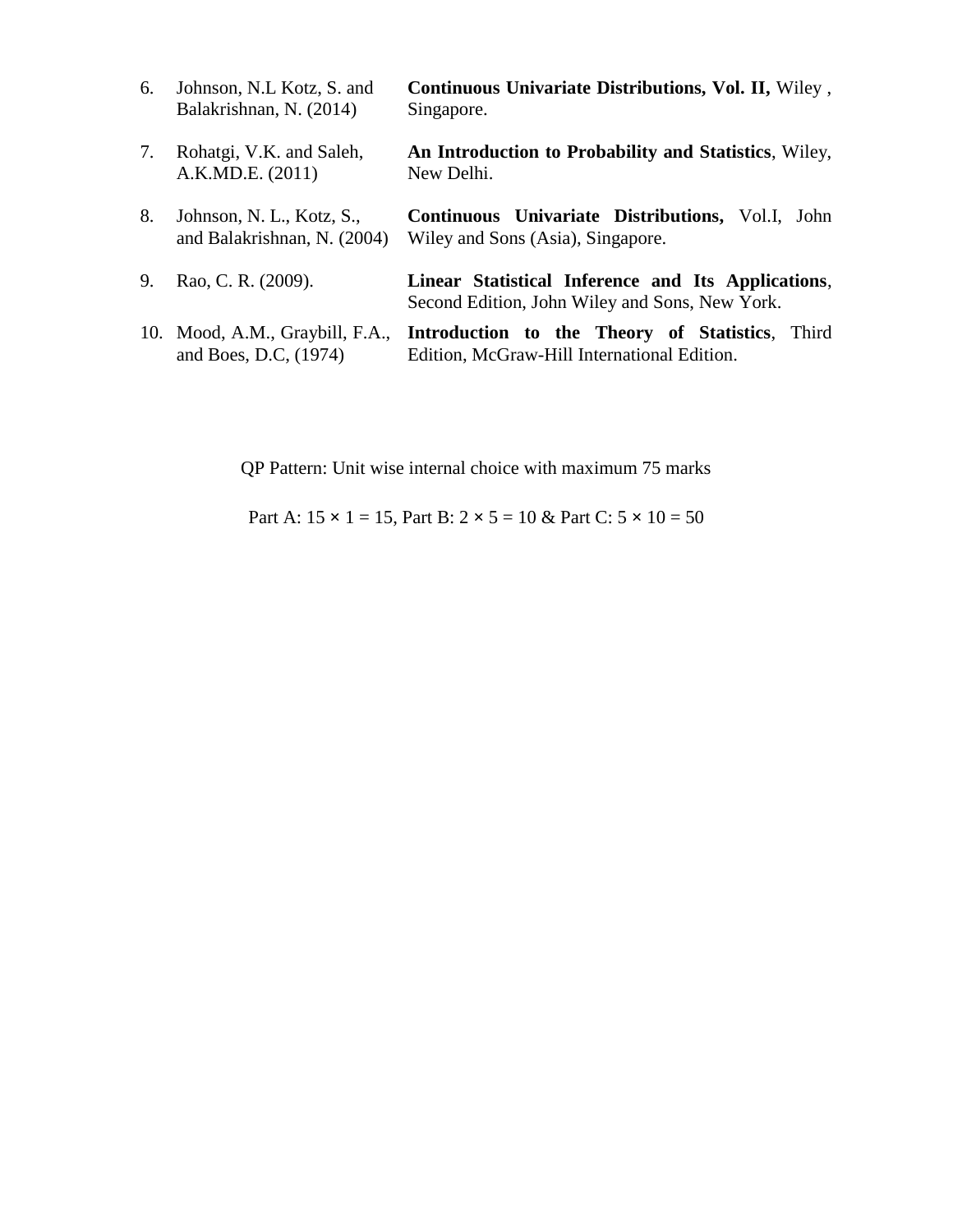#### **CORE IV - SAMPLING THEORY**

#### **UNIT I**

Ratio Estimator: Approximate variance – Confidence limits – Comparison of the Ratio estimator with mean per unit – Conditions under which Ratio estimator is a BLUE – Bias term – Separate and combined ratio estimators – Unbiased Ratio Type estimator (Hartley and Ross).

Regression Estimators – Regression estimates with pre assigned "b" – sample estimate of variance – Bias – Regression estimators in Stratified Sampling.

#### **UNIT II**

Varying probability sampling: Cumulative total method and Lahiri"s method. Estimation in PPS sampling with replacement, and without replacement; General selection procedures, Narian"s Scheme of sample selection and Sen-Midzuno method – Ordered estimator: Des Raj, Unordered estimators: Hurwitz – Thompson estimator and Murthy"s estimator.

#### **UNIT III**

Cluster Sampling: Equal cluster sampling – Estimators of mean and variance, optimum cluster size, Unequal cluster sampling – Estimators of mean and variance, varying probability cluster sampling –

#### **UNIT IV**

Two stage sampling – variance of the estimated mean. Multiphase sampling: Double sampling for stratification – Optimum allocation – Estimated variance in Double sampling for stratification.

#### **UNIT V**

Sources of errors in Surveys – A mathematical model of the effects of call-backs – a mathematical model of the errors of measurement – Interpenetrating subsampling method.

#### **Books for Study and Reference:**

| 1. | Ardilly, P. and Yves T.   | <b>Sampling Methods: Exercise and Solutions, Springer,</b> |
|----|---------------------------|------------------------------------------------------------|
|    | (2006)                    | New York.                                                  |
|    | 2. Desraj (1976)          | <b>Sampling Theory, McGraw Hill, New York.</b>             |
|    | 3. Mukhopadyay, P. (2007) | <b>Survey Sampling, Narosa Publications, New Delhi.</b>    |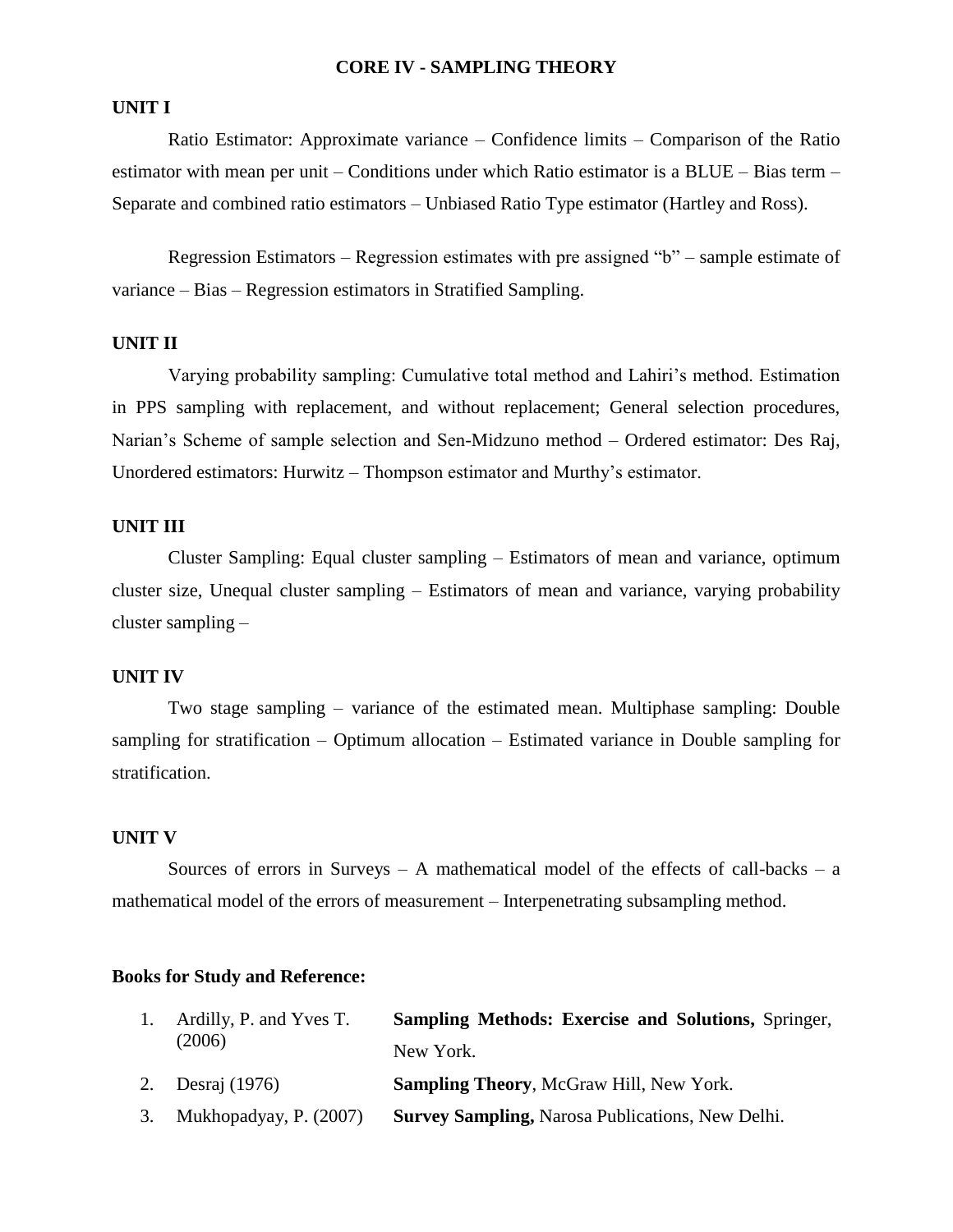| 4. | Singh, D and Choudhary,<br>F.S. (1977)      | <b>Theory and Analysis of Sample Survey Designs, Wiley</b><br>Eastern, New Delhi.                     |
|----|---------------------------------------------|-------------------------------------------------------------------------------------------------------|
| 5. | Sukhatme, P.V. and<br>Sukhatme, B.V. (1970) | <b>Sampling Theory Surveys with Applications, 2/e, Iowa</b><br>State University Press, Iowa.          |
| 6. | Kish, L. (1961)                             | <b>Survey Sampling, Wiley, New York.</b>                                                              |
|    | 7. Murthy, M.N (1997)                       | <b>Sampling Theory and methods, Statistical Publishing</b><br>Society, Calcutta.                      |
| 8. | Cochran, W.G. (2007)                        | <b>Sampling Techniques</b> , Third Edition, John Wiley &<br>Sons, New Delhi.                          |
| 9. | Singh, D and Choudhary,<br>F.S. (1977),     | <b>Theory and Analysis of Sample Survey Designs, Wiley</b><br>Eastern Ltd, New Delhi. (Reprint 1986). |
|    | 10. Thompson, S.K. (2012),                  | <b>Sampling, John Wiley and Sons, New York.</b>                                                       |
|    | 11. Sampath S (2001),                       | <b>Sampling Theory and Methods</b> , The new<br>age<br>international Ltd. New Delhi.                  |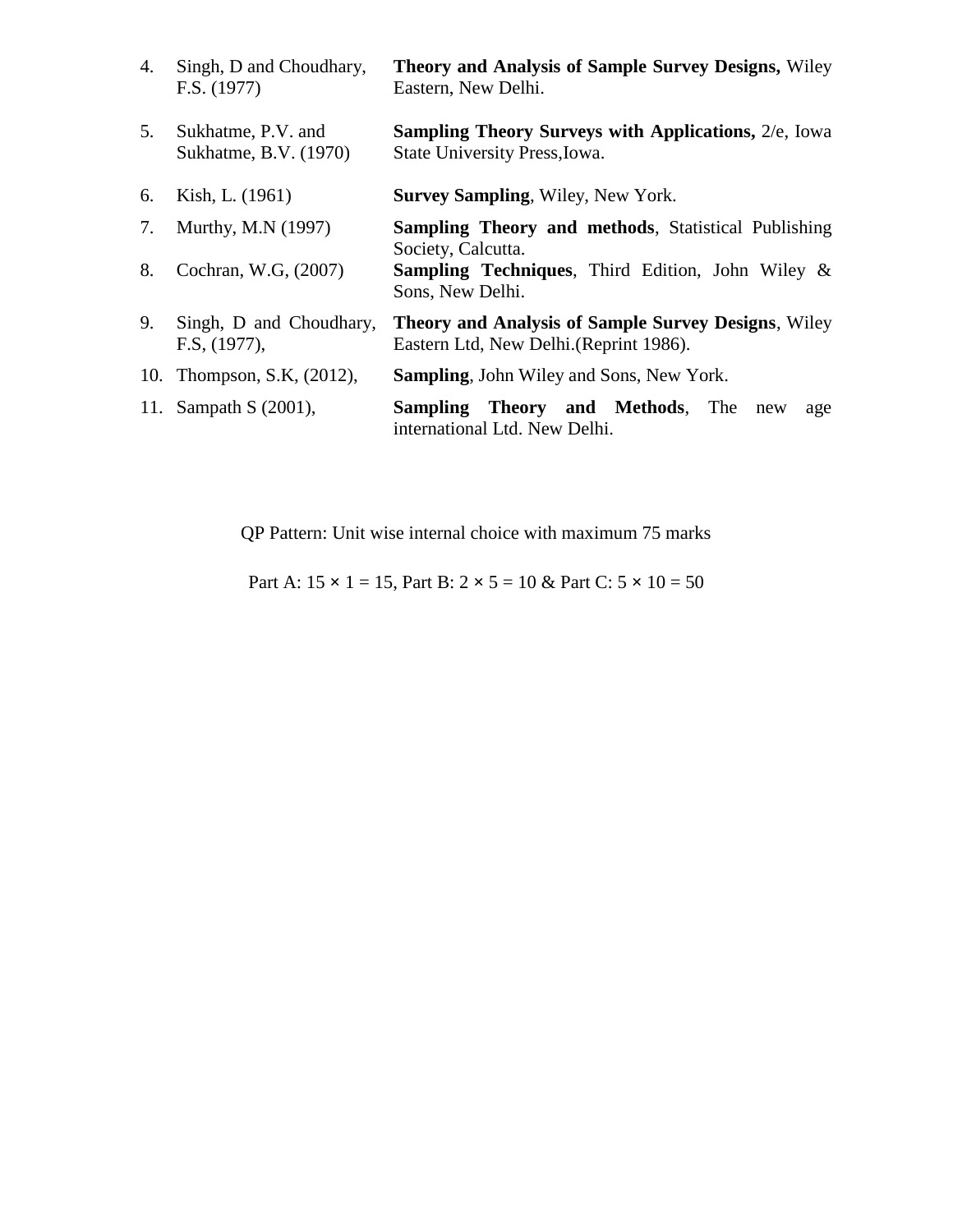#### **Elective I - DEMOGRAPHY AND ACTUARIAL STATISTICS**

#### **Unit I**

 Demographic data – sources, coverage and content errors in demographic data. Use of balancing equations and Chandrasekaran Deming formula. Vital Registration system – Adjustment of age data - use of Whipple, Myer and UN Indices – Smoothing of age data.

#### **Unit II**

 Measures of fertility: CBR, GFR, TFR, GRR and NRR - stochastic models for reproduction, Distribution of time to first birth, inter-live birth intervals and number of birth for homogenous group of women. Measures of mortality – construction of abridged life table methods by JIA, Reed and Merrel, Greville"s and Kings.

#### **Unit III**

 Utility theory – Insurance and utility theory. Models for individual claims and their sums – Life tables and its relation with survival function.

#### **Unit IV**

 Life table function at non-integer age (fractional ages). Analytical laws of mortality – Gompertz's law and Makeham's law. Select and ultimate and aggregate mortality tables.

#### **Unit V**

 Multiple life function – joint life and lost survivor status – Insurance and annuity benefits through multiple function.

#### **Books for Study and Reference:**

and Nesbitt.C.J. (1986)

| 1. | Ramkumar. R (1986)                                  | <b>Technical Demography, Wiley eastern Ltd, New Delhi.</b>                              |
|----|-----------------------------------------------------|-----------------------------------------------------------------------------------------|
| 2. | Rogers.A. (1975)                                    | <b>Introduction to Mathematical Demography, Johnwiley,</b><br>Newyork.                  |
| 3. | Biswas.S. (1988)                                    | Stochastic processes in Demography and applications,<br>Wiley eastern limited.          |
| 4. | A Listoris Neill. (1977)                            | Life contingencies.                                                                     |
| 5. | Bowers, N.L. Gerber.H.V.<br>Hickman J.C, Jones D.A. | Actuarial mathematics, Society of Actuarial, Ithaca,<br>Illinois, USA (Second edition). |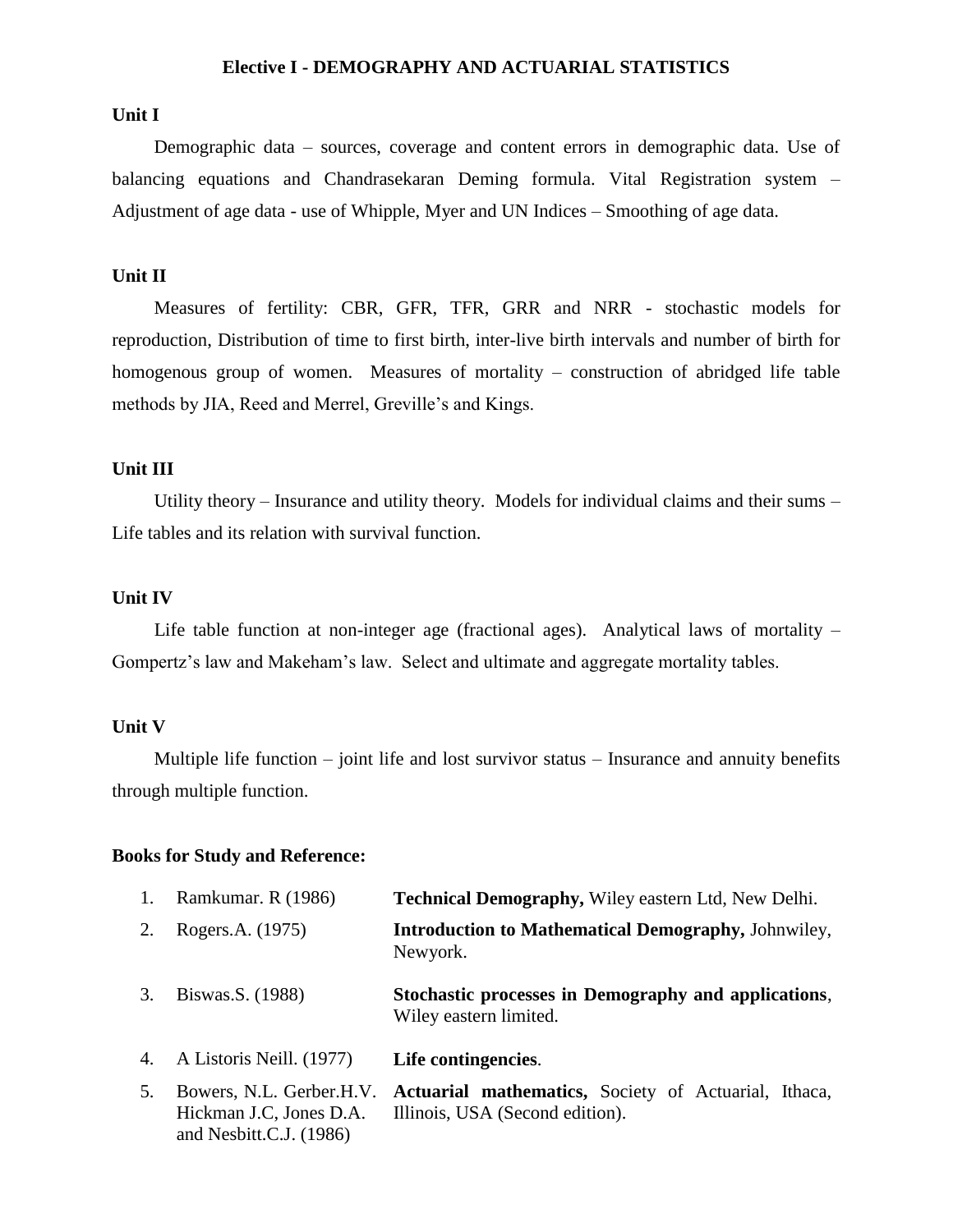|    | 6. Dixit et all $(2008)$                  | Mathematical basis of life assurance, IC 81, Insurance<br>Institute of India, Bombay. |
|----|-------------------------------------------|---------------------------------------------------------------------------------------|
| 7. | Benjamin, B. (1975)                       | <b>Demographic Analysis, George Allen and Unwin,</b><br>London.                       |
| 8. | Cox, D.R. (1978)                          | <b>Demography, Cambridge University Press, Cambridge.</b>                             |
| 9. | Gibbs, J.P. (2012)                        | Research Methods. Literary Licensing,<br><b>Urban</b><br>LLC, White Fish, USA.        |
|    | 10. Keyfliz, N. and Caswell,<br>H. (2006) | Applied Mathematical Demography, Springer, New<br>York.                               |
|    | 11. Spiegelman, M. (1969)                 | Introduction to Demographic Analysis,<br>Harvard<br>University Press, Harward.        |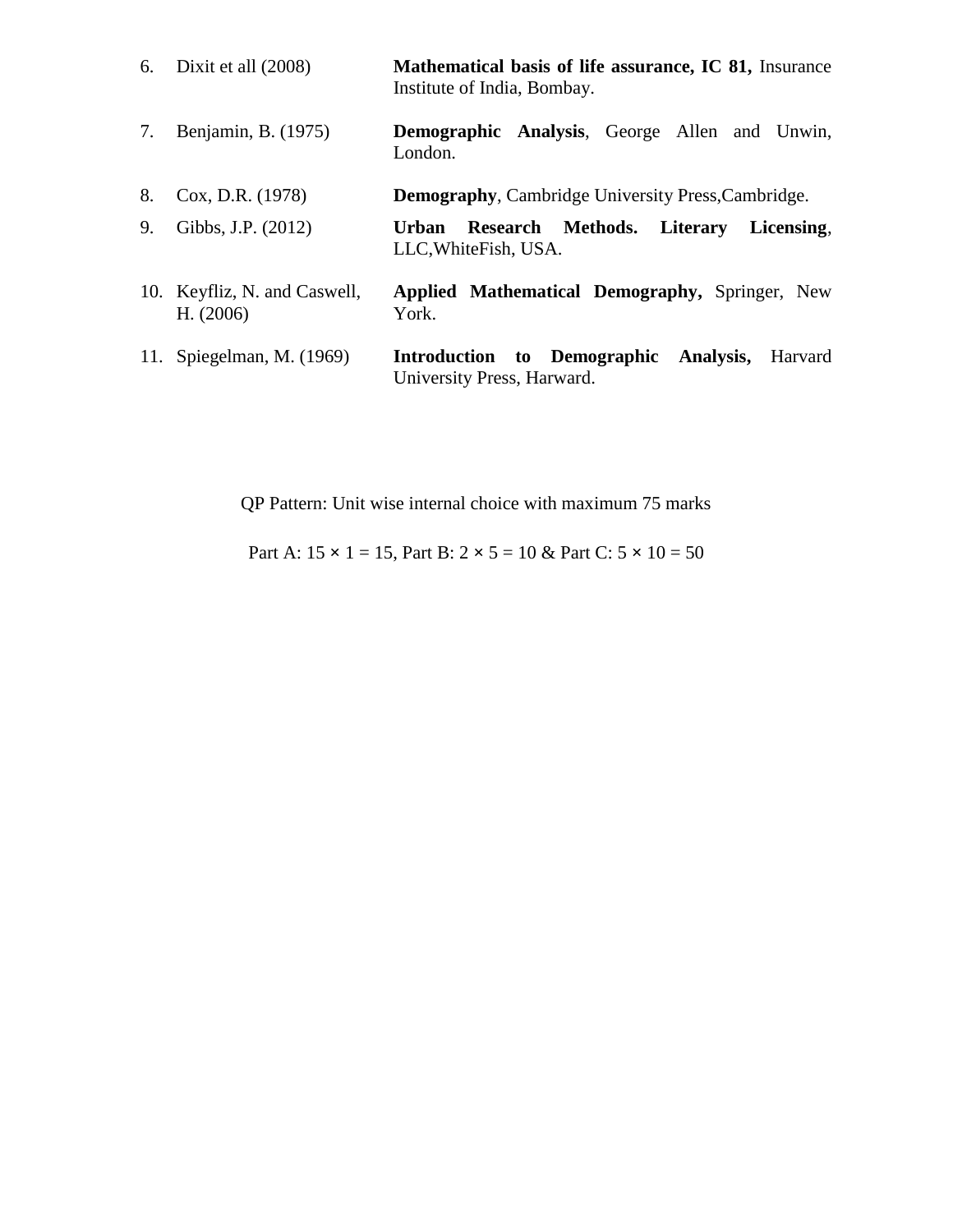#### **CORE V - PROBABILITY THEORY**

#### **Unit I**

 Probability measure – properties – Discrete probability space and general probability space, conditional probability space. Functions and inverse functions – Random variables – Induced probability space by random variables.

#### **Unit II**

 Distribution functions – properties – Decomposition theorem – Correspondence theorem – Distribution function of vector random variable - conditional distribution function – properties – Concept of Independence – Kolmogorov 0-1 Law – Borel Cantelli Lemma.

#### **Unit III**

Expectation and moments – properties, conditional expectation – properties. Inequality – Markov, Holder, Jenson, Chebychev's and Liapounov. Convergence of sequence of random variables – modes of convergence and their relationship.

#### **Unit IV**

Characteristic Function of random variables – properties – Inversion theorem – Simple examples – Uniqueness theorem, Levy continuity theorem (statement only).Law of Large numbers – WLLN for independent and i.i.d case – SLLN for independent and i.i.d case.

#### **Unit V**

Weak and complete convergence of distribution function – Helly - Bray theorem. Central Limit theorem -generalization of LLN, C.L.T for independent random variables – Liapounov's form, Lindeberg – Feller C.L.T for i.i.d random variables – Lindeberg – Levy C.L.T .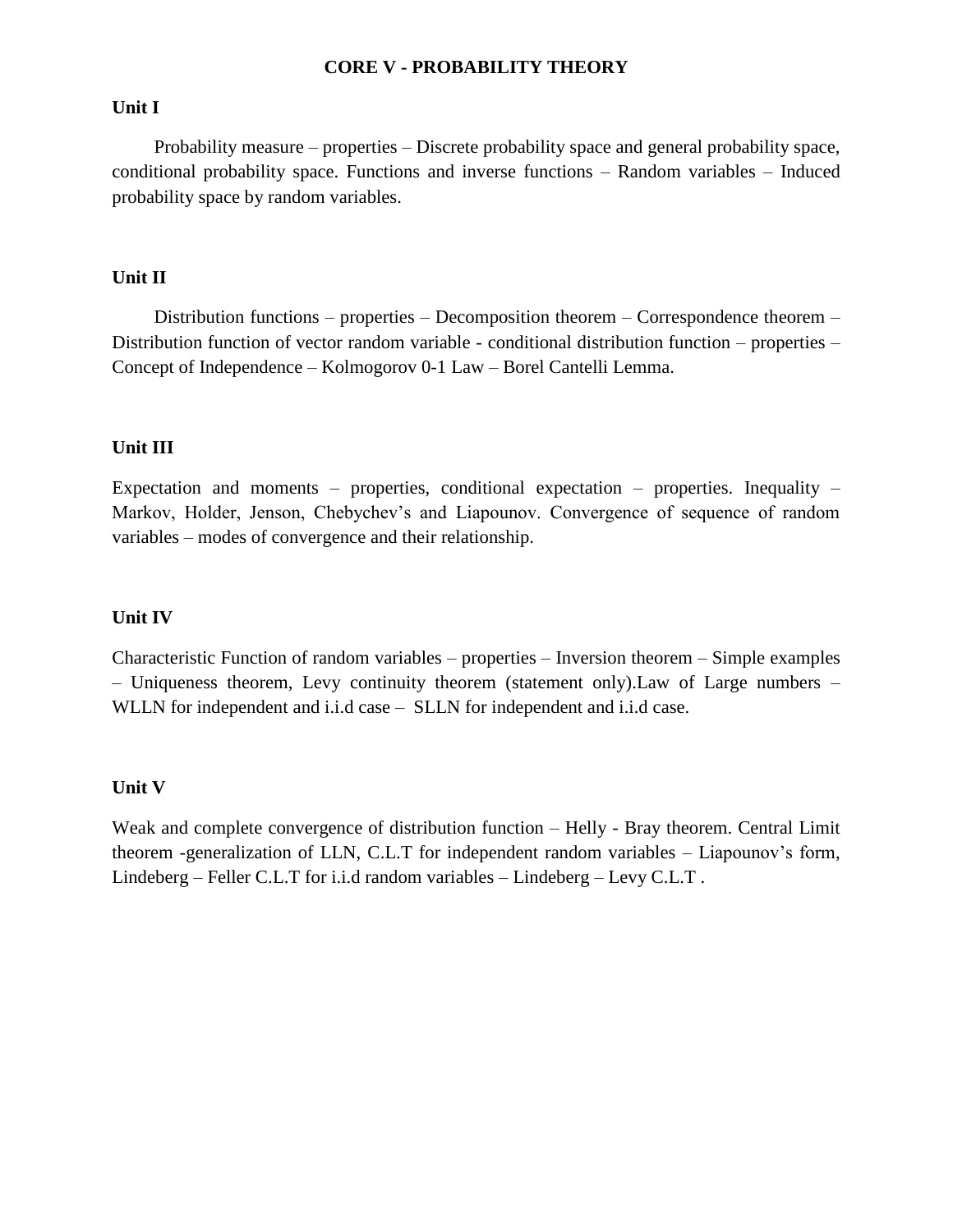## **Books for Study and Reference:**

| 1. | Bhat B. R, (2014),                           | Modern Probability Theory (Fourth Edition), New Age<br>International, New Delhi (Reprint 2015).                            |
|----|----------------------------------------------|----------------------------------------------------------------------------------------------------------------------------|
| 2. | Fisz, M (1963)                               | Probability Theory and Mathematical Statistics,<br>John Wiley, Sons, New York.                                             |
| 3. | Ash, B.R, (1972)                             | <b>Real Analysis and Probability, Academic Press, New</b><br>York.                                                         |
| 4. | Billingsley P, $(2012)$                      | <b>Probability and Measure</b> (Third Edition), John Wiley $\&$<br>Sons, New York.                                         |
| 5. | Feller, W. (1972)                            | An Introduction to Probability Theory and Its<br>Applications, Volume II, John Wiley & Sons, New York.<br>(Reprint, 2008). |
| 6. | Rohatgi, V.K. and Saleh,<br>A.K.Md.E. (2011) | An Introduction to Probability and Statistics (Second<br>Edition). John Wiley & Sons, New York.                            |
| 7. | Ross, S.M (2010).                            | A First Course in Probability, Pearson Prentice Hall.                                                                      |

QP Pattern: Unit wise internal choice with maximum 75 marks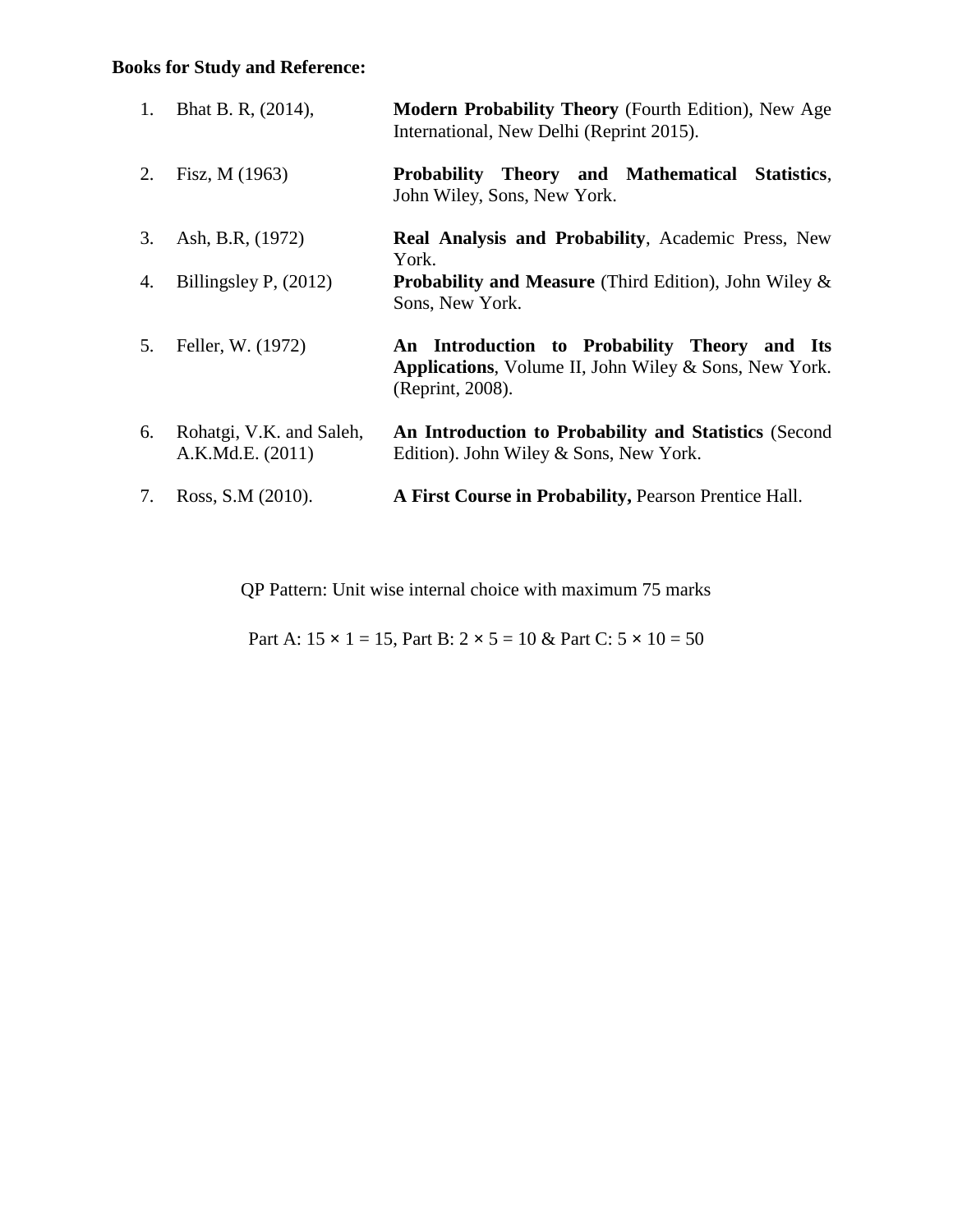#### **CORE VI - STATISTICAL ESTIMATION THEORY**

#### **Unit I**

Criteria of Point Estimation – Standard parametric models of distributions. Consistent estimation of real valued parameters. Invariance of consistent estimators. Unbiasedness, Sufficiency, Neyman Factorization criterion, Exponential families, distribution admitting sufficient statistics.

#### **Unit II**

Completeness, Bounded completeness, Minimal Sufficient statistics, method of constructing minimal sufficient statistics - minimum variance unbiased estimators. Rao - Blackwell theorem, Lehmann- Scheffe theorem.

#### **Unit III**

Unbiased estimator, uniformly minimum variance unbiased estimator- (UMVUE)Necessary and sufficient condition for UMVUE-Inequality approach to UMVUE-Fisher measure of Information. Cramer-Rao Inequality. Different forms of Cramer-Rao Inequality. Chapman – Robbins bound. Efficiency of an estimator-Extension of Cramer-Rao Inequality. Bhattacharya bound.

#### **Unit IV**

Method of Maximum Likelihood Estimation. Cramer and Huzurbazar theorem Solution of likelihood equations – Method of scoring – Method of minimum variance bound estimation – Method of moments. Interval estimation – confidence level, construction of confidence intervals using pivots, shortest length confidence interval.

#### **Unit V**

Bayesian Inference – Bayes theorem – concepts of prior distribution and its classification – Posterior distribution. Bayes estimation – Bayes estimates for Binomial, Poisson and Normal distribution using conjugate priors. Bayes estimator under quadratic error loss function.

#### **Books for Study and Reference:**

| 1. | Kale. B.K. (1999)              | A First Course on Parametric Inference,<br>Narosa publishing House.                         |
|----|--------------------------------|---------------------------------------------------------------------------------------------|
|    | 2. Lehmann. E.L. (1983)        | <b>Theory of Point Estimation, John Wiley, New York.</b>                                    |
| 3. | Cassella and Berger.<br>(2002) | <b>Statistical Inference, Thompson, New Delhi.</b>                                          |
| 4. | Radhakrishna Rao.C.<br>(1973)  | Introduction to Linear Statistical Inference and its<br><b>Applications, Wiley Eastern.</b> |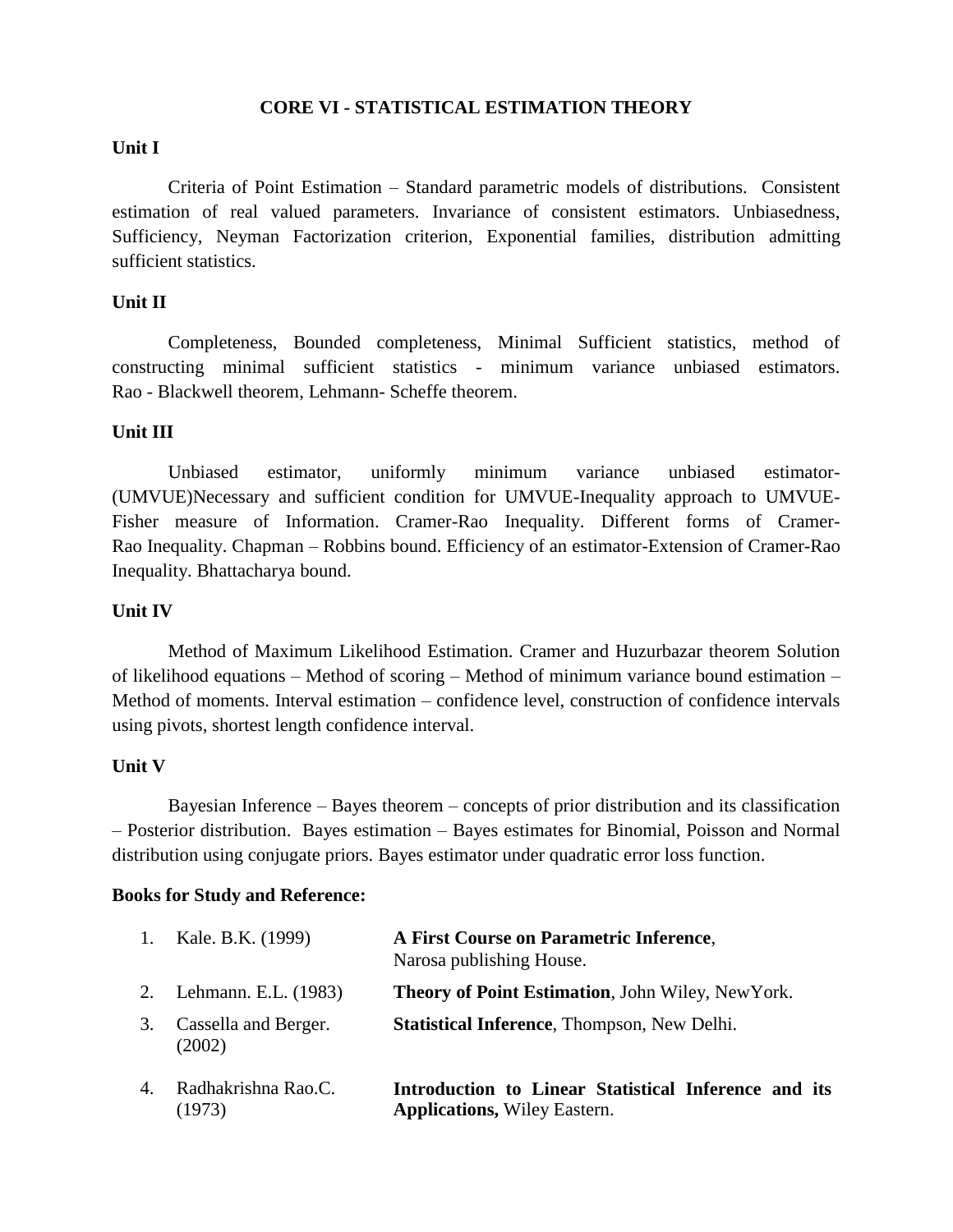| 5. | Bansal. A.K. (2007)                                                   | Bayesian parametric Inference, Narosa publishing<br>House, New Delhi.                                                 |
|----|-----------------------------------------------------------------------|-----------------------------------------------------------------------------------------------------------------------|
| 6. | Manoj Kumar Srivastava,<br>Abdul Hamid khan<br>&NamitaSrivasta (2014) | Statistical Inference - Theory of Estimation, PHI<br>Publications.                                                    |
| 7. | Rajagopalan M and<br>Dhanavanthan P, (2012)                           | <b>Statistical Inference, PHI Learning Pvt. Ltd., New Delhi.</b>                                                      |
| 8. | Mood A.M, Graybill F.A<br>and Boes D.C. (1974)                        | Introduction to Theory of Statistics, Third Edition,<br>McGraw-Hill International Edition.                            |
| 9. | Rohatgi, V.K and Saleh,<br>A.K.Md.E, (2011)                           | An Introduction to Probability and Statistics, Second<br>Edition, John Wiley & Sons, New York.                        |
|    | 10. Kale, B.K. (2005)                                                 | A First Course in Parametric Inference, Second<br>Edition, Narosa Publishing House, New Delhi. (Reprint,<br>$2007$ ). |

Part A:  $15 \times 1 = 15$ , Part B:  $2 \times 5 = 10$  & Part C:  $5 \times 10 = 50$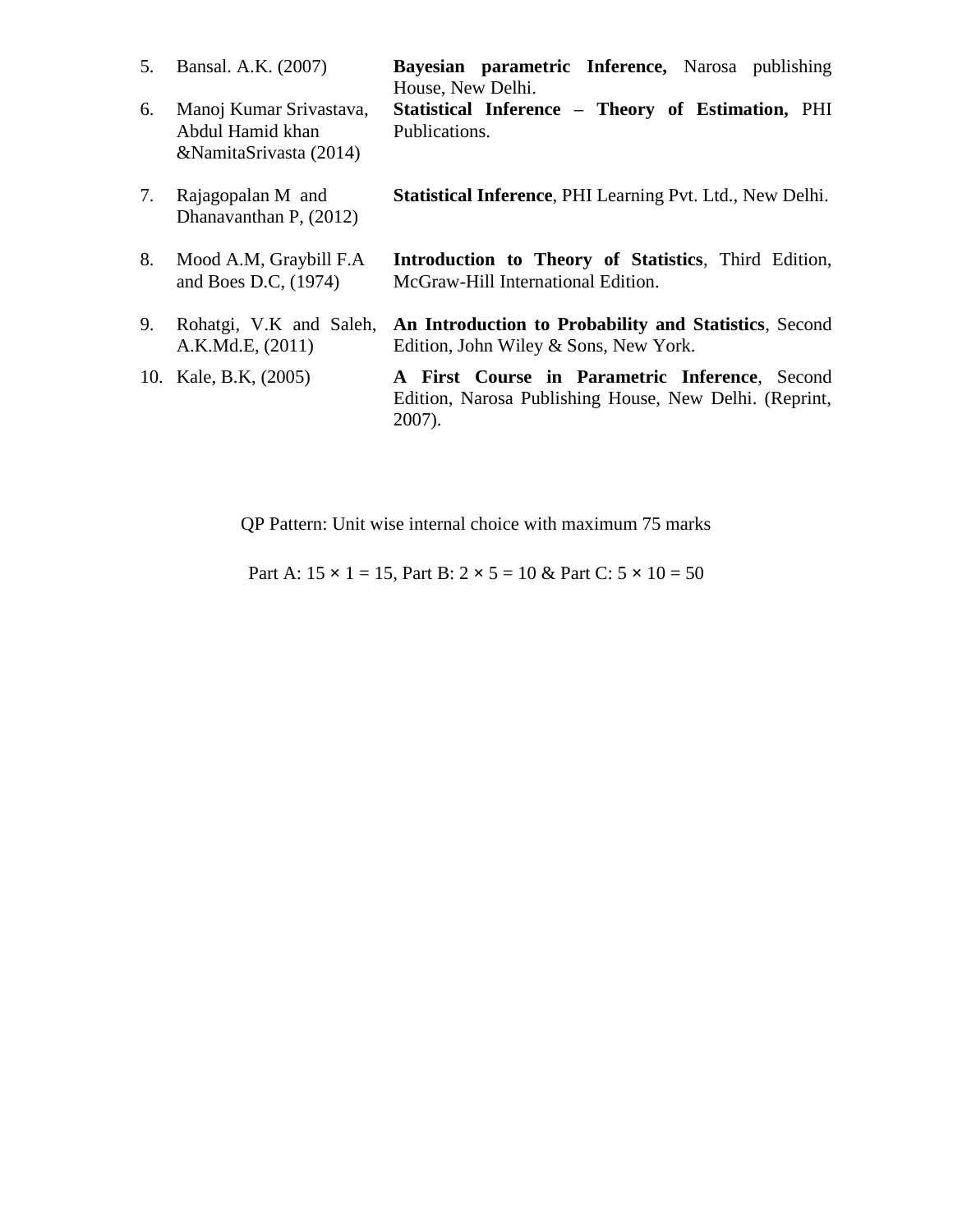## **PRACTICAL –I (CALCULATOR BASED)**

#### (**Based on Core courses: Sampling theory, Statistical Estimation Theory & Demography)**

The Maximum mark is 100 with 40 marks for Internal and 60 Marks for the University examination. The candidate should attend 3 questions out of 5 questions each carrying 20 marks. The Core Practical-I examination should be conducted at the end of II Semester.

#### **Unit I**

- (a) Estimation of population mean, total and SE in stratified Random Sampling
- (b) Estimation of population mean, total and SE in Systematic sampling.
- (c) Ratio estimation and Regression estimation for population mean, total and its variance (SRS).
- (d) Estimation of mean, total and variance in Cluster sampling and two stage cluster sampling with equal size clusters.

#### **Unit II**

- (a) PPS sampling with replacement.
- (b) Double sampling for stratification.
- (c) Double sampling for Ratio estimation & Regression estimation.

#### **Unit III**

- (a) UMVUE in one parameter exponential family of distribution.
- (b) Maximum likelihood estimation & Methods of Moments.
- (c) Interval estimation based on i) Normal ii) t iii)  $\chi^2$  iv) F distributions

#### **Unit IV**

Fitting of Population Growth Models

- (a) Gompertz"s Law.
- (b) Makeham"s Law.
- (c) Logistic Law Method of partial sums & Method of three selected points.

#### **Unit V**

- (a) Computation of Mobility measures.
- (b) Probability of living and dying rate of mortality.
- (c) Estimation and other measures from mortality table.
- (d) Construction of Abridged life tables i) Reed and Merrell ii) JIA Method iii) Greville's methods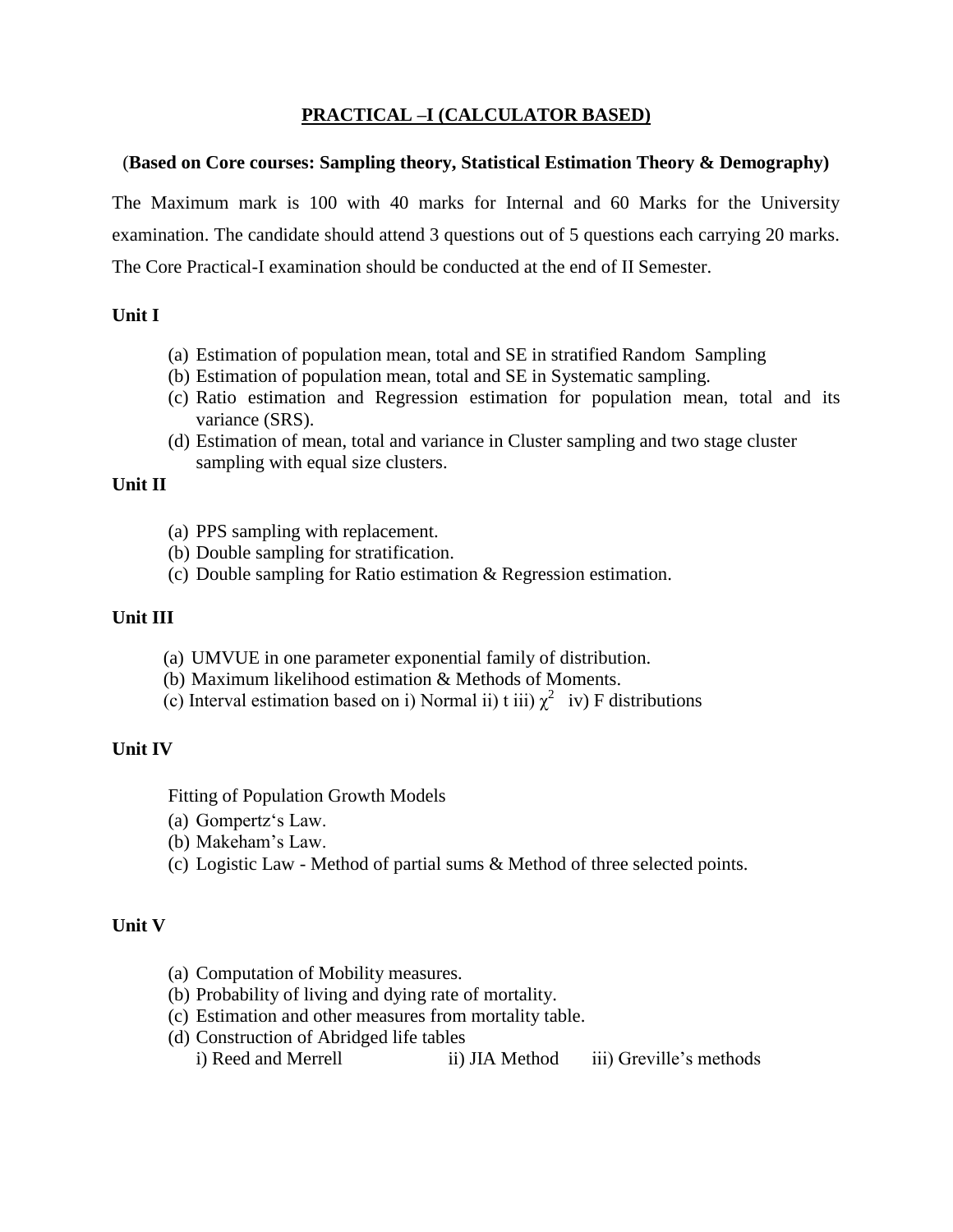#### **PRACTICAL II - STATISTICAL SOFTWARE PRACTICAL – I (Using R)**

The Maximum mark is 100 with 40 marks for Internal and 60 Marks for the University examination. The candidate should attend 3 questions out of 5 questions each carrying 20 marks. The Core Practical-II examination should be conducted at the end of II Semester.

#### **Problems Relating to:**

- 1. Using R command Operations on vectors, logical vector, index vector and matrices
- 2. Graphical procedures Bar charts, Box plots, Histograms using single & multiple groups.
- 3. Creating and Manipulation of data frames, using various user defined functions.
- 4. Calculations of probability functions and generation of random samples for various discrete and continuous distributions.
- 5. Writing R Functions for Descriptive statistics, Correlations and Regression coefficient
- 6. Statistical Inference : Confidence interval for Proportion, Mean, Median
- 7. Analysis of variance One way and Two way ANOVA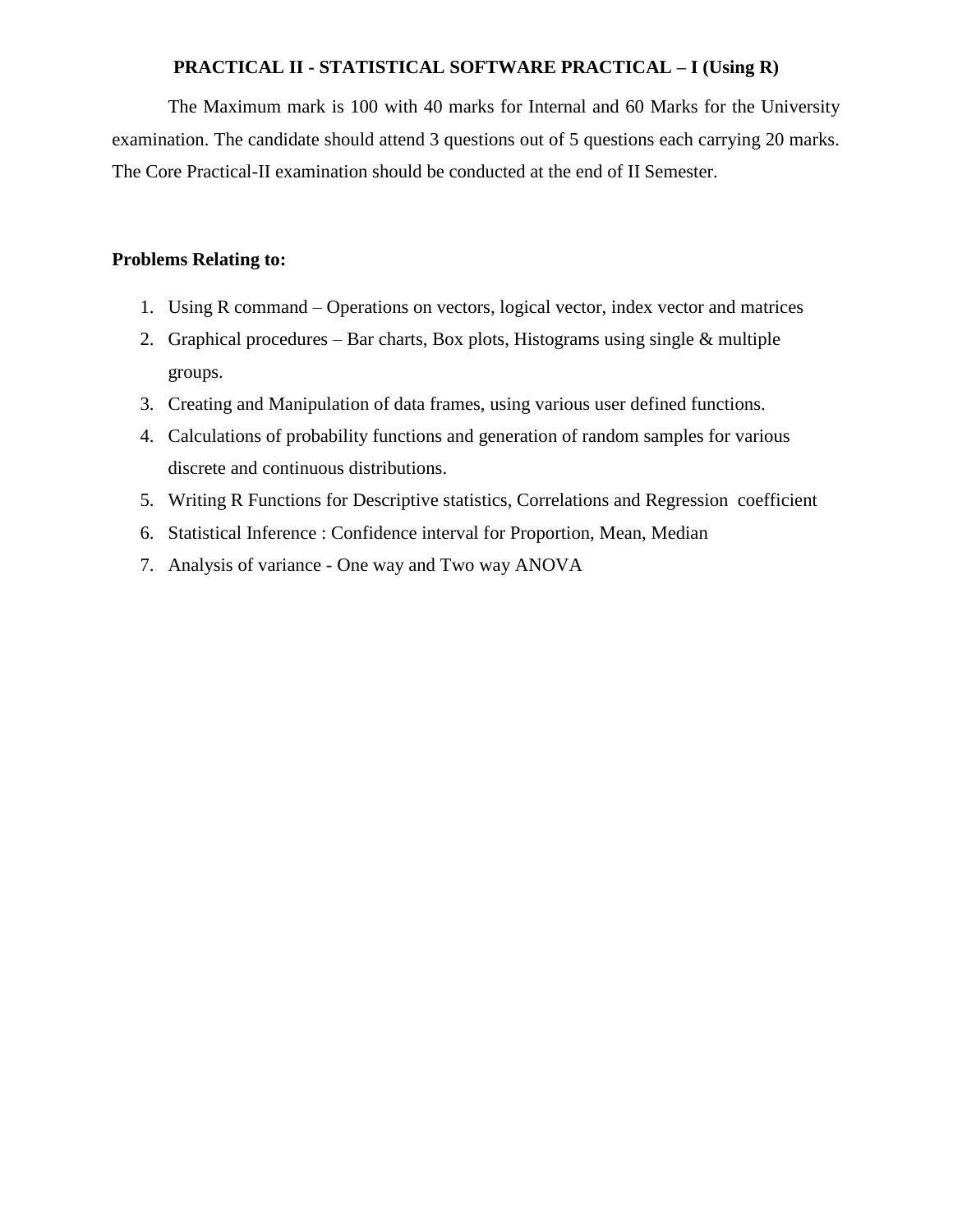#### **CORE VI - STATISTICAL QUALITY CONTROL AND RELIABILITY**

#### **Unit I**

Statistical process control: Moving average control chart – EWMA Control chart. Basic principles and design of CUSUM control chart – two sided and one-sided procedures – V-mask technique, Tabular CUSUM and decision interval. Modified control chart. Process capability analysis using histogram, probability plotting and control chart – Process capability ratio.

#### **Unit II**

Acceptance sampling – lot formation – sampling inspection by attributes – single, double and multiple sampling plans – operations and its uses – OC, ASN, ATI and AOQ forms, AOQ, LTPD procedures risk and consumers risk and OC curve – Use of Dodge-Roming and other tables of plans.

### **Unit III**

Sampling inspection by variable – merits and demerits of Variable sampling plan- known and unknown sigma variable sampling plan – derivation of OC curve and the parameters of the plan.

#### **Unit IV**

Continuous sampling plan by attributes – CSP-I and its modifications – concept of AOQL in CSPs – multi level continuous sampling plans – operation of multi level CSP of Lieberman and Solomon – Wald-Wolfowitz continuous sampling plans – sequential sampling plans by attributes – OC and ASN function.

#### **Unit V**

Concept of reliability, components and systems – life distributions reliability function, Hazard function, Hazard rate, failure rate, common life distributions – exponential, Weibull and Gamma distributions – Estimation of parameters, complete samples in exponential and Weibull distribution only. Coherent systems, reliability of Coherent system.

#### **Books for Study and Reference:**

| 1. | Montgomery. D.C. $(2005)$          | <b>Introduction to Statistical Quality Control, <math>5^{\text{th}}</math>edn. John V</b><br>(For Unit $-$ I, II & III) |
|----|------------------------------------|-------------------------------------------------------------------------------------------------------------------------|
|    | 2. Charles E. Ebling $(2000)$      | An introduction to Reliability and Maintainability.<br>$(For Unit - IV)$                                                |
| 3. | Sinha S.K. and Kale. S.K<br>(1998) | <b>Life testing and Reliability Estimation</b> (For Unit $-V$ )                                                         |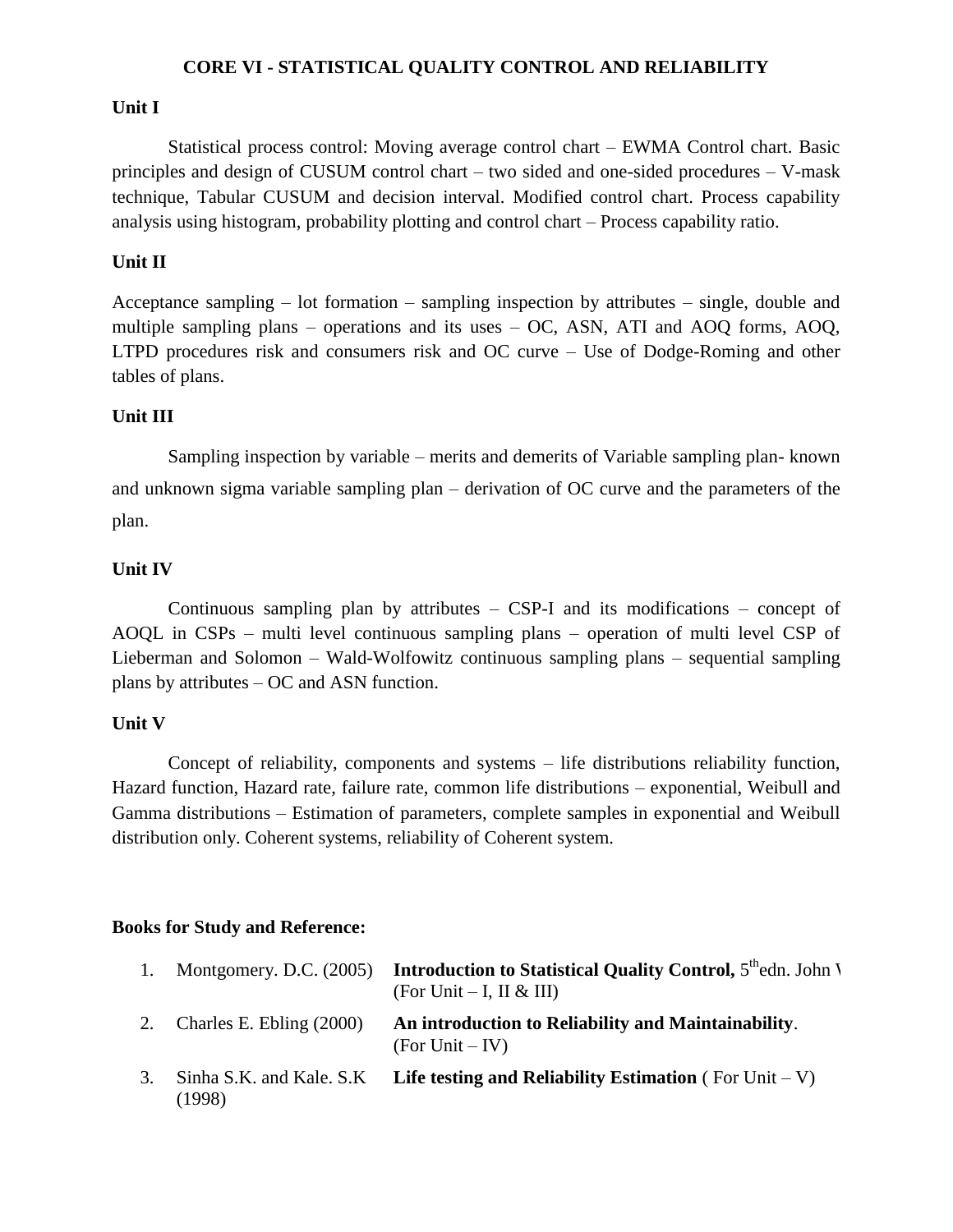| 4. | Duncan, A.J. (2006)                           | <b>Quality Control and Industrial Statistics, Irwin -</b>                                         |
|----|-----------------------------------------------|---------------------------------------------------------------------------------------------------|
|    |                                               | Illinois.                                                                                         |
| 5. | Grant, E.L. and<br>Leavenworth, R.S. $(2000)$ | <b>Statistical Quality Control, 7/e, Tata McGraw Hill,</b><br>New Delhi.                          |
| 6. | Wetherill, G.B. (1977)                        | Sampling Inspection and Quality<br>Control.<br>$2/e$ .<br>Chapman and Hall, London.               |
| 7. | Bowker, A.H. and<br>Lieberman, G.J. (1982)    | <b>Engineering Statistics, 2/e, Prentice Hall, New Delhi.</b>                                     |
| 8. | John T. Burr, (2004)                          | <b>Elementary Statistical Quality</b><br>Control<br>(Second)<br>Edition), Marcel Dekker New York. |
| 9. | Montgomery, D.C. (2009)                       | <b>Introduction to Statistical Quality Control, 6/e, Wiley</b><br>India, New Delhi.               |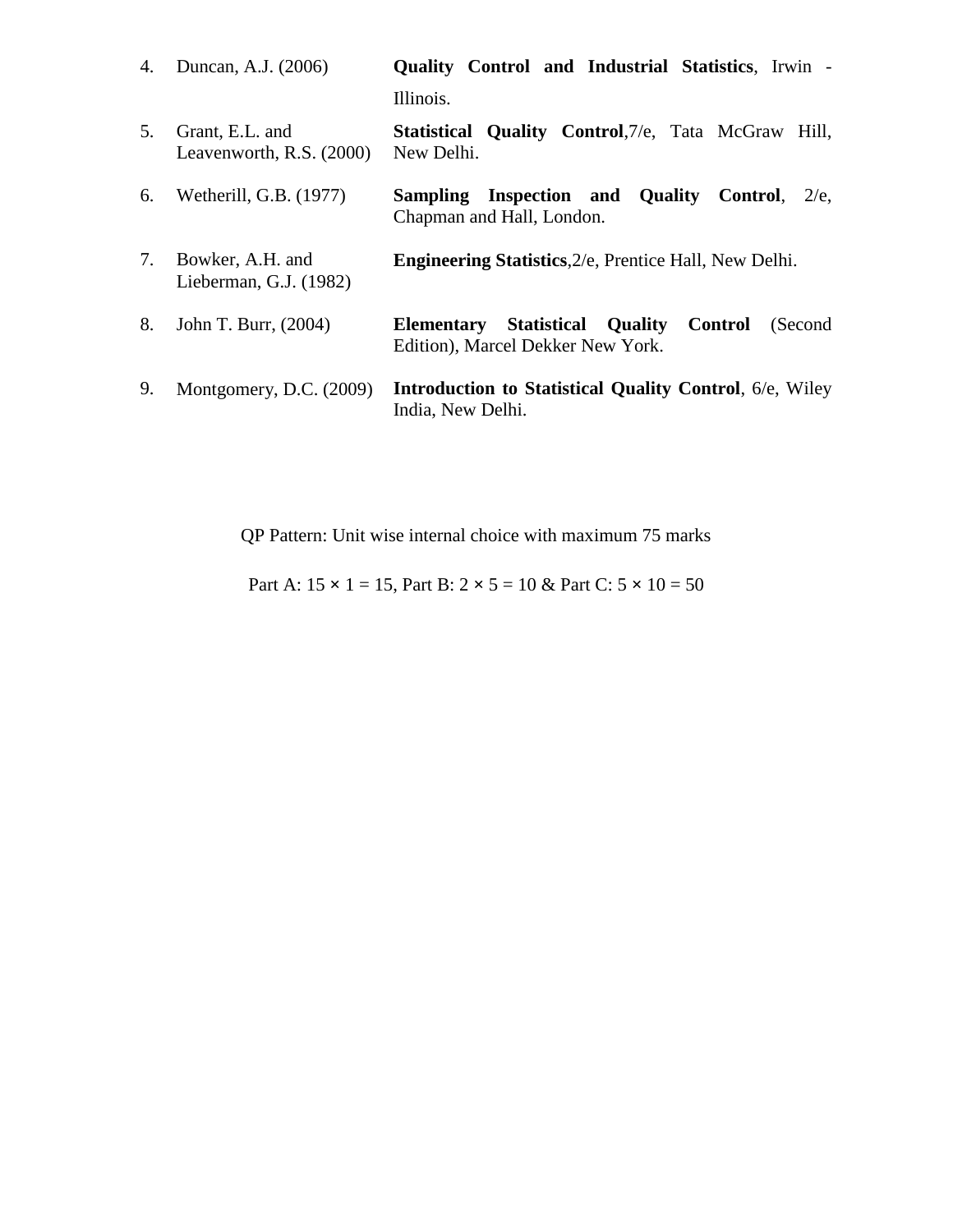#### **CORE VIII - TESTING STATISTICAL HYPOTHESES**

#### **Unit I**

Test of Hypotheses.Concepts of testing hypotheses. Non-Randomized and randomized test-Critical region, Test function, Two types of errors, Level of significance, Size of the test, Power function. MP test - Neyman - Pearson fundamental Lemma.

#### **Unit II**

 UMP test, MLR property, UMP tests for one sided test in one parameter exponential and MLR family of distributions .Non existence of UMP test for simple hypotheses against two sided alternatives in one parameter exponential family.

#### **Unit III**

Invariant tests – Maximal invariant statistics - Generalized Neyman - Pearson fundamental Lemma (statement only).UMP test for two sided alternatives in one parameter exponential family .Unbiased test, UMP unbiased test, Similar test , Neyman Structure test, Likelihood Ratio test (Concepts & properties).

#### **UNIT IV**

 Sequential Probability Ratio Test- Optimum properties of the SPRT- The Fundamental Identity of Sequential analysis, OC and ASN function of sequential plans. Simple examples – Application to standard statistical distributions.

#### **UNIT V**

 Non-parametric test; Empirical distribution, Kolmogorov – Smirnov goodness of fit for one sample and two sample problems, Sign test, Run test, Wilcoxon Signed- Rank test, Median test, Mann- Whitney U test. Wald – Wolfowtz runs test, Kruskal – Wallis Test and Friedman"s Test.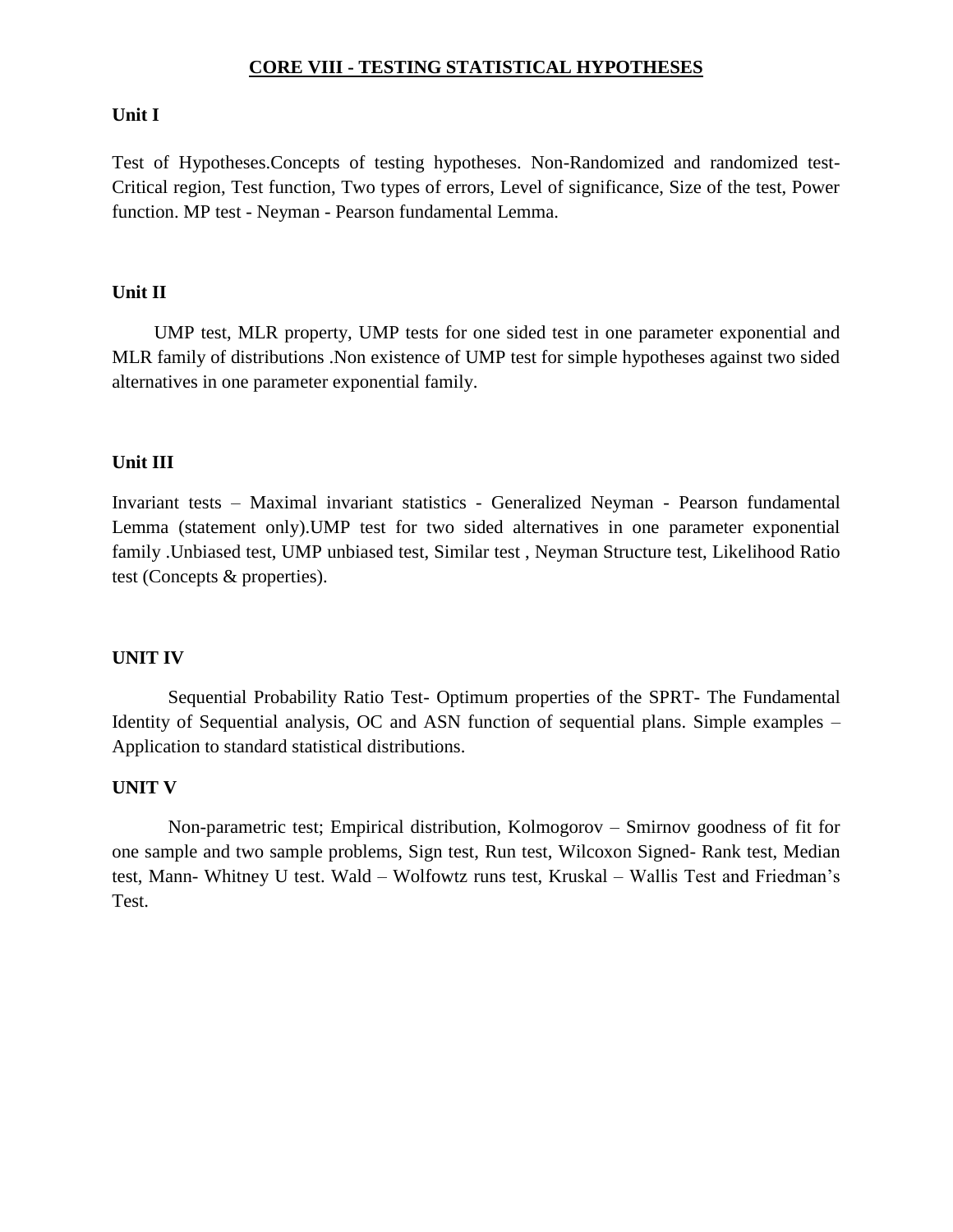## **Books for Study and Reference:**

| 1. | Rohatgi, V.K. and Saleh,<br>A.K.MD.E. (2011)            | An Introduction to Probability<br>and<br><b>Statistics,</b><br>$2/e$ , Wiley, New York.                             |
|----|---------------------------------------------------------|---------------------------------------------------------------------------------------------------------------------|
| 2. | Rao, C.R. (1998)                                        | <b>Linear Statistical Inference and its applications, Wiley</b><br>Eastern, New Delhi.                              |
| 3. | Rajagopalan, M. and<br>Dhanavanthan, P. (2012).         | <b>Statistical</b><br><b>Inference.</b> PHI Learning<br>Pvt.<br>Ltd.,<br>New Delhi.                                 |
| 4. | Gibbons, J. D., and<br>Chakraborti, S. (2010)           | (Fifth<br>Statistical Inference<br><b>Nonparametric</b><br>Edition). Taylor & Francis, New York.                    |
| 5. | Goon, A.M., Gupta, M.<br>K., and Dasgupta, B.<br>(1989) | <b>Outline</b><br>of<br><b>Statistical</b><br>Vol.<br>Theory,<br>An<br>II, World Press, Kolkata.                    |
| 6. | Kale, B. K. (2005)                                      | A First Course in Parametric Inference (Second<br>Edition). Narosa Publishing House, New Delhi. (Reprint,<br>2007). |

QP Pattern: Unit wise internal choice with maximum 75 marks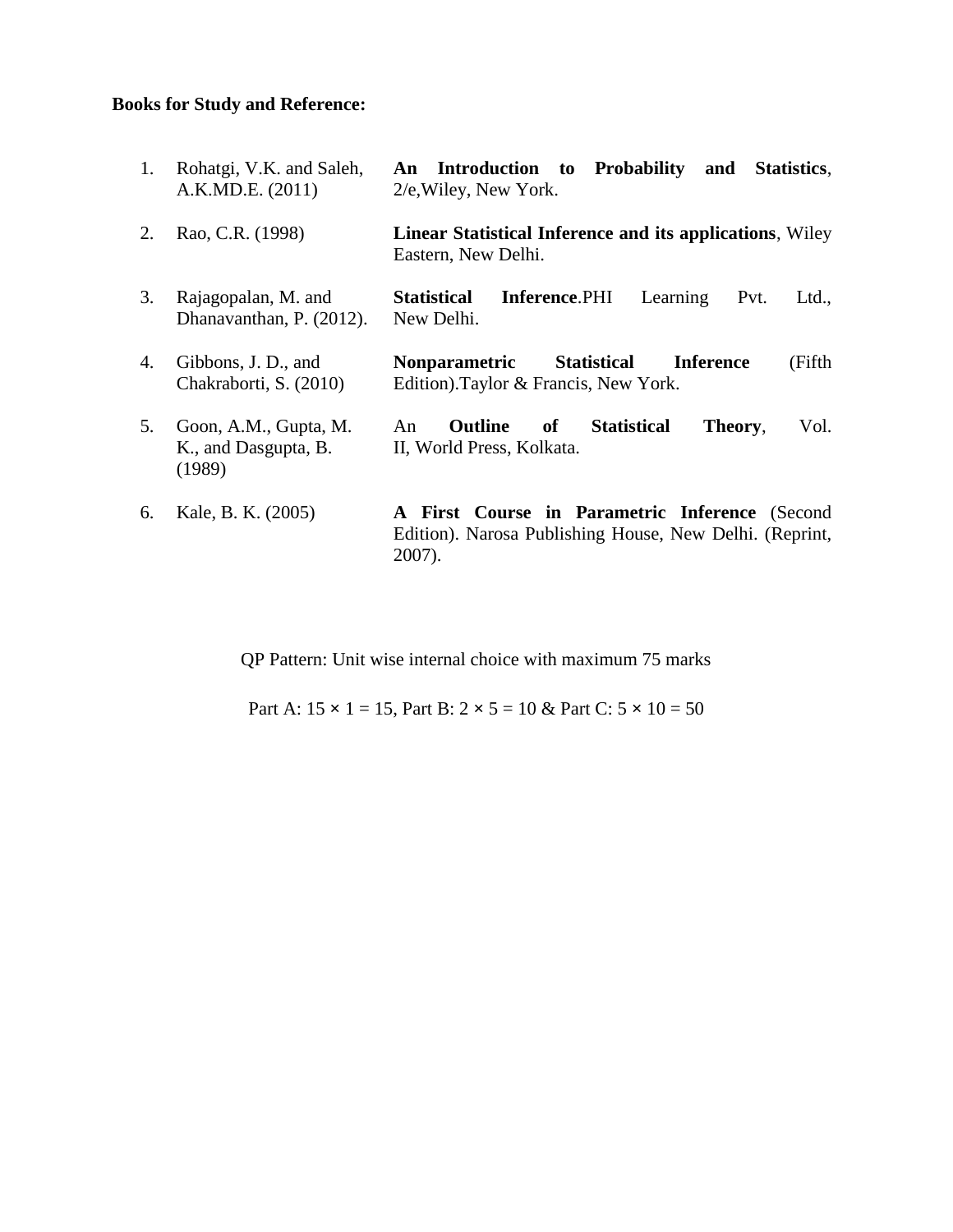### **CORE IX - MULTIVARIATE ANALYSIS**

#### **Unit I**

Estimation of the mean vector and the covariance matrix of a multivariate normal distribution.Partial and multiple correlation coefficients and their null distribution.Concept of path analysis – construction of path diagram and its use in linear regression model.

#### **Unit II**

Inference problems concerning the mean vector when the covariance matrix is known (one and two sample problems); likelihood ratio criterion and its application; Mahalanobis D-square and its application. Inference concerning the mean vector (s) when the covariance matrix is unknown (one and two sample problem); Generalized T-square statistics, its distribution and its application; The relationship between T-square and D-square.

#### **Unit III**

 Wishart distribution (WD) (no derivation) and its properties; characteristic function of WD and its uses; test for covariance matrix. Sphericity` test; test for the equality of covariance matrices; testing the independence of sets of variates. Multivariate analysis of variance (one way and two way classification concepts only).

#### **Unit IV**

Canonical correlation and variates; Estimation and interpretation.Classification problems, standard of good classifications; procedure of classification with two or more populations with known and unknown distributions. Classification procedures when the parent distribution are normal; Estimation of misclassification probabilities; Fisher's discriminant function and its uses.

#### **Unit V**

Principal component analysis; Definitions and maximum likelihood estimators.Computation and interpretation of principal components.Factor analysis - the basic model - common and specific factors – communality - Estimation of factor loadings.Principal factor method, maximum likelihood method - factor rotations. Cluster analysis - similarity and distance measures clustering techniques; Hierarchical techniques and Agglomerative methods.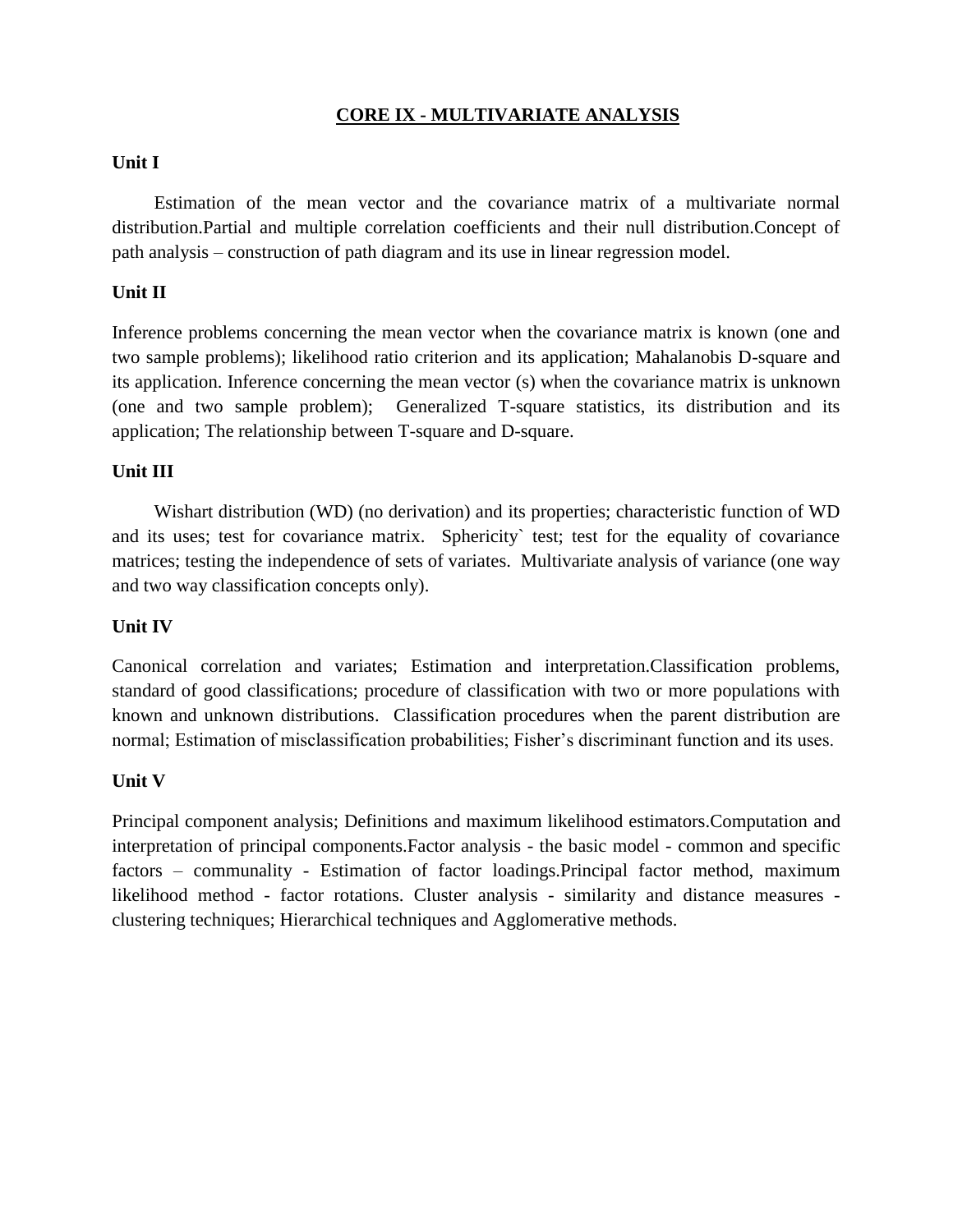## **Books for Study and Reference:**

|    | 1. Anderson. T.W. (1983)                                   | An introduction to multivariate statistical analysis, $2nd$<br>edition, John Wiley.                                                    |  |  |  |  |  |
|----|------------------------------------------------------------|----------------------------------------------------------------------------------------------------------------------------------------|--|--|--|--|--|
| 2. | Wichern<br>Johnson<br>and<br>(1996)                        | Applied multivariate statistical analysis, $3rd$ edition,<br>PHI (P) Ltd.                                                              |  |  |  |  |  |
| 3. | Morrison. D.F. (1978)                                      | <b>Multivariate statistical methods,</b> Academic $2^{nd}$ edition,<br>McGraw Hill.                                                    |  |  |  |  |  |
| 4. | Hair et all (2009)                                         | <b>Data</b> analysis, $6^{\text{th}}$ edition,<br><b>Multivariate</b><br>Pearson<br>Publications.                                      |  |  |  |  |  |
| 5. | Kendall, M.G., Stuart, A.<br>and Ord, K.J. (1973).         | Theory of Statistics.<br>The<br><b>Advanced</b><br>(Fourth)<br>Edition), Vol. 2, Charles Griffin company Ltd.                          |  |  |  |  |  |
| 6. | Kotz, S., Balakrishnan, N.<br>and Johnson, N.L. $(2000)$ . | Continuous Multivariate Distribution Models and<br><b>Applications</b> (Second Edition). Volume 1, Wiley - Inter<br>science, New York. |  |  |  |  |  |
| 7. | Mardia, K.V., Kent, J.T.<br>and Bibby, J. M. (1979)        | Multivariate Analysis. Academic Press, New York.                                                                                       |  |  |  |  |  |
| 8. | Rao, C.R. (2001)                                           | Statistical Inference and its Applications<br><b>Linear</b><br>(Second Edition), Wiley-Inter Science, New York.                        |  |  |  |  |  |

QP Pattern: Unit wise internal choice with maximum 75 marks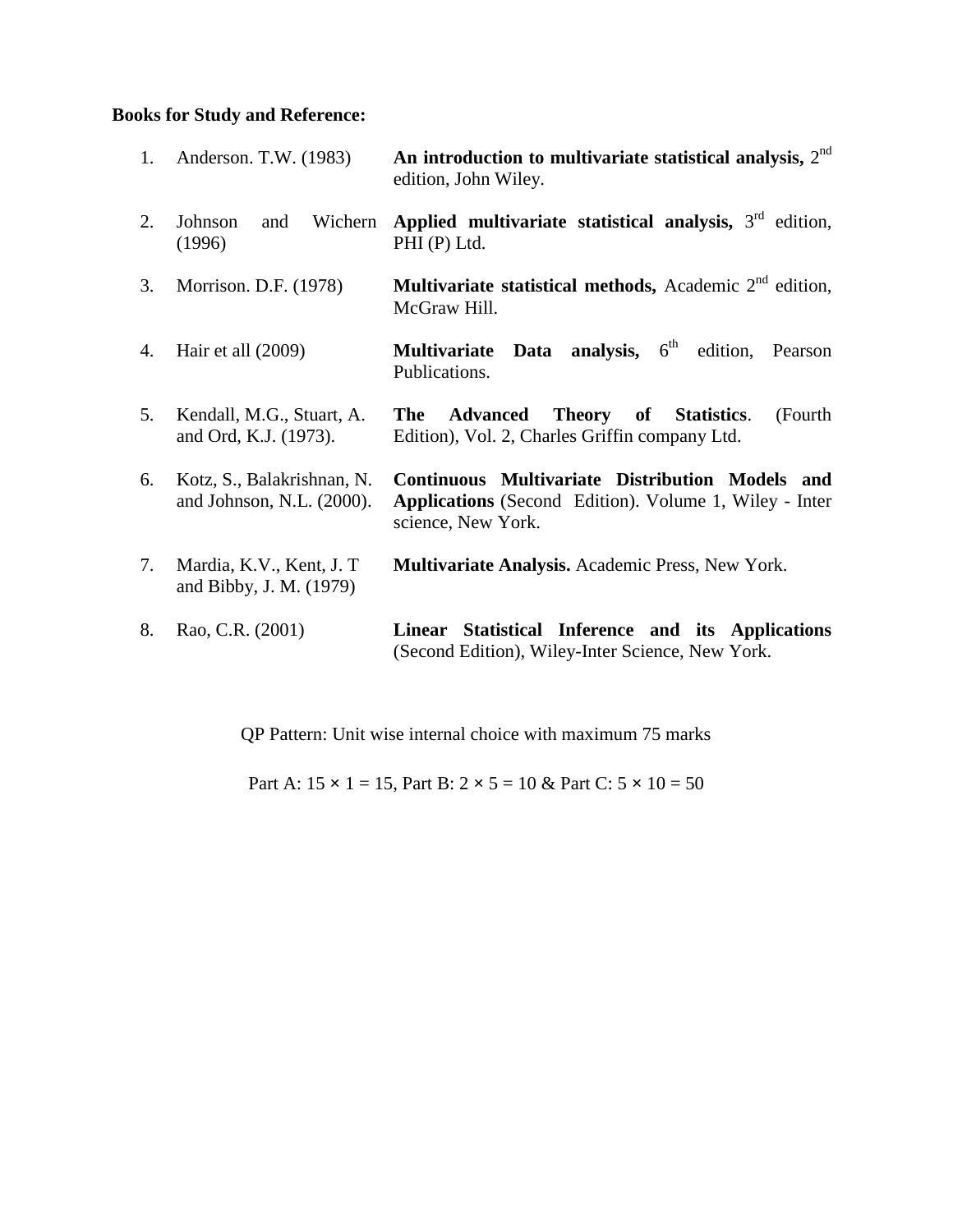#### **CORE X - STOCHASTIC PROCESSES**

#### **Unit I**

Introduction to stochastic process (SP) – classification of SP according to state space and time domain.countable state markov chain (MC). Chapman- Kolmogorov equations.Calculation of "n" step transition probability.

#### **Unit II**

Discrete state space – continuous time MC. Kolmogorov differential equations. Poisson process, birth and death process .Application to queues and storage problem. Random walk.

#### **Unit III**

Markov process – continuous time and continuous state space - time homogenous markov process – Kolmogorov"s equation. Wiener process as a limit of random walk, first passage time Diffusion process with Wiener process.

#### **Unit IV**

Stationary process and time series- wide sense and strict sense stationary process – moving average and auto regressive process. Covariance function - Bochner"s function (statement), Khintchine"s representation of wide sense stationary process. Renewal theory – renewal function and its properties – Elementary and key renewal theorems.

#### **Unit V**

Branching processes - properties of generating functions of Branching processes - Probability of ultimate extinction - Martingales in discrete time – Super martingales and sub martingales, Martingale convergence theorem and its applications.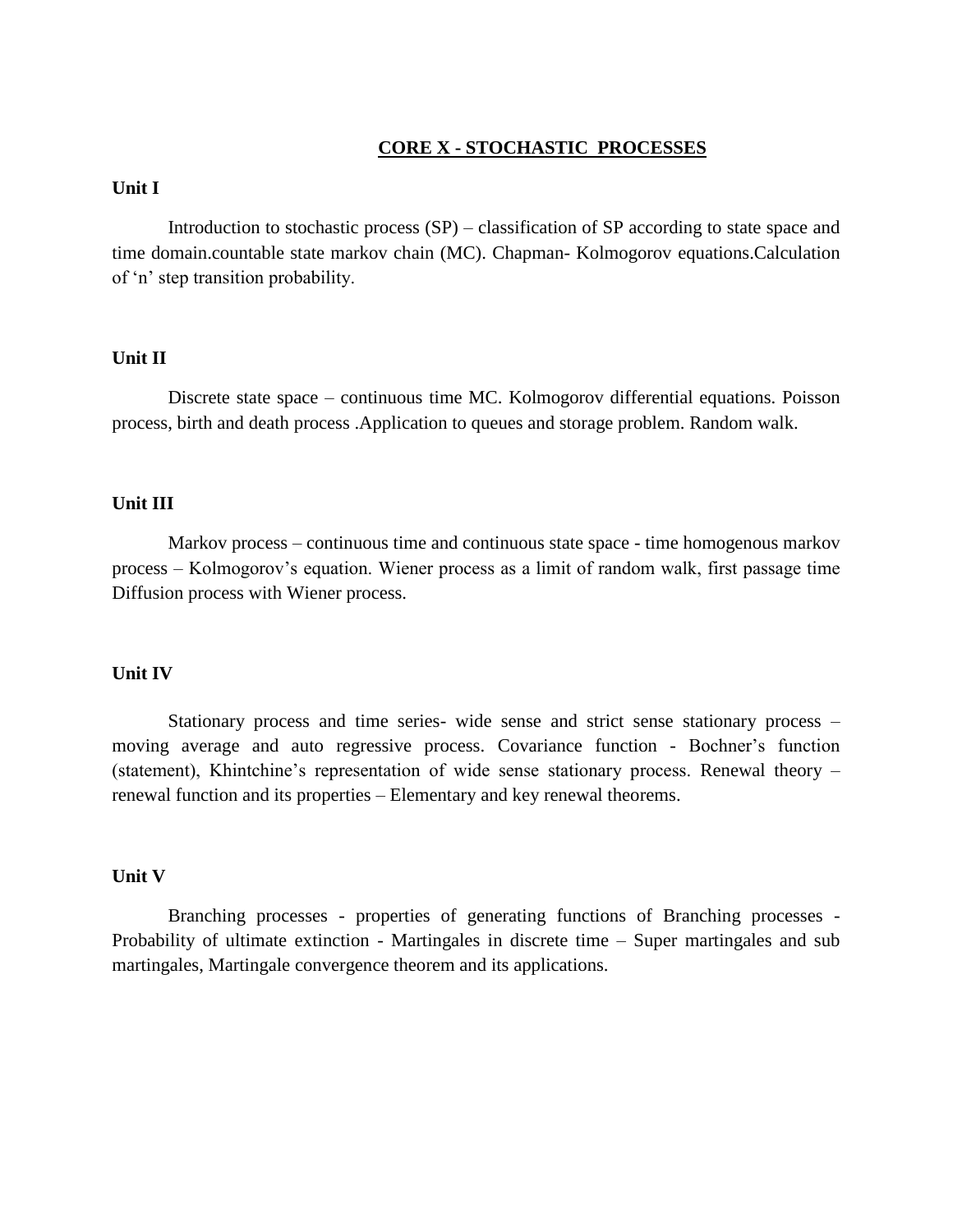## **Books for Study and Reference:**

| 1. | Medhi, J. (2017)                  | Stochastic Processes, Fourth Edition, New<br>Age<br>International (P) Ltd. New Delhi.                           |  |  |  |  |  |  |
|----|-----------------------------------|-----------------------------------------------------------------------------------------------------------------|--|--|--|--|--|--|
| 2. | Basu. A.K. (2003)                 | <b>Introduction to stochastic processes, Narosa Publishing</b><br>House.                                        |  |  |  |  |  |  |
| 3. | Ross. S.M. (1983)                 | <b>Stochastic Processes, Wiley, New York.</b>                                                                   |  |  |  |  |  |  |
| 4. | Karlin and Taylor.H.M.<br>(1975). | First course in Stochastic Process-Vol. I&II, Academic<br>Press.                                                |  |  |  |  |  |  |
| 5. | Cinlar, E. (2013)                 | Introduction to Stochastic Processes, Courier Dover,<br>New York.                                               |  |  |  |  |  |  |
| 6. |                                   | Cox, D.R. and Miller, A.D The Theory of Stochastic Processes, Chapman & Hall,                                   |  |  |  |  |  |  |
|    | (1984)                            | London.                                                                                                         |  |  |  |  |  |  |
| 7. | Linda J.S. Allen $(2011)$         | An Introduction to Stochastic Processes<br>with<br>Applications to Biology, 2/e, Chapman & Hall/CRC,<br>London. |  |  |  |  |  |  |

QP Pattern: Unit wise internal choice with maximum 75 marks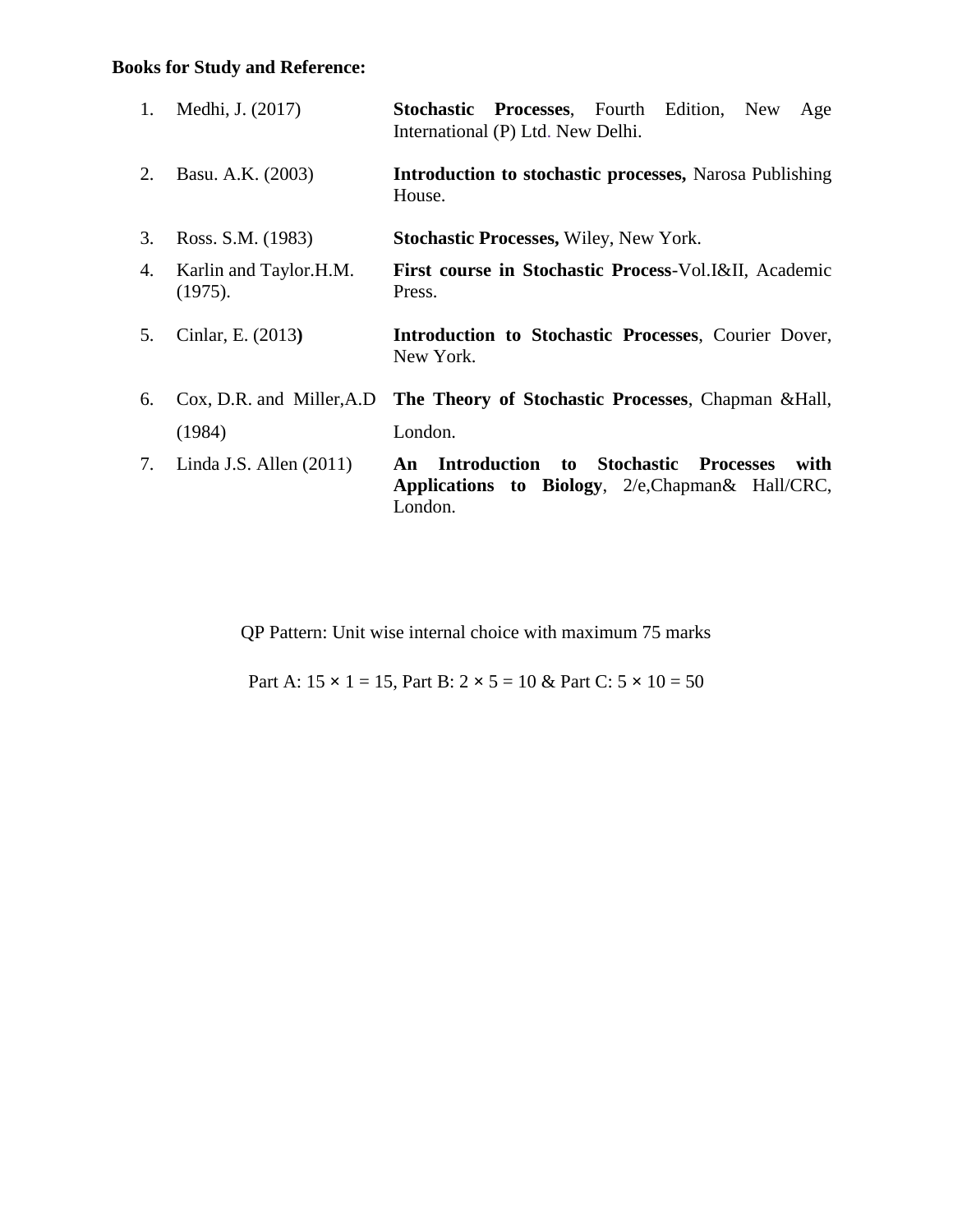#### **ELECTIVE II – STATISTICAL COMPUTING C++**

#### **Unit – I**

Object Oriented Programming (OOPs) Paradigm – Basic Concepts of OOPs – Object Oriented Languages. A Simple C++ Program – More C++ Statements – Structure of C++ Program. Tokens, Keywords – Identifiers and Constants – Basic Data Types – User-defined Data Types – Operator in  $C_{++}$  – Scope Resolution Operator – Expressions and their Types – Control Structures.

#### **Unit – II**

Functions in  $C++$ : Introduction – The main function – Function Prototyping – Inline Functions – Default Arguments – Function Overloading – Math Library Functions. Classes and Objects: Specifying a Class – A C++ Program with Class – Defining Member Functions – Nesting Member Functions – Private Member Functions – Arrays within a class – Friendly functions – Memory Allocation of Objects – Array of Objects – Local Classes.

#### **Unit – III**

Constructors – Copy Constructor – Dynamic Constructors – Constructing Twodimensional Arrays, Destructors. Operator Overloading – Introduction – Defining Operator Overloading – Overloading Unary Operators – Overloading Binary Operators – Rules for Overloading Operators. Function Overloading – Function Overloading with Arguments – Special Features of Function Overloading.

#### **Unit – IV**

Inheritance: Introduction – Types of Base Classes – Types of Derivation – Public – Private – Protected – Defining Derived Classes –Single Inheritance – Making a Private Member Inheritable – Multilevel Inheritance – Multiple Inheritance – Hierarchical Inheritance – Hybrid Inheritance – Polymorphism – Introduction – Virtual Functions.

#### **Unit – V**

Managing Console I/O Operations:  $C_{++}$  Streams –  $C_{++}$  Stream Classes – istream, ostream, iostream, fstream, ifstream, ofstream, filebuff. Unformatted I/O Operations – Formatted I/O Operations –Managing output with Manipulators. Classes for File Stream Operations – Opening and Closing a file – Detecting end-of-file.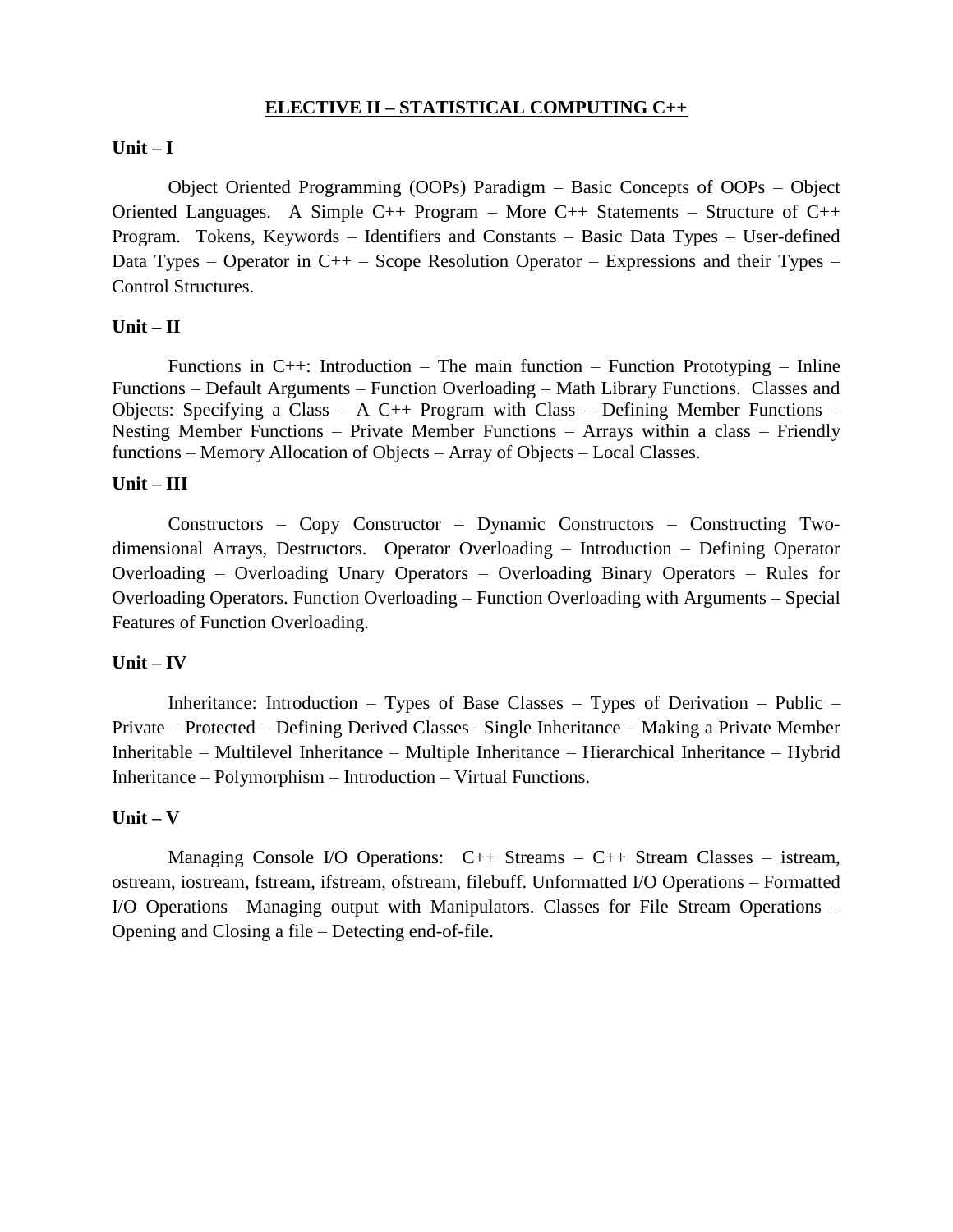## **Books for Study and Reference:**

| 1. | E. Balagurusamy (2008)                    | Object Oriented Programming with $C_{++}$ , 4 <sup>th</sup> Edition,<br>Tata McGraw-Hill Publishing Company Limited, New<br>Delhi. |
|----|-------------------------------------------|------------------------------------------------------------------------------------------------------------------------------------|
| 2. | Jesse Liberty (1999)                      | C++ Unleashed, Techmedia, New Delhi.                                                                                               |
| 3. | Robert Lafore. (1988)                     | <b>Object Oriented Programming in Turbo C++, Galgotia</b><br>Publications, New Delhi.                                              |
| 4. | Venugopal, Rajkumar,<br>Ravishankar(1999) | <b>Mastering C++, Tata McGraw-Hill Publishing Company</b><br>Limited, New Delhi.                                                   |

QP Pattern: Unit wise internal choice with maximum 75 marks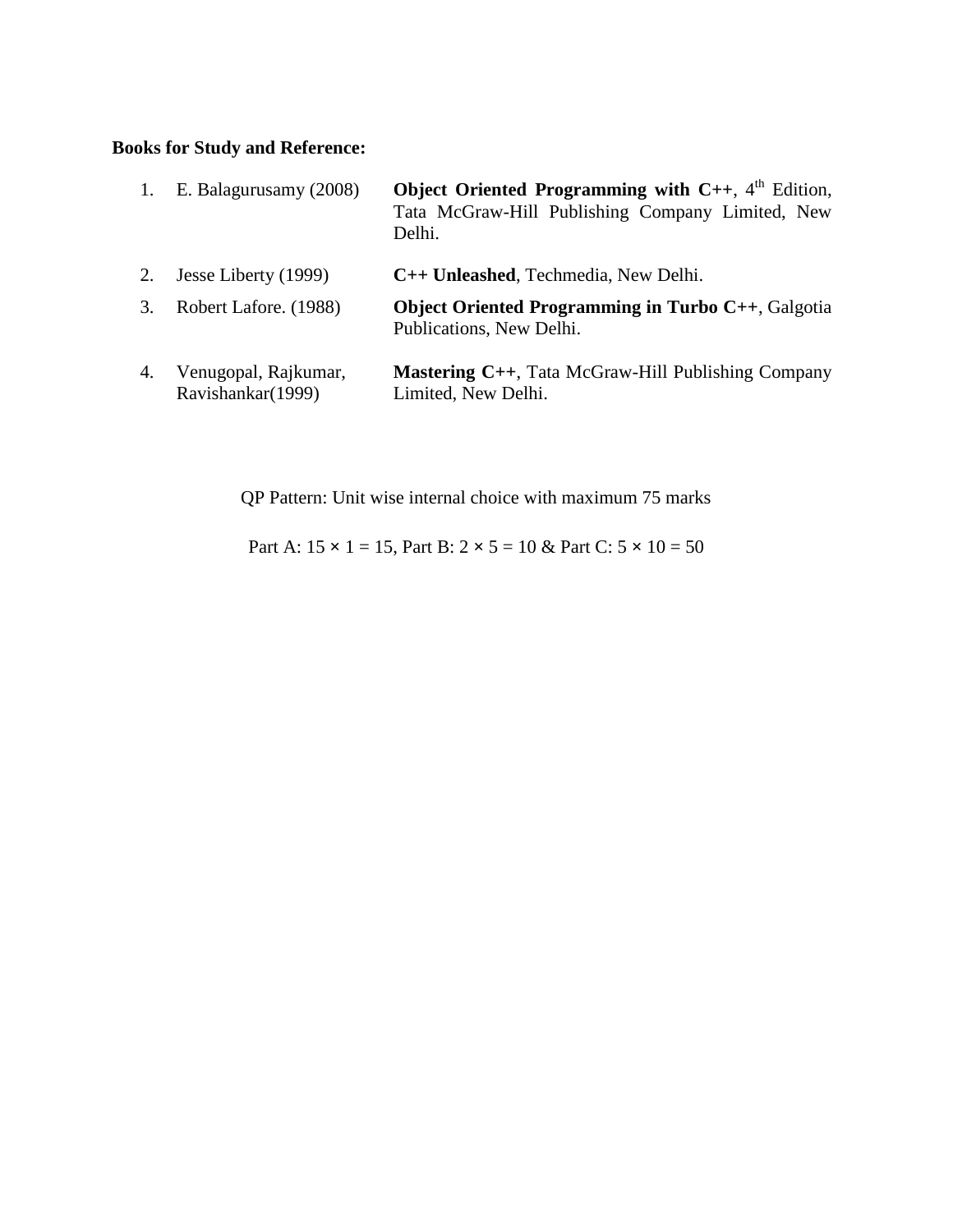#### **DESIGN AND ANALYSIS OF EXPERIMENTS**

#### **Unit I**

Linear models - Estimability of linear parametric functions-Generalized Gauss-Markov theorem on linear estimation (BLUE) –Fixed, mixed and random effect models- ANOVA for one-way and two-way classified data – ANOCOVA for one-way and two-way classification with one concomitant variable.

#### **Unit II**

Introduction to designed experiments – Efficiency of CRD, RBD& LSD– Missing plot techniques for RBD and LSD with one (or) two missing observations – Need and scope of Splitplot design – SPD as main effect confounded design.

#### **Unit III**

General factorial experiments-analysis of symmetrical  $2^{n}$  (n≤4),3<sup>n</sup> (n≤2),and asymmetrical (p x q) factorial – construction and analysis of confounded (complete and partial)

#### **Unit IV**

General block designs- concepts of connectedness, balancedness and orthogonality. – BIBD and its parametric relations – Information (C) matrix and criteria for connectedness of block designs - Intra and Inter block analysis of BIBD – Youden square design and its intra block analysis.

#### **Unit V**

PBIBD with "m" associate classes – classifications and parametric relations of PBIBD (2) – Intra block analysis of PBIBD(2) – Need and scope of response surface experimentsapplications of experimental designs to quality management technique.

#### **Books for Study and Reference:**

| 1. | Joshi. D.D. (1987)     | Linear Estimation and design of Experiments, Wiley<br>Eastern.            |
|----|------------------------|---------------------------------------------------------------------------|
| 2. | (1979)                 | Das. M.N and Giri.N.O. Design and Analysis of Experiments, Wiley Eastern. |
| 3. | Montgomery. D.C.(1994) | <b>Design and Analysis of Experiments,</b> $3rd$ edition, John<br>Wiley.  |
| 4. | Agarwal. B.L. (2010)   | Theory and Analysis of experimental Designs, CBS<br>Publishers.           |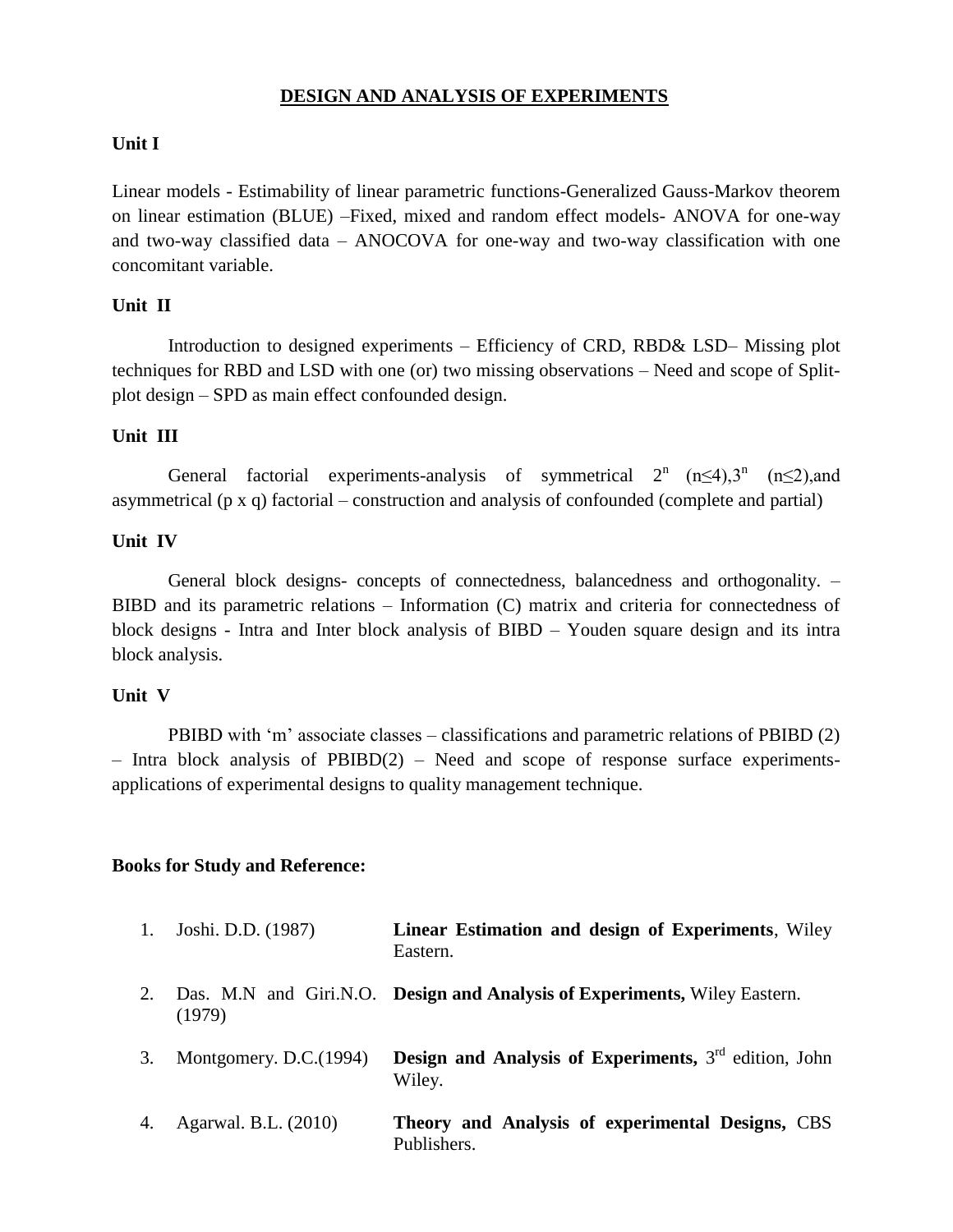| 5. | Anderson & Mclean.<br>(1974)           | <b>Design of experiments : A realistic approach, Marcel</b><br>Dekker, I.C.     |  |  |  |  |  |  |
|----|----------------------------------------|---------------------------------------------------------------------------------|--|--|--|--|--|--|
| 6. | Cochran & Cox. $(1992)$                | <b>Experimental Designs,</b> $2^{nd}$ edn, John Wiley & Sons.                   |  |  |  |  |  |  |
| 7. | Fisher, R. A. (1953)                   | <b>Design and Analysis of Experiments.</b> Oliver and Boyd,<br>London.          |  |  |  |  |  |  |
| 8. | Cochran, W. G and Cox,<br>G. M. (1957) | <b>Experimental Design, John Wiley &amp;sons, New York.</b>                     |  |  |  |  |  |  |
| 9. | Das, M. N and Giri, N. S.<br>(1986)    | <b>Design and Analysis of Experiments, 2/e,</b><br>Wiley<br>Eastern, New Delhi. |  |  |  |  |  |  |
|    | 10. Panneerselvam, R. (2012)           | <b>Design and Analysis of Experiments, Prentice Hall.</b>                       |  |  |  |  |  |  |
|    | 11. Searle, S.R. (2012)                | Linear Models. John Wiley & Sons, Inc., New York.                               |  |  |  |  |  |  |
|    | 12. Mukhopadhaya, P, (2011)            | Applied Statistics, Books & Allied Ltd; 2nd Revised<br>Edition.                 |  |  |  |  |  |  |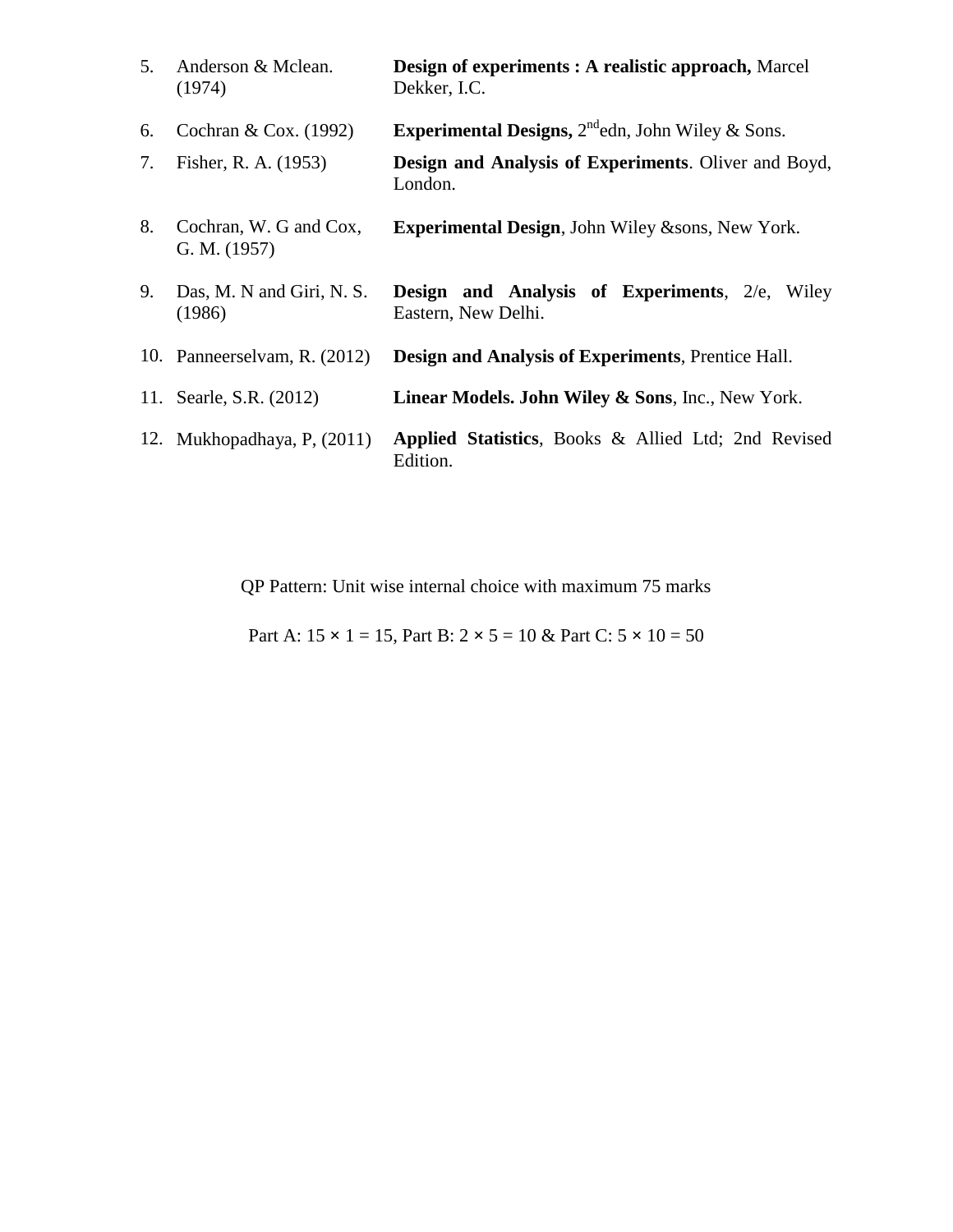#### **ADVANCED OPERATION RESEARCH**

#### **Unit I**

Linear Programming Problems – Graphical method, Simplex method – Big – M method – Two Phase method – Dual Simplex method

#### **Unit II**

Integer programming problem – All integer programming – Mixed integer programming – Gomory"s cutting plane method – Branch and Bound method.

#### **Unit III**

Non –linear programming problem – Multivariable function. Constrained multivariable optimization with equality and inequality constraints.Lagrangian method – Khun – Tucker conditions.Quadratic programming problem (QPP) – Wolfe"s modified simplex method – Beale"s method.

#### **Unit IV**

Dynamic programming problem – Characteristics of DPP – Bellman"s principles of optimality – General algorithm – Stage coach problem – Cargo loading model – Work force size model – Investment model –LPP as DPP.

#### **Unit V**

Queuing models – Specification and effectiveness measures. Steady – state solutions of M/M/1 and M/M/c models with associated distributions of queue – length and waiting time. Steady – state solution of  $M/E_k/1$  and  $E_k/M/1$  queues-  $M/G/1$  queue and Pollazcek Khinchine result.

#### **Books for Study and Reference:**

| 1. | Taha. H.A. (2011)                           | <b>Operations Research- An Introduction.</b> 9/e,. Prentice<br>Hall, New Delhi. |
|----|---------------------------------------------|---------------------------------------------------------------------------------|
|    | 2. Rao.S.S. (1992)                          | <b>Optimization Theory &amp; Application, Wiley, New Delhi.</b>                 |
| 3. | Gass, S.I. (1985)                           | Linear Programming, Methods and Applications.<br>Courier Dover, New York.       |
| 4. | Hillier, F.S. and<br>Lieberman, G.J. (2005) | <b>Introduction to Operations Research, 9/e, McGraw</b><br>Hill, New York.      |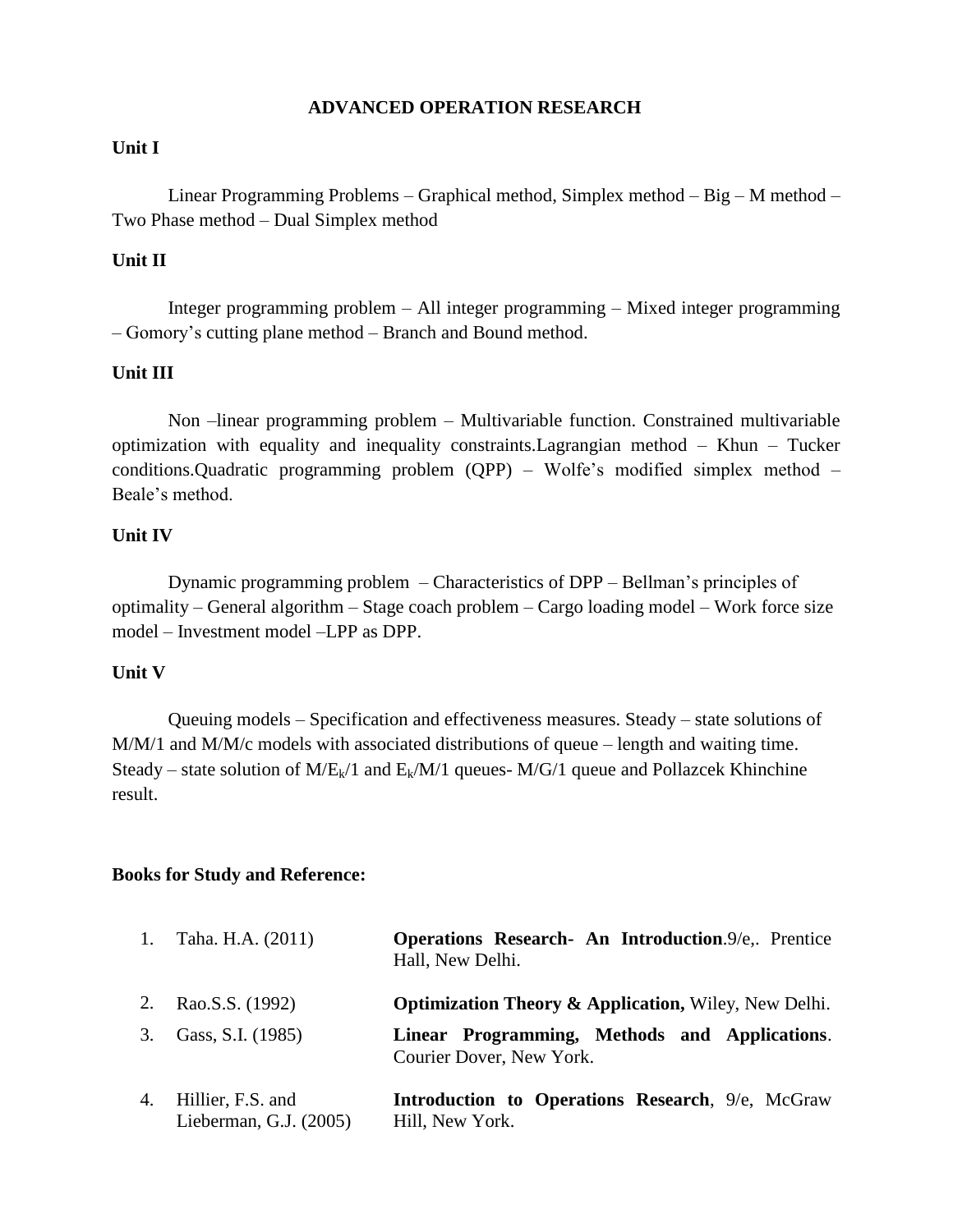|    | 5. Hadley, G (1962) | Linear Programming, Addison-Wesley Publishing<br>Company, Reading, Mass.         |
|----|---------------------|----------------------------------------------------------------------------------|
| 6. | Sharma, J.K. (2013) | Operations Research: Problems and Solutions, 5/e,<br>Macmillan India, New Delhi. |
| 7. | Sharma, S.D. (2010) | <b>Operations Research, Kedarnath Ramnath, Meerut.</b>                           |
| 8. | Rao S.S. (1972)     | Optimization: Theory and Applications,<br>Wiley<br>Eastern(P) Ltd., New Delhi    |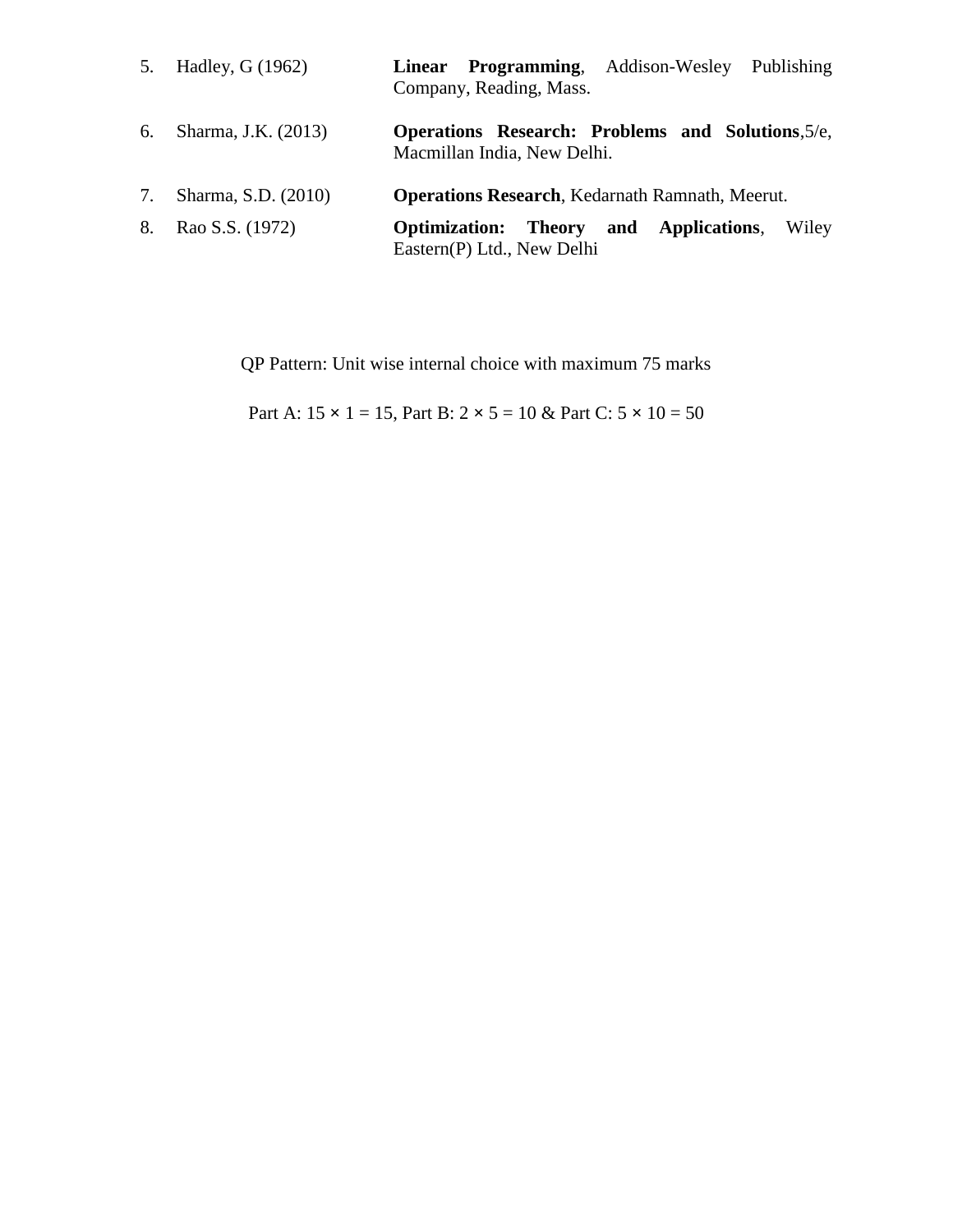## **APPLIED REGRESSION ANALYSIS (IV SEMESTER)**

#### **Unit – I**

Multiple Linear Regression. Estimation of Model parameters. Least square estimation of the regression coefficients-properties of least square estimators. Maximum likelihood estimation-Tests for the significance of regression- test on individual regression coefficients –Confidence interval on the regression coefficients- Confidence interval estimation of mean response-Prediction –Standard regression coefficients-Unit normal scaling-Unit length scaling.

#### **Unit – II**

Residual analysis. Definition and properties of residuals-methods of scaling residuals-Residual plots- PRESS statistic- formal test for lack of fit. Variance -Stabilizing transformationtransformations to linearize models-Generalized and weighted least squares. Indicator variablesconcept and use.

#### **Unit – III**

Model building problem-variable selection-Stepwise regression methods. Multicollinearity sources and effects of multicollinearity –Diagnostics and methods for detecting multicollinearity.

#### **Unit – IV**

Polynomial regression. Polynomial model in one variable. Piecewise Polynomial fitting (Splines) - Non parametric regression. Kernel regression – Locally Weighted regression. Polynomial model in two or more variables.

Non-linear regression-nonlinear least square-transformation to linear model-parameter estimation.

#### **Unit – V**

Generalized Linear Models (GLM).Logistic regression-Estimation of parameters in logistic regression models-Interpretation of parameters in logistic regression models.Poisson regression-GLM-link function and linear prediction- parameter estimation in GLM.

#### **Books for Study and Reference:**

| Montgomery. D.C. Peck Introduction to Linear Regression Analysis, |  |  |  |
|-------------------------------------------------------------------|--|--|--|
| E.A. Vining. G.G. (2003) John Wiley &sons, Inc, New York.         |  |  |  |

2. Draper. N.R. and Smith. **Applied regression Analysis,** John WileyH. (1998)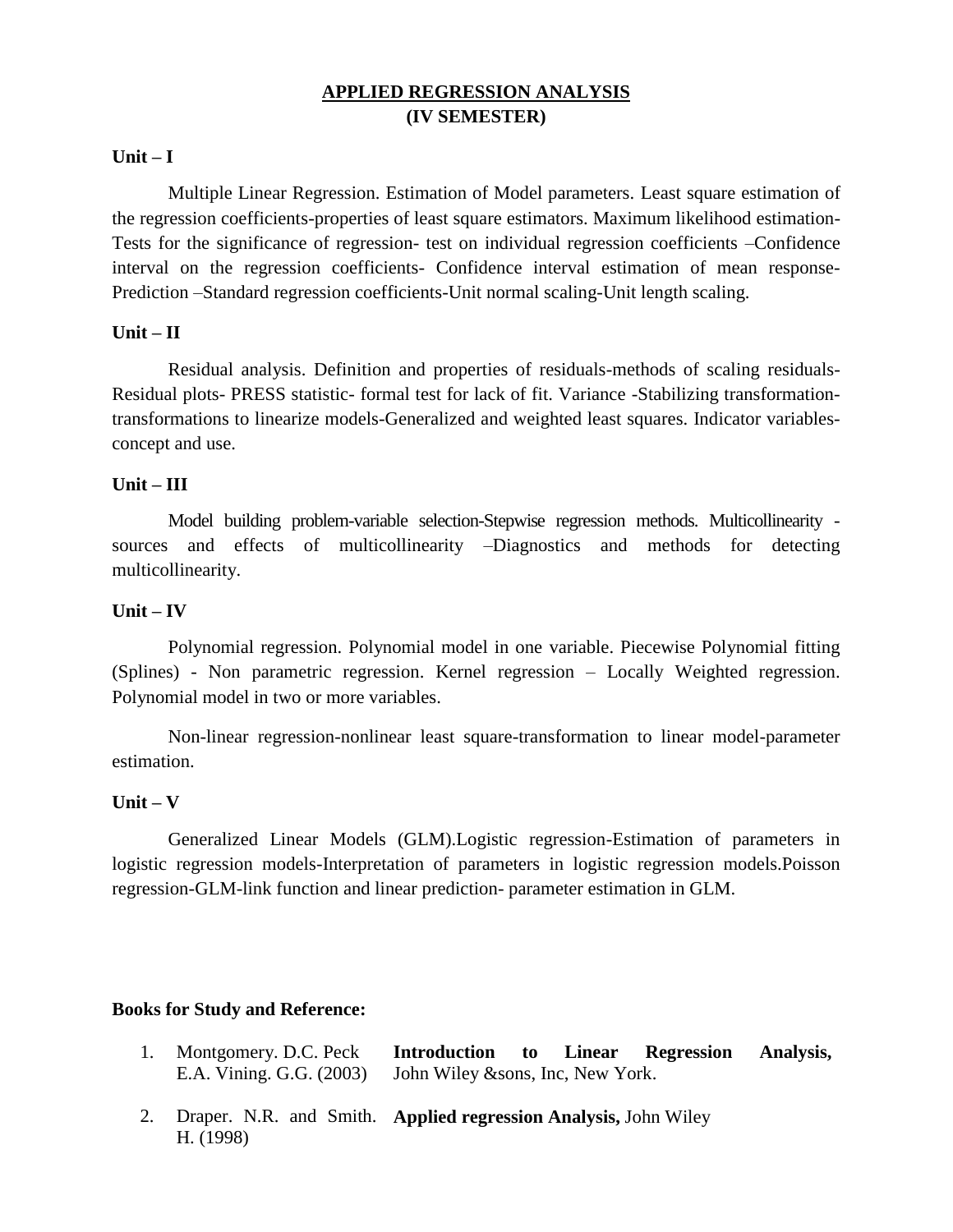- 3. Chaterjee and Ali S. Hadi (1977) **Regression Analysis by example,** John Wiley.
- 4. R. F. Gunst and R. L. Mason(1980) **Regression Analysis and Its Application: A Data-Oriented Approach**, Marcel Dekker, New York.
- 5. Daniel, C. and Wood, F.S. (1999) **Fitting Equations to Data**, 2/e, Wiley, New York.
- 6. Hosmer, D.W, Lemeshow, S., and Sturdivant, R. X. (2013) **Applied Logistic Regression**, Third Edition, John Wiley and Sons.
- 7. Draper, N.R and Smith,H. **Applied Regression Analysis**, 3/e, Wiley, New York. (1998)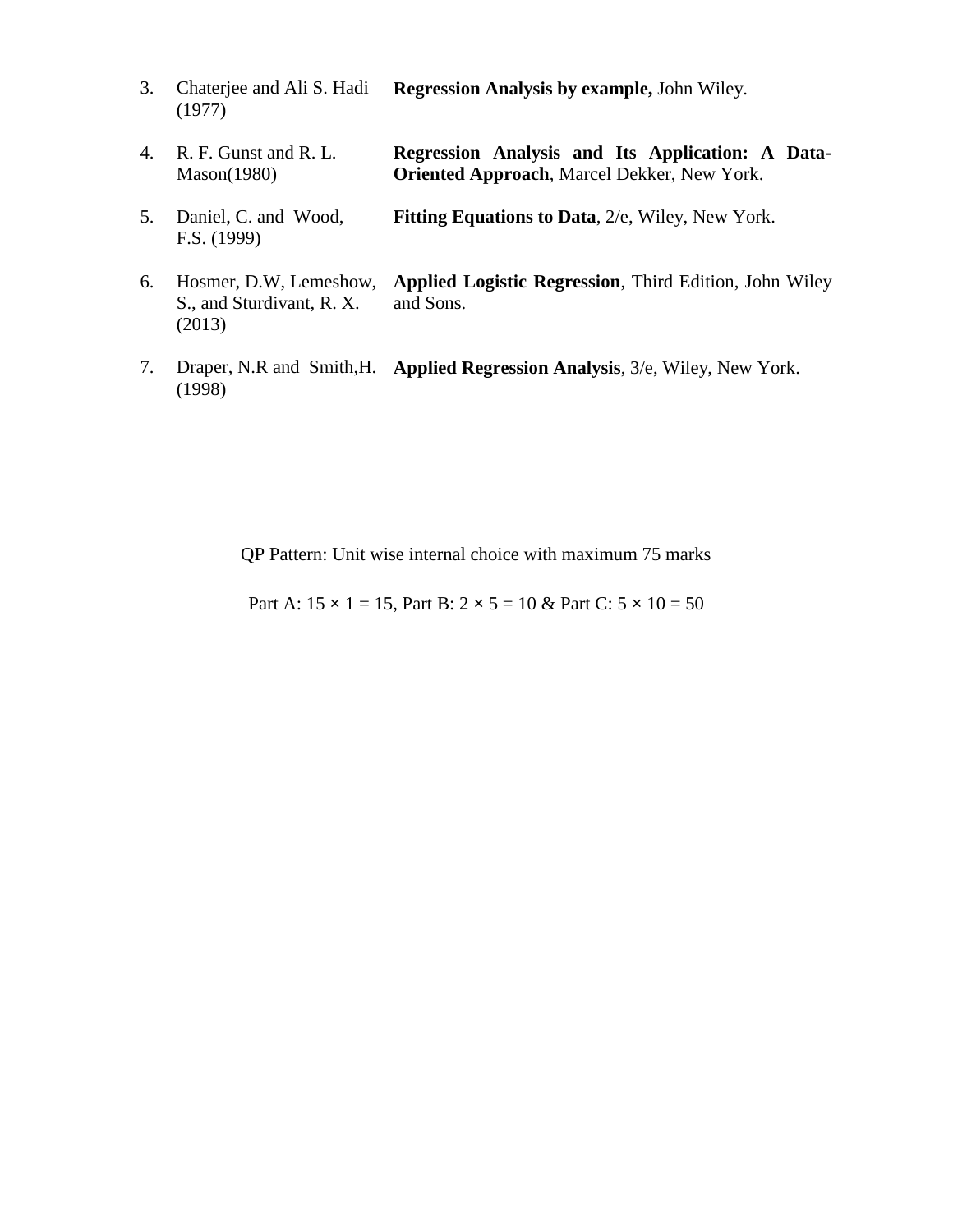## **PRACTICAL – III (Calculator Based)**

### **(Based on papers: Multivariate Analysis, Testing of Hypothesis,**

## **Design of Experiments and Statistical Quality Control & Operation Research)**

The Maximum mark is 100 with 40 marks for Internal and 60 Marks for the University examination. The candidate should attend 3 questions out of 5 questions each carrying 20 marks. The Core Practical-III examination should be conducted at the end of IV Semester.

## **Unit I**

- (a) Finding partial, multiple correlation & Regression coefficients from  $\Sigma$  matrix.
- (b) Testing for partial, multiple correlation and regression coefficients.
- (c) Testing H<sub>o</sub>:  $\mu = \mu_0$  When  $\Sigma$  is known & When  $\Sigma$  is unknown.
- (d) Testing H<sub>o</sub>:  $\mu^{(1)} = \mu^{(2)}$  When  $\Sigma$  is known & When  $\Sigma$  is unknown.
- (e) MLE's for  $\mu$  and  $\Sigma$  in a p –variate normal distribution.
- (f) Test for dispersion matrix of p- variate Normal distribution (All Asymptotic tests) i) H<sub>o</sub>:  $\Sigma = \sum_0$  ii) H<sub>o</sub>:  $\Sigma_1 = \sum_2$  iii) H<sub>o</sub>:  $\mu = \mu_0$  and  $\Sigma = \sum_0$
- g) First principal component and its variance –Extraction method

## **Unit II**

- (a) Most powerful test Binomial, Normal, Exponential.
- (b) UMP Test : One –sided Normal, Exponential and two sided Bernoulli
- (c) UMPU Test : Binomial, Normal, Exponential
- (d) Sequential Probability Ratio Test (SPRT) i) Bernoulli ii) Normal iii) Exponential

(e) Non – Parametric Tests : Wilcoxon signed Rank Test , Mann – Whitney U Test, Kolmogorov – Smrinov ( One sample and Two Sample) Test.

## **Unit III**

- (a) Statistical Analysis of RBD with two observations missing.
- (b) Statistical Analysis of LSD with two observations missing.
- (c) Statistical analysis of  $2<sup>3</sup>$  and  $3<sup>2</sup>$  factorial experiments
- (d) Statistical analysis of BIBD (intra block analysis only)

## **UNIT IV**

- (a) Construction of moving average control chart.
- (b) Construction of EWMA control chart.
- (c) Acceptance sampling plan for variables construction of one sided procedure schemes, known and unknown sigma plans – O.C.curves.

## **Unit V**

- (a) Integer Programming Problem :
	- i) Gomory"s Cutting Plan Method for Pure IPP.
	- ii) Gomory"s Cutting Plan Method for Mixed IPP.
- (b) Quadratic Programming problem
	- i. Wolfe"s modified Simplex Method
	- ii. Beale"s Method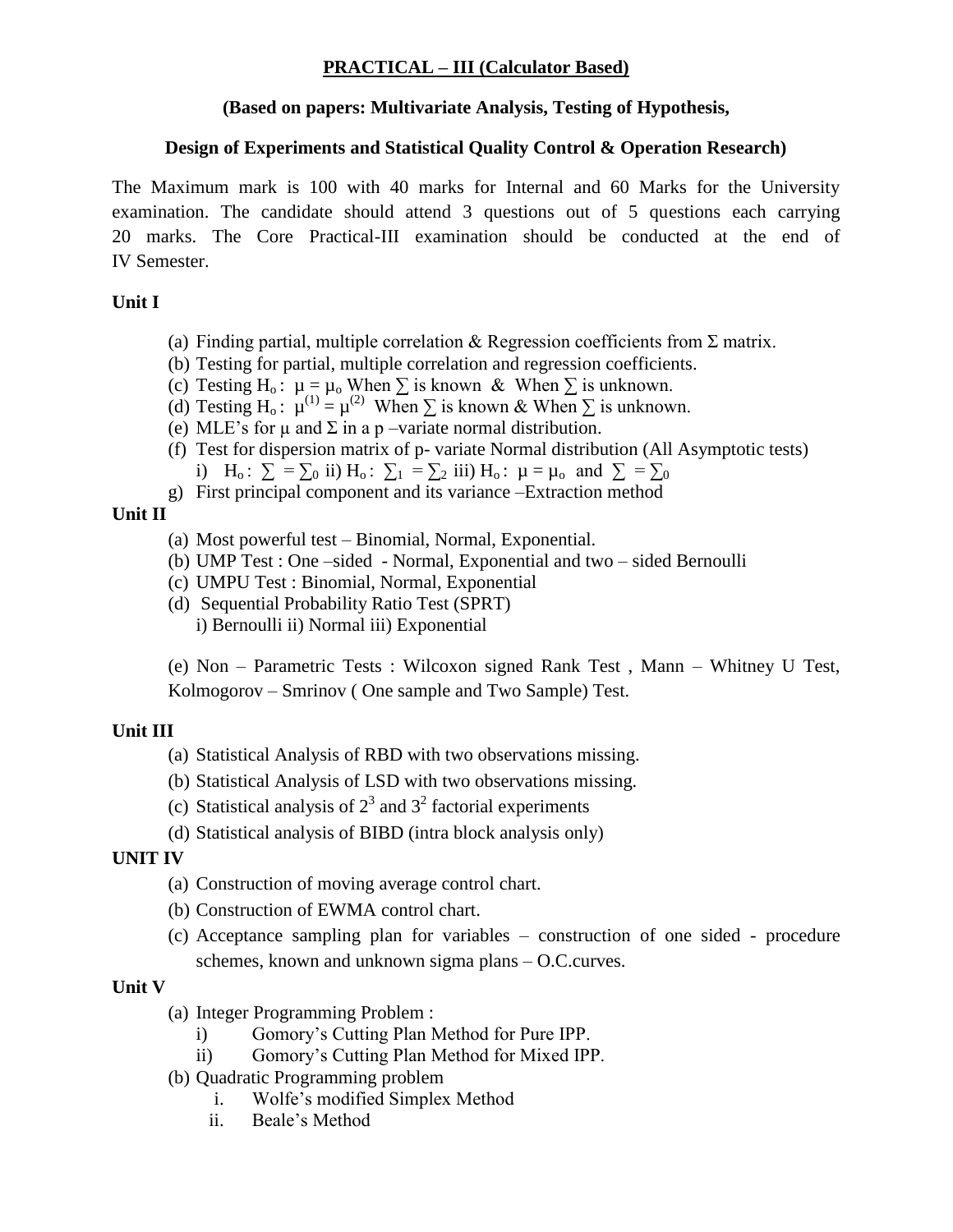## **STATISTICAL SOFTWARE PRACTICAL –II (Using SPSS)**

The Maximum mark is 100 with 40 marks for Internal and 60 Marks for the University examination. The candidate should attend 3 questions out of 5 questions each carrying 20 marks. The Core Practical-I examination should be conducted at the end of II Semester.

#### **Problems relating to:**

- 1. Functions of Statistics (Classification, Diagrams and Graphical representation of Data)
- 2. Descriptive Statistics
- 3. Calculation of Probabilities under various distributions
- 4. Correlation & Regression Partial and Multiple Correlations, Multiple Regression
- 5. Curve Fitting, Time series and Forecasting
- 6. Confidence Intervals for mean, variance, proportions
- 7. Inferential Statistics for Single through multiple samples. (Chi Square, t, F and Z test)
- 8. Non Parametric tests.
- 9. Experimental Design: One way ANOVA , Two way ANOVA Factorial designs Multiple comparison tests
- 10. Multivariate : Principal component and discriminant analysis Factor Analysis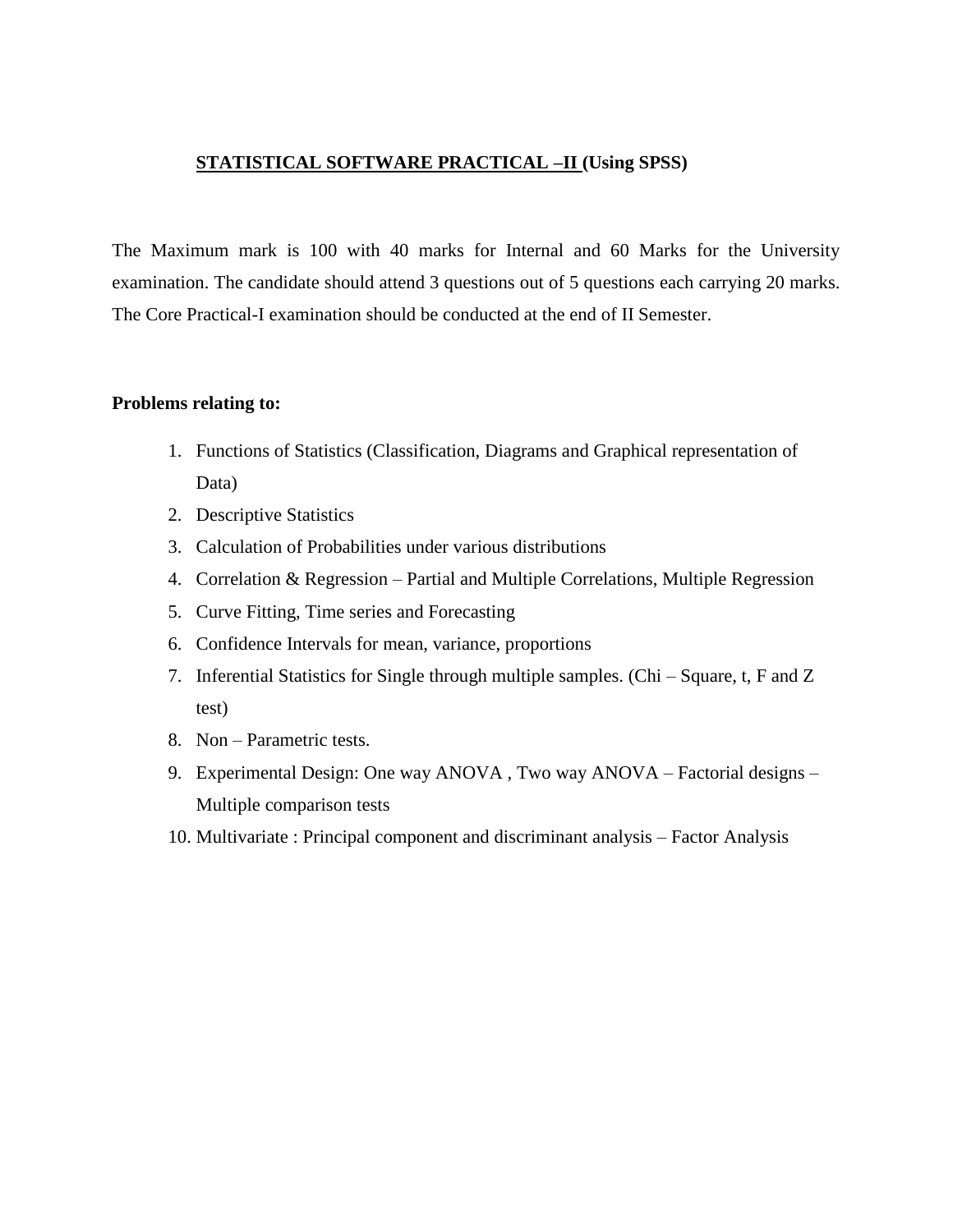#### **PROJECT WORK**

Project/Dissertation work shall be carried out under the supervisor of a Faculty member on the recommendation of the Head of the Department. **Three copies** of the Project report should be submitted at least two weeks before the last working day of the fourth semester. The Marks for the Project work is 100 and the components are:

| <b>Internal Assessment:</b>                     | : 40 Marks |  |  |  |
|-------------------------------------------------|------------|--|--|--|
| (For two reviews $20+20 = 40$ )                 |            |  |  |  |
|                                                 |            |  |  |  |
| <b>Evaluation of Project report by External</b> |            |  |  |  |
| <b>Examiner and Supervisor</b>                  | : 40 Marks |  |  |  |
|                                                 |            |  |  |  |
| <b>Viva-Voce by External Examiner</b>           | : 20 Marks |  |  |  |
| and Supervisor                                  |            |  |  |  |

The Evaluation of the Project will be based on Project Report and a VIVA-VOCE examination to be conducted by the Supervisor and an External Examiner.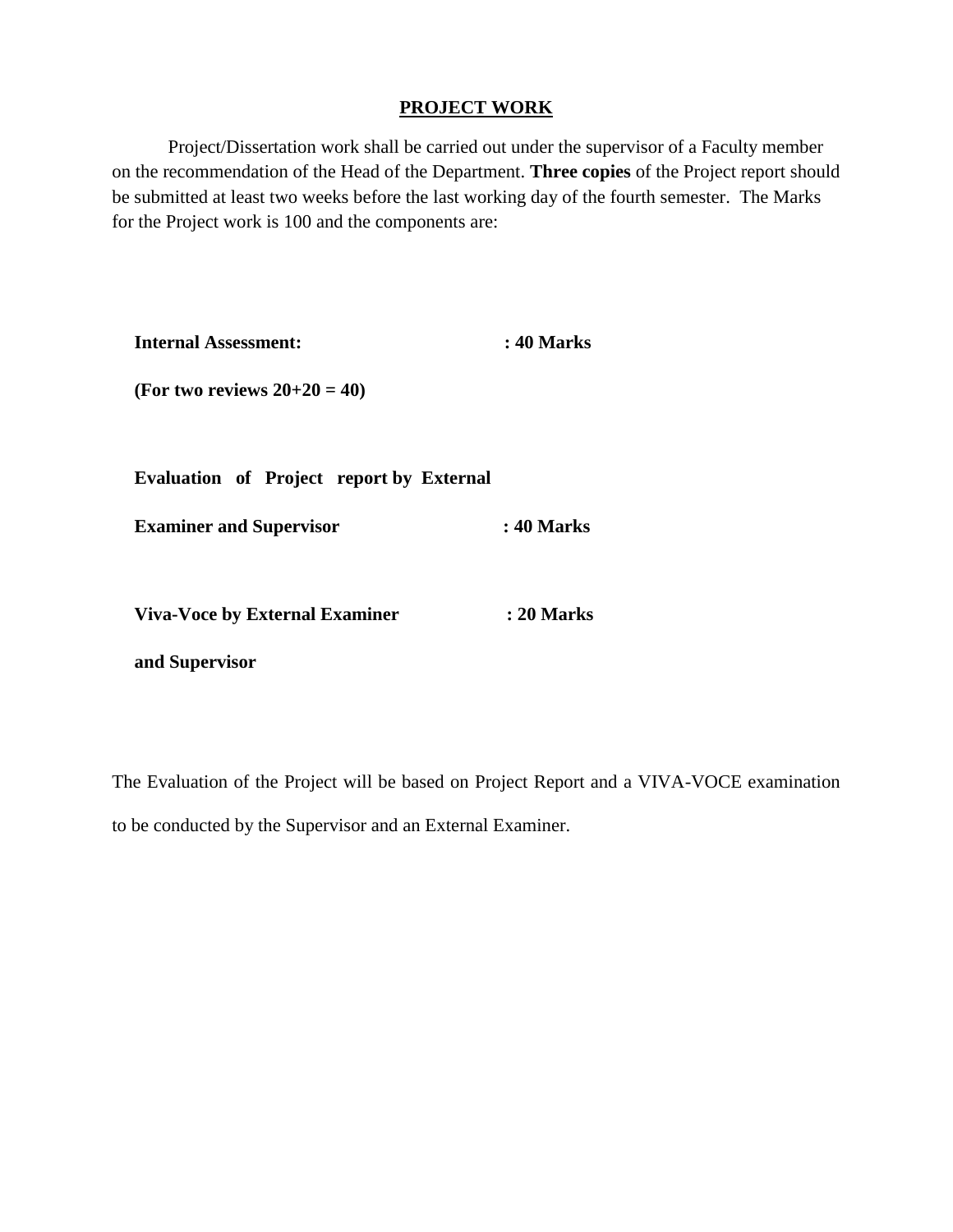### **ECONOMETRICS**

#### **Unit I**

 Nature and scope of Econometrics: Production and cost analysis -price and income Elasticity of demand. Price Elasticity and supply – Torquivisits model of demand Inferior goods-Models building –Bias in construction of models.

#### **Unit II**

General Linear Model (GLM) and its extension. Ordinary Least square (OLS) estimation and prediction .Generalized Least square (GLS) estimation and prediction and their properties – problem of hetroscedasticity and multicollinearity pure and mixed estimation. Grouping of observations and equations.

#### **UnitIII**

Single equation linear model –dynamic case; Autocorrelation and its consequences

Testing for Autocorrelation; Theil"s BLUS procedure .Estimation and Prediction Estimation of parameters of a linear model with auto correlated disturbances and distributed lag models – Errors in variable models.

#### **Unit IV**

Simultaneous linear equation model – Examples. Identification problem .Estimation

Using LIM, Instrumental Variables. 2 –SLS methods.

#### **Unit V**

 K class estimators; Full information Maximum Likelihood methods .3-SLS estimators-Simultaneous LSE and integrated LST methods .Monte Carlo studies and simulation –Concepts of structural change –Tests of structural change.

#### **Books for Study and Reference:**

| 1. Johnston. (1984)          | <b>Econometrics models</b> $(3^{rd}$ edition), McGraw Hill,<br>Tokyo.                |  |  |  |
|------------------------------|--------------------------------------------------------------------------------------|--|--|--|
| 2. Intrulligator.M.D. (1980) | <b>Econometric models :- Techniques and Applications.</b><br>Prentice Hall of India. |  |  |  |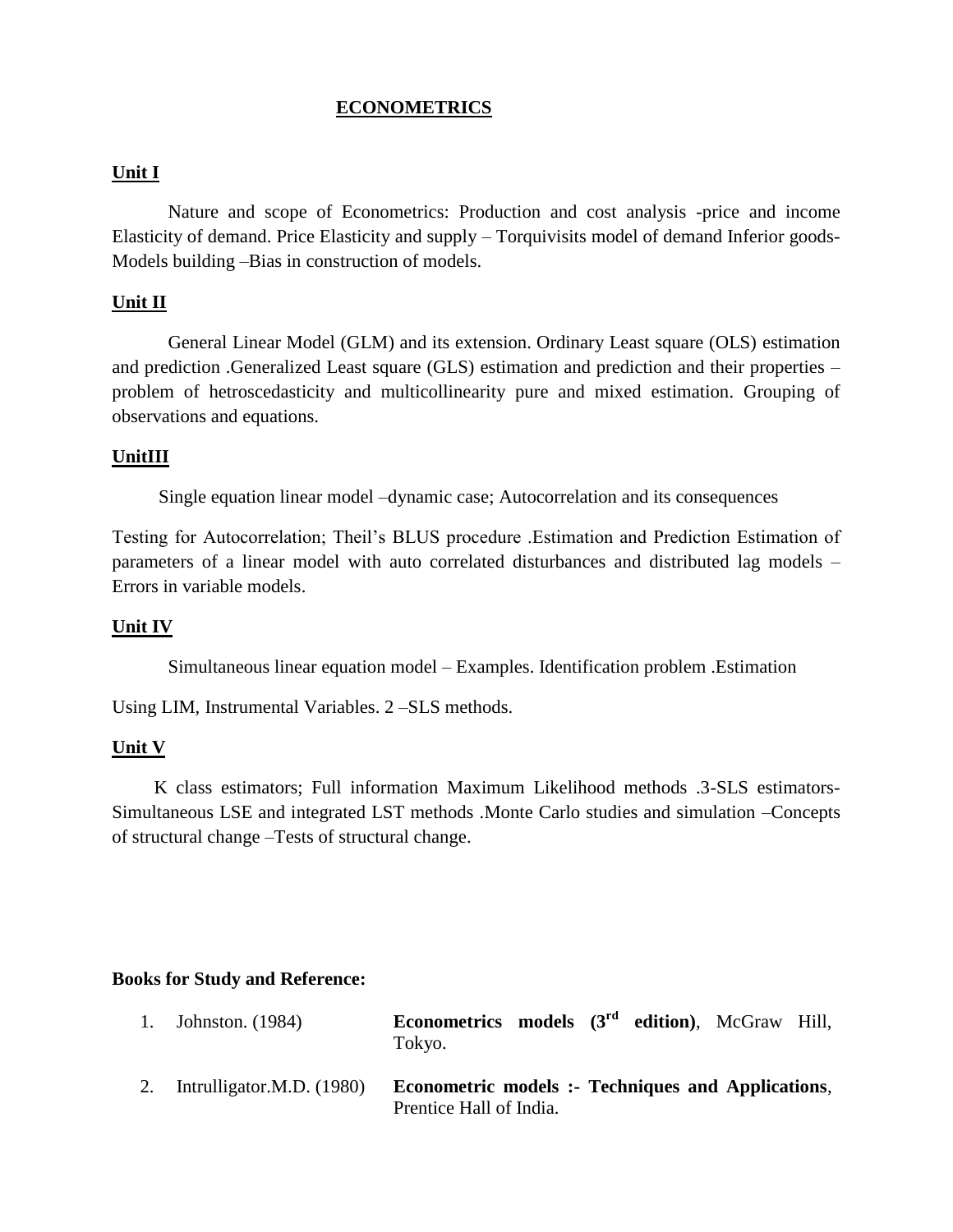- 3. Walters. A. (1970) **An introduction to Econometrics** , McMillan & Co.
- 4. Gold Berger. (1964) **Econometric theory**, Wiley.
- 5. Allen. R.G.D. (1965) **Mathematical Economics**, McMillan & Co.
- 6. Maddala. (1977) **Econometrics**, McGraw Hill.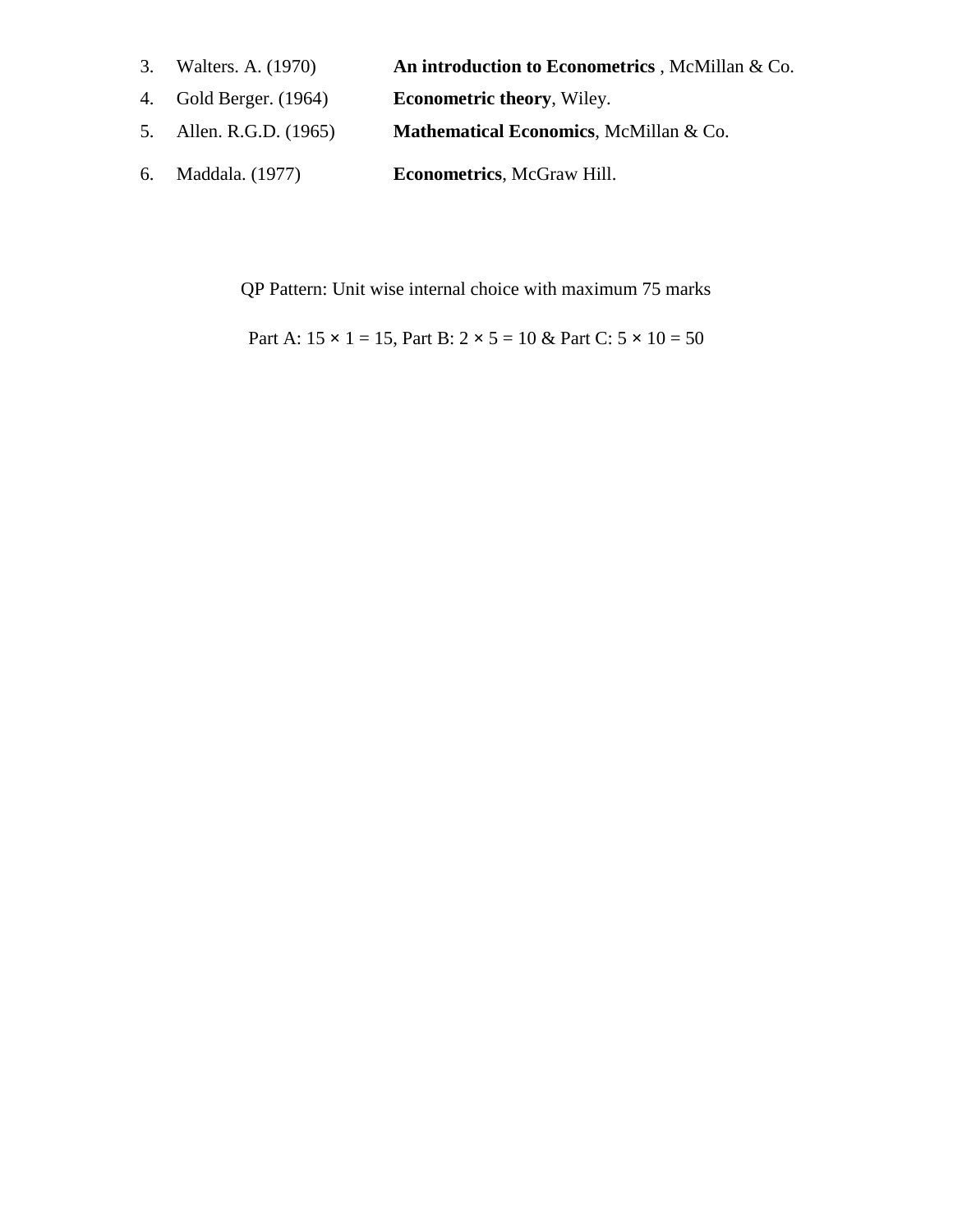#### **Elements of Operations Research**

#### **Unit I**

 Operations Research: Introduction-Origin and development of O.R-Definition and Applications of O.R. – Models in O.R.-classification of models-advantages and limitations of models. General solution for O.R models.Methodology of O.R.

Linear programming problem. Formulation of LPP.

#### **Unit II**

Graphical method of solving LPP.Simplex method –Big M method.Concept of duality in LPP.Formulation of dual problems only.

#### **Unit III**

 Transportation problems: Finding initial basic feasible solution-test for optimality by MODI method. Assignment Problem: Hungarian method of solving A.P. Maximization in Assignment problem.

#### **Unit IV**

Sequencing: problem of sequencing- basic terms used in sequencing- processing "n" jobs through two machines- processing "n" jobs through "k" machines- processing two jobs through 'k' machines.

#### **Unit V**

 Game Theory: Definition-types of games- The Maximin - Minimax principle. Games without saddle points (mixed strategies)-graphical method of 2 x n and m x 2 games - Dominance property.

#### **Books for Study and Reference:**

- 2. Sharma. J.K. (2002) **Operations Research**, McMillan & co.
- 3. Kalavathy.S. (2002) **Operations Research,**Vikas Publishing House, New Delhi.

QP Pattern: Unit wise internal choice with maximum 75 marks